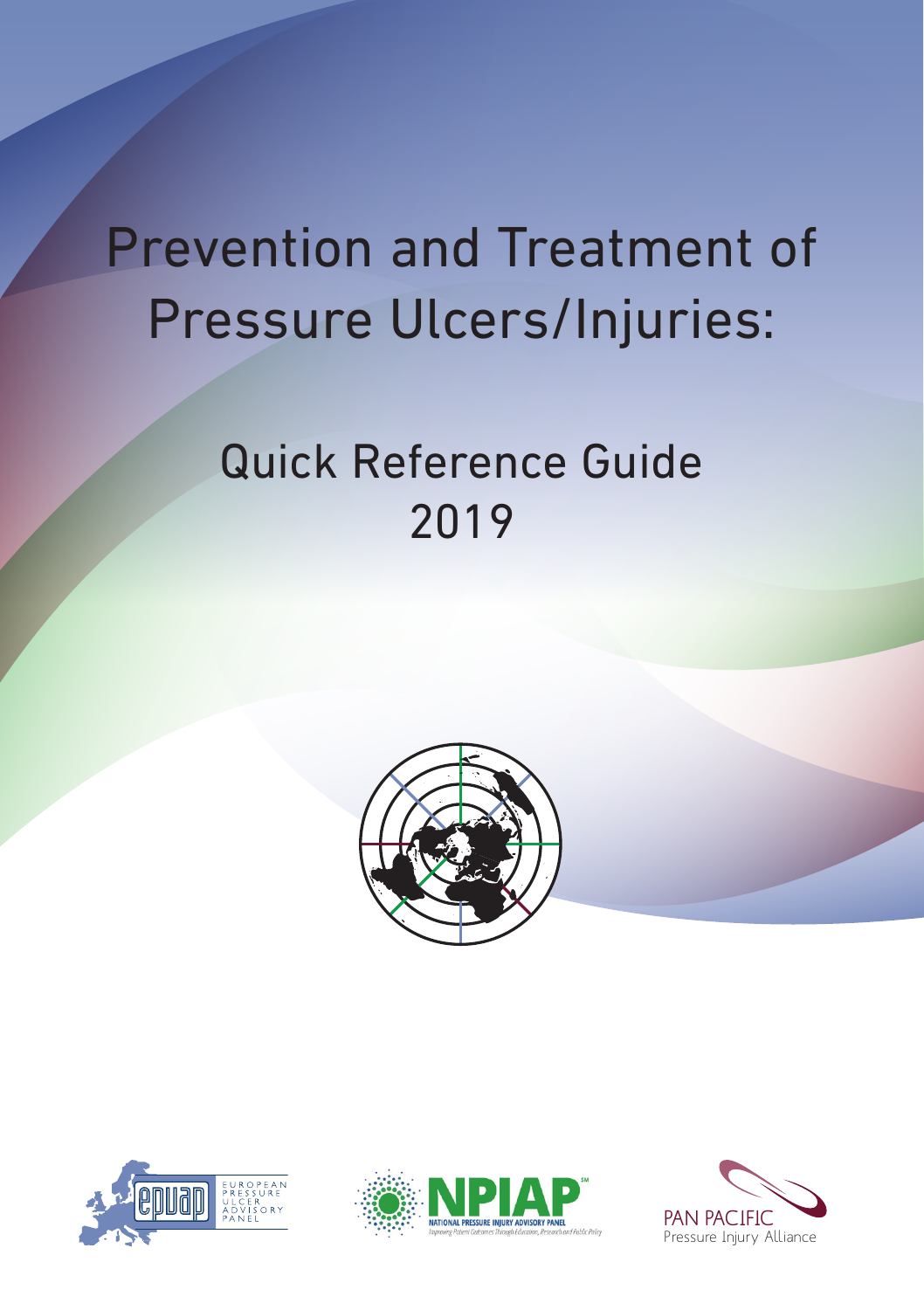Copyright © European Pressure Ulcer Advisory Panel, National Pressure Injury Advisory Panel and Pan Pacific Pressure Injury Alliance ISBN 978-0-6480097-9-5

First published 2009 Second edition published 2014 Third edition published 2019

Published by European Pressure Ulcer Advisory Panel, National Pressure Injury Advisory Panel and Pan Pacific Pressure Injury Alliance

All rights reserved. Apart from any fair dealing for the purposes of private study, research or review, as permitted under the Copyright Act, no part may be reproduced or copied in any form or by any means without written permission. Requests to reproduce information can be emailed to admin@internationalguideline.com



#### **Suggested citation:**

European Pressure Ulcer Advisory Panel, National Pressure Injury Advisory Panel and Pan Pacific Pressure Injury Alliance. Prevention and Treatment of Pressure Ulcers/Injuries: Quick Reference Guide. Emily Haesler (Ed.). EPUAP/NPIAP/PPPIA: 2019.

#### **Disclaimer:**

This quick reference guide was developed by the European Pressure Ulcer Advisory Panel, the National Pressure Injury Advisory Panel, and the Pan Pacific Pressure Injury Alliance. It presents a comprehensive review and appraisal of the best available evidence at the time of literature search related to the assessment, diagnosis, prevention and treatment of pressure injuries. The recommendations are a general guide to appropriate clinical practice, to be implemented by qualified health professionals subject to their clinical judgment of each individual case and in consideration of the patient consumer's personal preferences and available resources. The guide should be implemented in a culturally aware and respectful manner in accordance with the principles of protection, participation and partnership. Review the full Clinical Practice Guideline for further context and considerations.

Printed copies of the English version of this quick reference guide can be ordered, and PDFs downloaded, from the following websites:

| <b>NPIAP</b>            | npiap.com                  |
|-------------------------|----------------------------|
| EPUAP                   | epuap.org                  |
| <b>PPPIA</b>            | pppia.org                  |
| International Guideline | internationalquideline.com |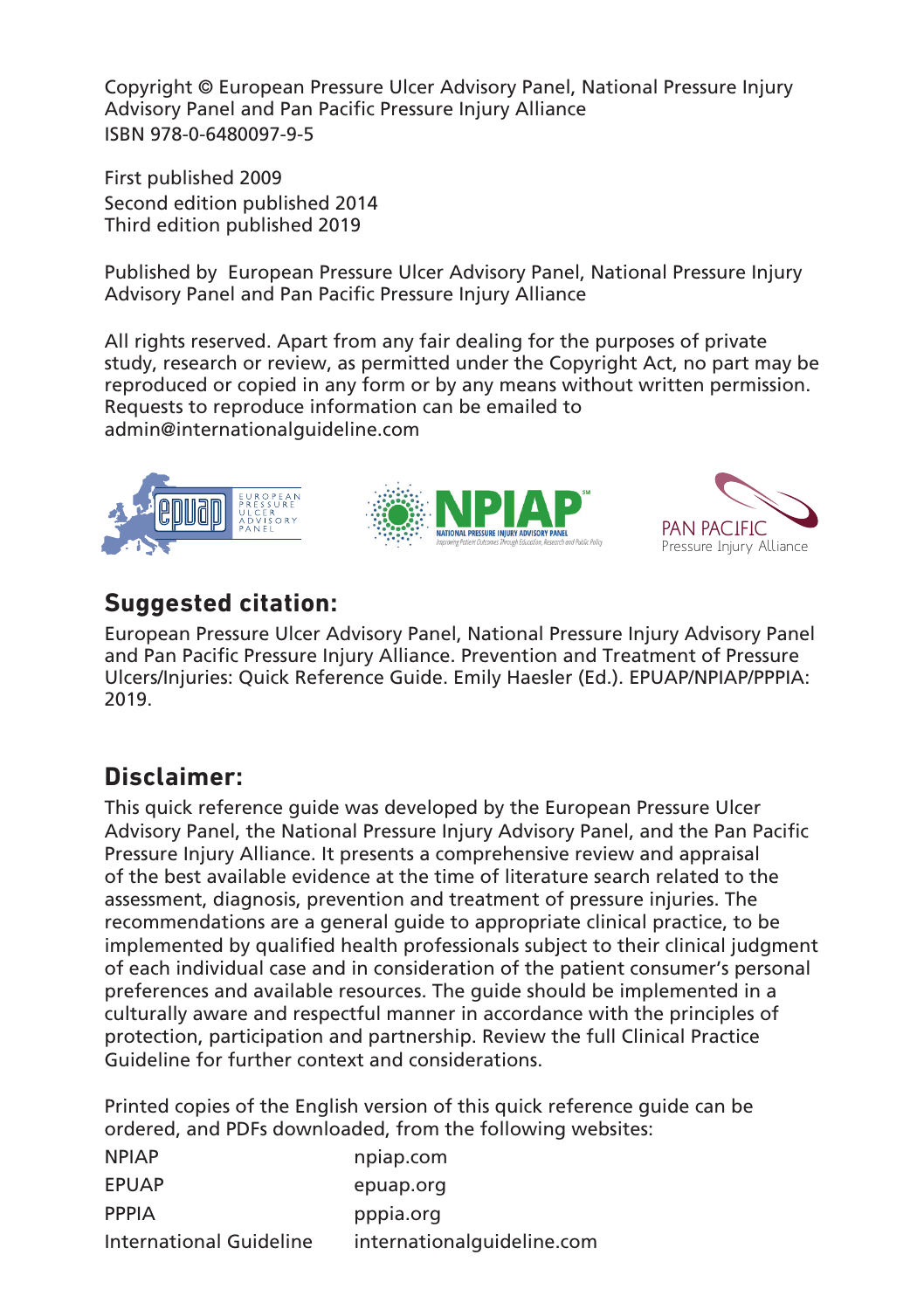# **TABLE OF CONTENTS**

| 1 | <b>Introduction</b>                                         |  |
|---|-------------------------------------------------------------|--|
|   |                                                             |  |
|   |                                                             |  |
|   | Strengths of Evidence and Strengths of Recommendation4      |  |
|   | Guideline Recommendations and Good Practice Statements 5    |  |
|   |                                                             |  |
| 2 |                                                             |  |
| 3 |                                                             |  |
| 4 |                                                             |  |
| 5 | Recommendations and Good Practice Statements 14             |  |
|   |                                                             |  |
|   |                                                             |  |
|   |                                                             |  |
|   |                                                             |  |
|   |                                                             |  |
|   |                                                             |  |
|   |                                                             |  |
|   |                                                             |  |
|   |                                                             |  |
|   | Assessment of Pressure Injuries and Monitoring of Healing27 |  |
|   |                                                             |  |
|   |                                                             |  |
|   |                                                             |  |
|   |                                                             |  |
|   |                                                             |  |
|   |                                                             |  |
|   |                                                             |  |
|   |                                                             |  |
|   | Measuring Pressure Injury Prevalence and Incidence35        |  |
|   |                                                             |  |
|   |                                                             |  |
|   |                                                             |  |
| 6 |                                                             |  |
| 7 | Commonly Used Classification Systems  38                    |  |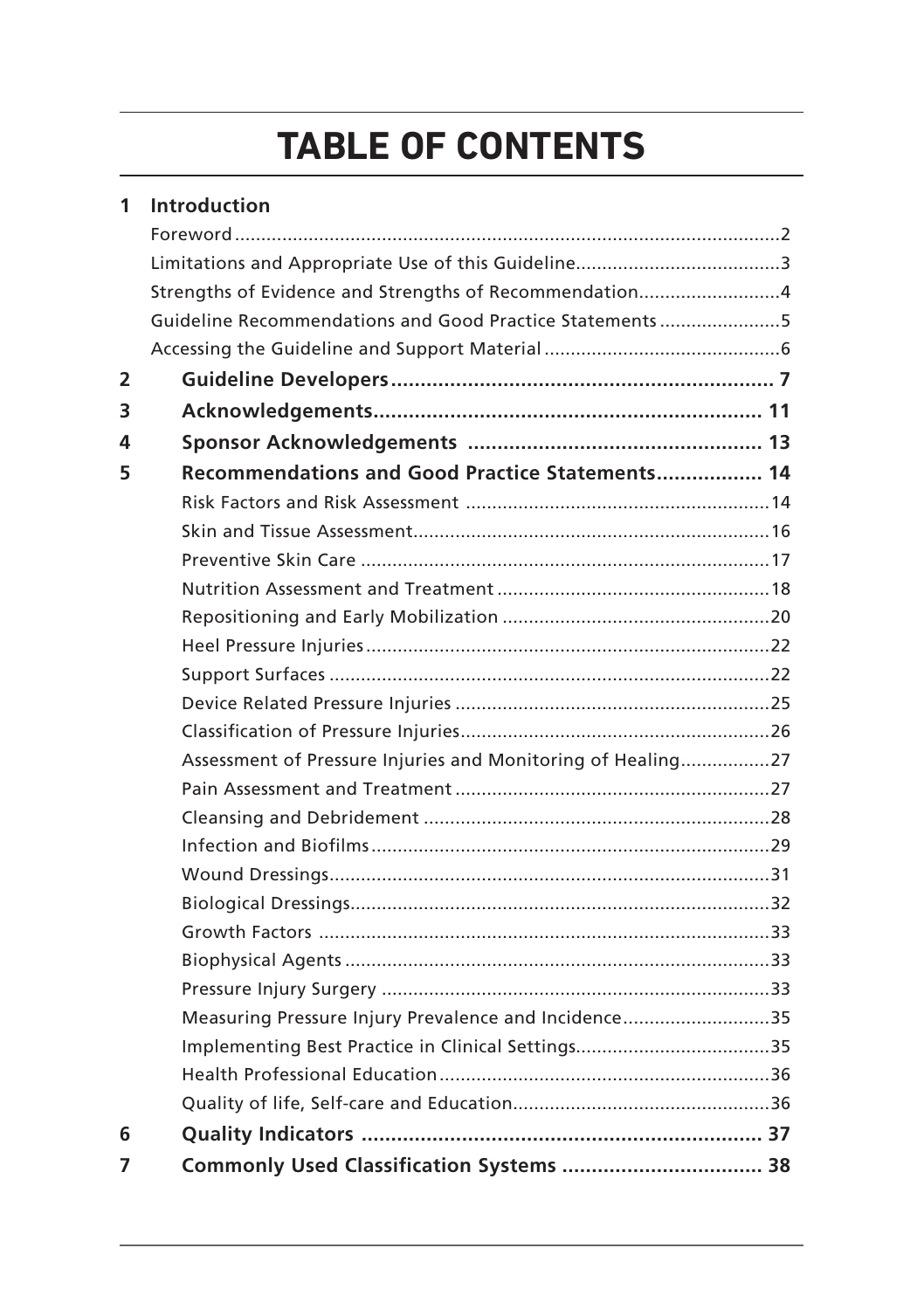# **INTRODUCTION**

### **Foreword**

This *Quick Reference Guide* presents a summary of the recommendations and good practice statements contained in the full guideline, the *International Clinical Practice Guideline* (2019 edition). The more comprehensive *Clinical Practice Guideline* provides a detailed analysis of the evidence underpinning the recommendations and good practice statements and includes important implementation considerations that provide further context to the statements included in the *Quick Reference Guide*. This *Quick Reference Guide* is intended for busy health professionals who require a quick reference in the clinical setting. **Users should not rely on excerpts from the** *Quick Reference Guide* **alone.**

The guideline was developed as a collaboration between the Partner Organizations—European Pressure Ulcer Advisory Panel (EPUAP), National Pressure Injury Advisory Panel (NPIAP) and the Pan Pacific Pressure Injury Alliance (PPPIA). Additionally, 14 wound organizations from 12 countries joined the project as Associate Organizations contributing to the development, under the direction and oversight of the Partner Organization Guideline Governance Group (GGG) and a methodologist. The full development team consisted of 174 academic and clinical experts in the pressure injury field, including the 12-member GGG, the methodologist and working group members.

This edition of the guideline used the most recent methodological standards in guideline development. The methodology has been prepublished and peer reviewed. An updated literature search identified research published up to August 2018 that was critically appraised and analysed. New research has been combined with research from previous editions to extend the guideline scope and produce recommendations reflecting the most recent evidence. This third edition provides 115 evidence-based recommendations supported by an overview of the underpinning research. Implementation considerations providing practical guidance are provided to assist health professionals to implement the recommendations in clinical practice. A detailed analysis and discussion of available research, and a critical evaluation of the assumptions and knowledge in the field is included to provide further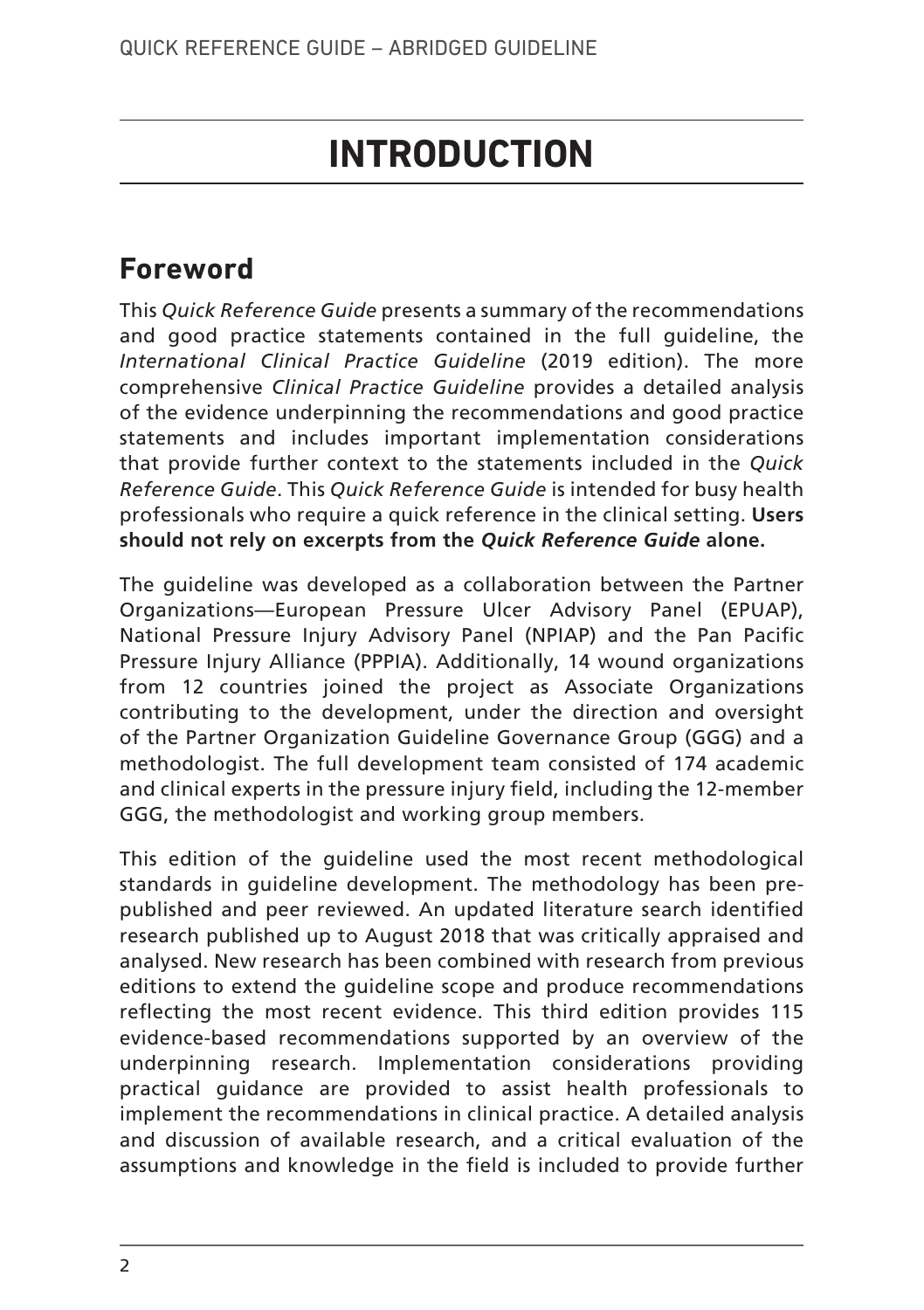context. A consensus voting process was used to assign a strength to each recommendation. The strength of recommendation identifies the importance of the recommendation based on potential to improve patient outcomes. It provides an indication of the confidence one can have that the recommended practice will do more good than harm, and can be used to assist in prioritizing pressure injury related interventions. Many topics of relevance to pressure injury prevention and treatment have not been researched extensively. To address gaps in care, the GGG has also developed 61 good practice statements intended to further assist health professionals to deliver quality pressure injury prevention and treatment.

Engagement of patients, informal caregivers (families and friends) and other stakeholders has been extensive throughout the guideline development. An online survey of patient consumers and informal caregivers was conducted to identify care goals, priorities and education needs. Responses from 1,233 patients and their families from around the world were incorporated into the guideline development. Drafts of the recommendations and supporting evidence were made available to 699 stakeholders (individuals and organizations) around the world who registered and reviewed the documents.

### **Limitations and Appropriate Use of This Guideline**

- • Guidelines assist health professionals, patient consumers and informal caregivers to make decisions about healthcare for specific clinical conditions. The evidence-based recommendations and good practice statements may not be appropriate for use in all circumstances.
- The decision to adopt any recommendation must be made by the multidisciplinary healthcare team, in collaboration with patients and informal caregivers, and with consideration of available resources and circumstances. Nothing contained in this guideline replaces medical advice for specific cases.
- Because of the rigorous methodology used to develop this quideline, the Guideline Governance Group members believe that the research supporting the recommendations is accurate. Every effort has been made to critically appraise the research contained within this document. However, we do not guarantee the reliability of individual studies referenced in this document.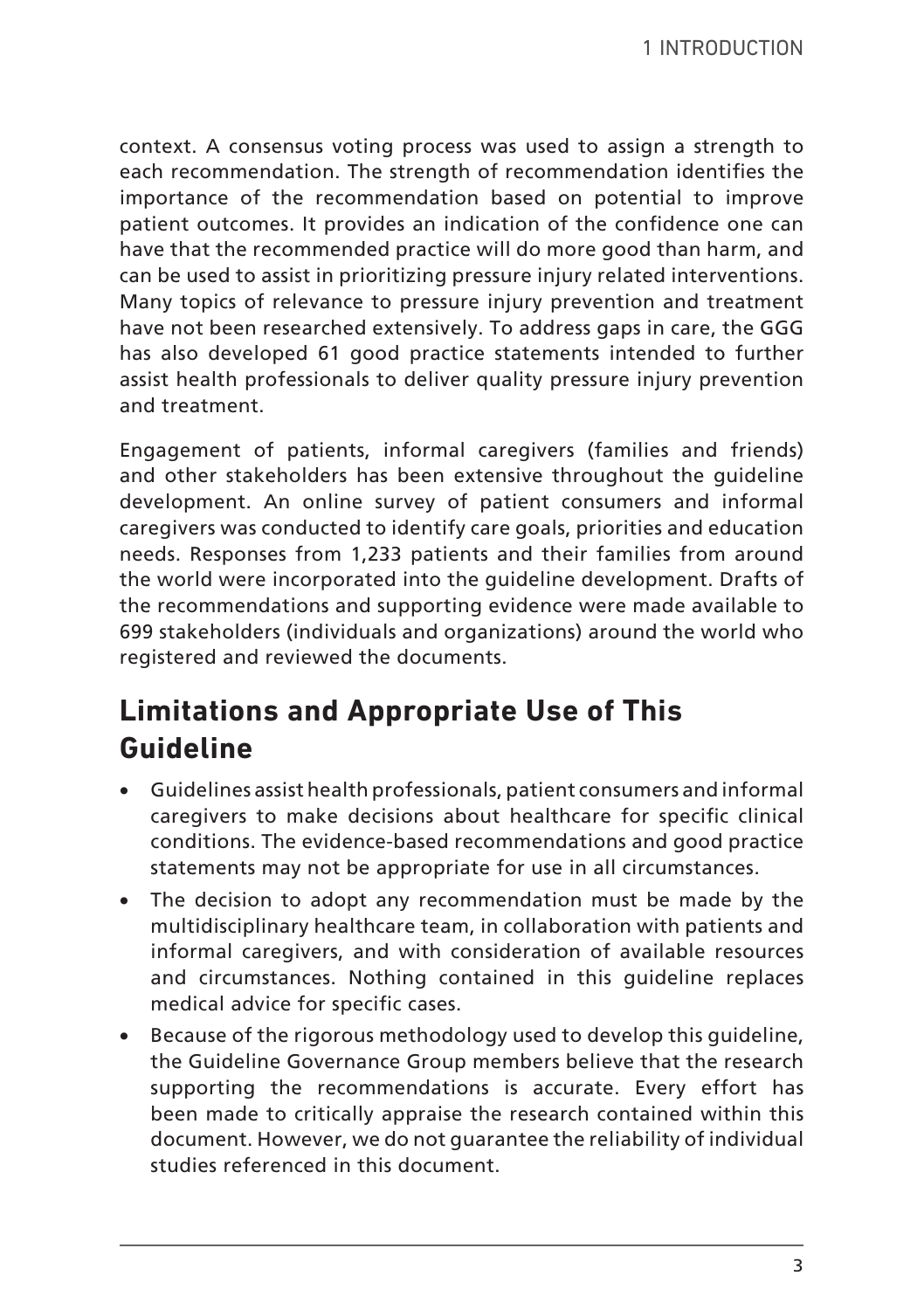- This quideline is intended for education and information purposes only.
- This quideline contains information that was accurate at the time of publication. Research and technology change rapidly, and the evidence-based recommendations and good practice statements contained in this guideline may be inconsistent with future advances. The health professional is responsible for maintaining a working knowledge of research and technology advances that may affect their clinical decision making.
- • Generic names of products have been used, with descriptions of products taken from the research. Nothing in this guideline is intended as endorsement of a specific product.
- • Nothing in this guideline is intended as advice regarding credentialing standards, coding standards or reimbursement regulations.
- The quideline does not seek to provide full safety and usage information for products and devices; however, commonly available safety and usage tips have been included. All products should be used according to manufacturer's directions.

### **Strengths of Evidence and Strengths of Recommendations**

Individual studies were assigned a **level of evidence** based on study design. The body of evidence supporting each recommendation was given a **strength of evidence** based on evidence quantity, levels and consistency. A consensus voting process was used to assign a **strength of recommendation**. The **strength of recommendation** can be used by health professionals to prioritize interventions. Refer to the full *Clinical Practice Guideline* and/or the International Guideline website for explanation and context of the **strength of evidence** and **strength of recommendation.**

**The** *'strength of recommendation'* **is the extent to which a health professional can be confident that adherence to the recommendation will do more good than harm.**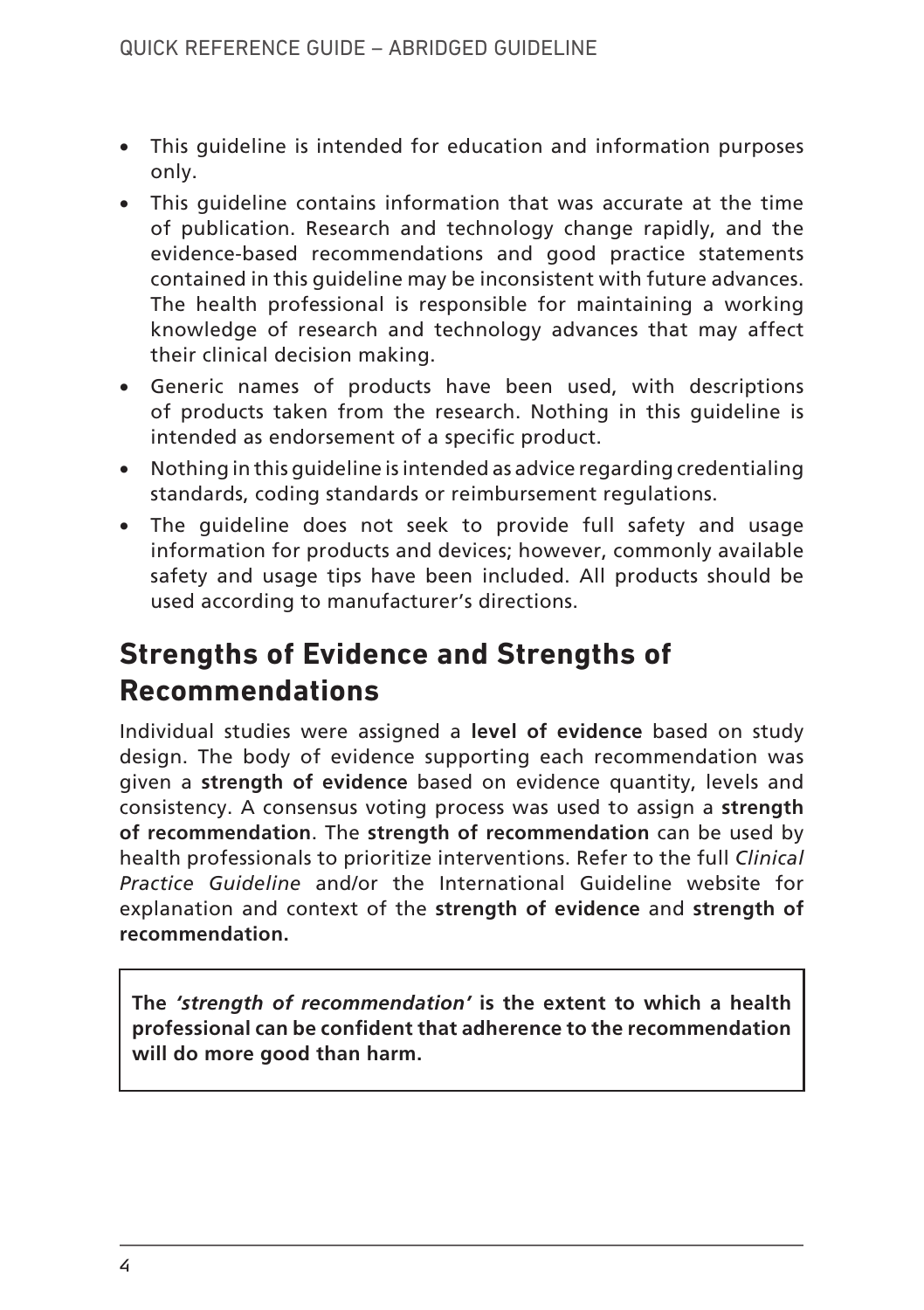|                | <b>Strengths of Evidence</b>                                                                                                                                                                                                                                            |  |  |  |
|----------------|-------------------------------------------------------------------------------------------------------------------------------------------------------------------------------------------------------------------------------------------------------------------------|--|--|--|
| A              | More than one high quality Level I study providing direct evidence<br>$\bullet$<br>Consistent body of evidence<br>$\bullet$                                                                                                                                             |  |  |  |
| B <sub>1</sub> | Level 1 studies of moderate or low quality providing direct evidence<br>Level 2 studies of high or moderate quality providing direct evidence<br>Most studies have consistent outcomes and inconsistencies can be<br>explained                                          |  |  |  |
| <b>B2</b>      | Level 2 studies of low quality providing direct evidence<br>Level 3 or 4 studies (regardless of quality) providing direct evidence<br>Most studies have consistent outcomes and inconsistencies can be<br>explained                                                     |  |  |  |
| $\mathsf{C}$   | Level 5 studies (indirect evidence) e.g., studies in normal human<br>subjects, humans with other types of chronic wounds, animal<br>models<br>A body of evidence with inconsistencies that cannot be explained,<br>reflecting genuine uncertainty surrounding the topic |  |  |  |
| <b>GPS</b>     | <b>Good Practice Statement</b><br>Statements that are not supported by a body of evidence as listed<br>above but considered by the GGG to be significant for clinical<br>practice.                                                                                      |  |  |  |

| <b>Strengths of Recommendation</b> |                                                        |  |
|------------------------------------|--------------------------------------------------------|--|
| 个个                                 | Strong positive recommendation: Definitely do it       |  |
| 个                                  | Weak positive recommendation: Probably do it           |  |
| $\leftrightarrow$                  | No specific recommendation                             |  |
| ↓                                  | Weak negative recommendation: Probably don't do it     |  |
| ጉጉ                                 | Strong negative recommendation: Definitely don't do it |  |

### **Guideline Recommendations and Good Practice Statements**

Recommendations are evidence-based, systematically developed statements to assist health professionals, patient consumers and informal caregivers to make decisions about appropriate health care for specific clinical conditions. The recommendations and good practice statements may not be appropriate for use in all contexts, settings and circumstances. The guidance provided should not be considered medical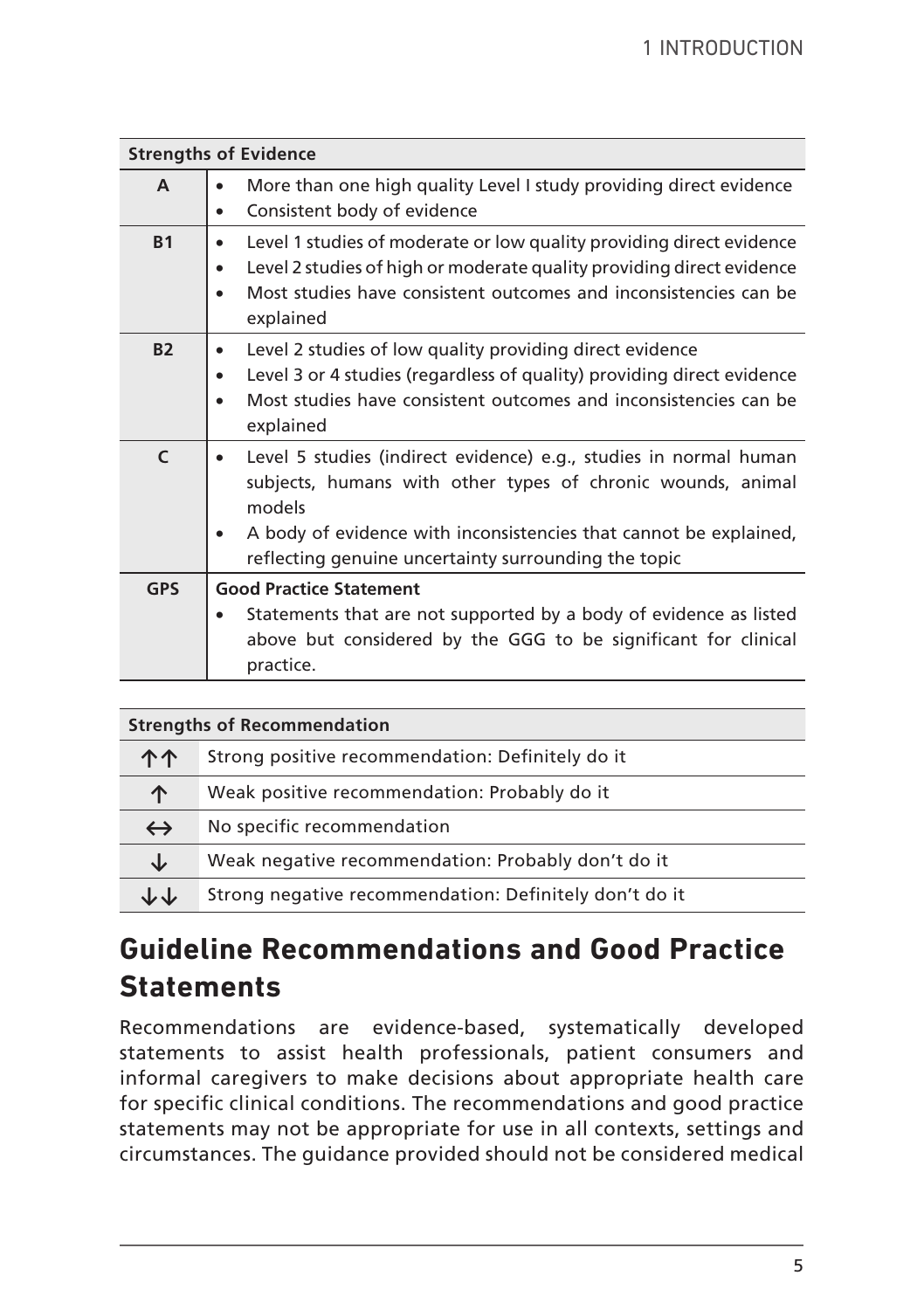advice for specific cases. This guideline, and any recommendations within, are intended for educational and informational purposes only. Generic names of products are provided. Nothing in this guideline is intended as an endorsement of a specific product.

**The recommendations and good practice statements presented below are a general guide to appropriate clinical practice, to be implemented by qualified health professionals subject to their clinical judgment of each individual case, and in consideration of the patient consumer's preferences and available resources. The guideline should be implemented in a culturally aware and respectful manner in accordance with the principles of protection, participation and partnership.**

**The extract presented in this abridged** *Quick Reference Guide* **is not intended for use in isolation from the full** *Clinical Practice Guideline***. The** *Clinical Practice Guideline* **contains evidence summaries, implementation considerations and evidence discussion that provides context to these recommendations.**

### **Accessing the Guideline and Support Material**

Access to digital and print copies of the *Clinical Practice Guideline* are available on the following websites:

| <b>NPIAP</b> website                               | npiap.com                  |
|----------------------------------------------------|----------------------------|
| <b>EPUAP</b> website                               | epuap.org                  |
| PPPIA website                                      | pppia.org                  |
| International Pressure Injury Guideline<br>website | internationalguideline.com |

The International Pressure Injury Guideline website (www. internationalguideline.com) is accessible until the next guideline revision. The website hosts additional supportive material and access to the guideline store.

Translations of the *Quick Reference Guide* and information about the translation process are available from the EPUAP website. For more information contact translation@internationalguideline.com.

For enquiries regarding use of the guideline, review the *Permissions of Use* statement on the guideline website. For more information contact admin@internationalguideline.com.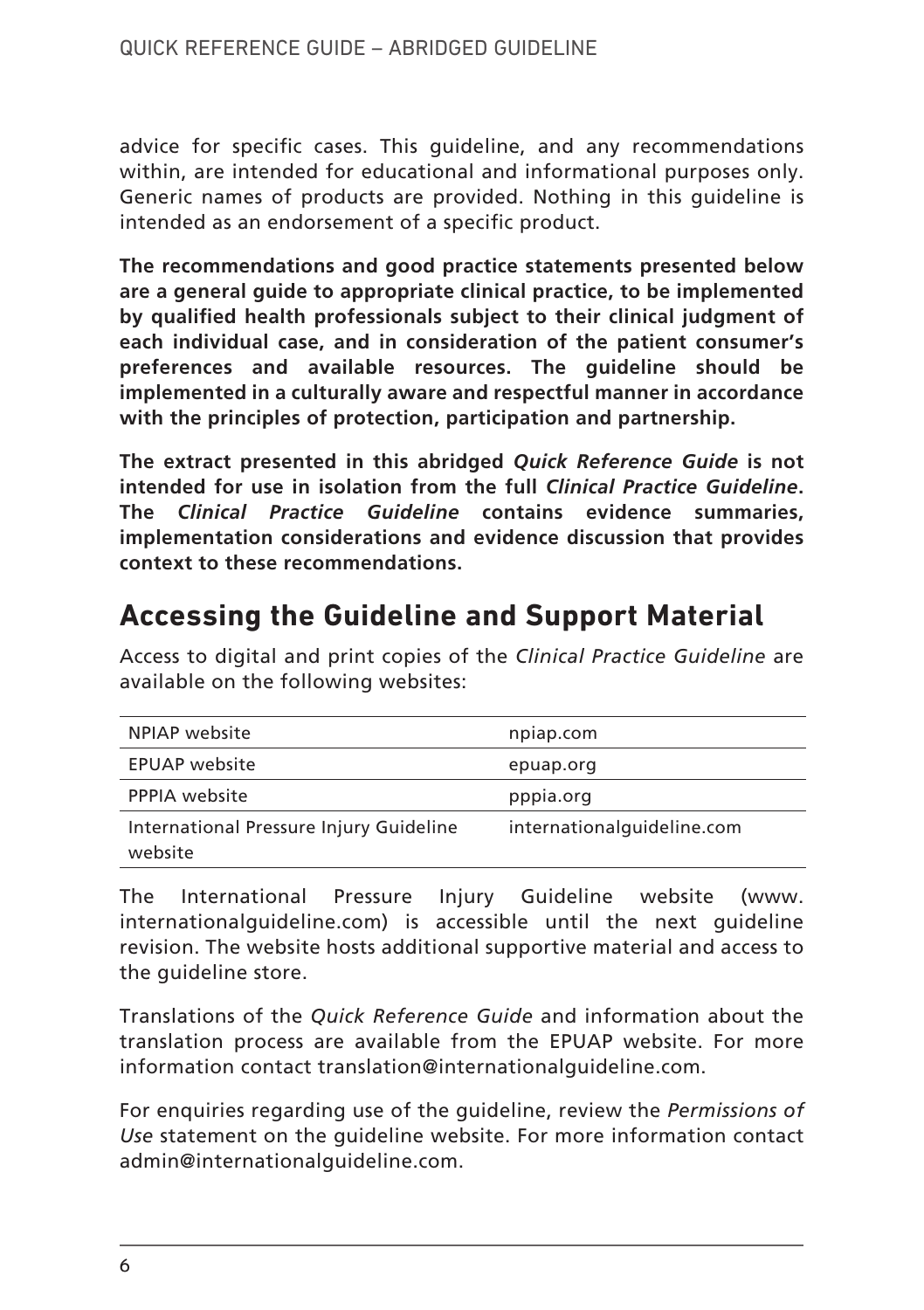## **GUIDELINE DEVELOPERS**

### **Guideline Governance Group (GGG)**

#### **Jan Kottner, PhD (EPUAP Chair)**

Scientific Director Clinical Research, Clinical Research Center for Hair and Skin Science, Department of Dermatology and Allergy, Charité-Universitätsmedizin, Germany Ghent University, Faculty of Medicine and Health Sciences, Belgium

#### **Janet Cuddigan, PhD (NPIAP Chair)**

Professor, University of Nebraska Medical Center College of Nursing, USA

#### **Keryln Carville, PhD (PPPIA Chair)**

Professor, Primary Health Care and Community Nursing, Silver Chain Group and Curtin University, School of Nursing Midwifery and Paramedicine, Australia

#### **Katrin Balzer, PhD**

Professor, University of Lübeck, Nursing Research Unit, Germany

#### **Dan Berlowitz, MD, MPH**

Professor, Boston University School of Medicine, USA Center for Healthcare Organization and Implementation Research (CHOIR), Bedford VA Hospital, USA

#### **Yee Yee Chang**

Singapore General Hospital, **Singapore** 

#### **Siu Ming Susan Law, MScN**

Nurse Consultant, Princess Margaret Hospital, Hong Kong.

#### **Mary Litchford, PhD**

President, CASE Software & Books, NC, USA.

#### **Pamela Mitchell, MN**

Clinical Nurse Consultant, Christchurch Hospital, New Zealand.

#### **Zena Moore, PhD**

Professor, Royal College of Surgeons in Ireland, Ireland Monash University, Faculty of Medicine, Nursing and Health Sciences, Australia Ghent University, Department of Public Health, Faculty of Medicine and Health Sciences, Belgium Lida Institute, China Cardiff University, Wales, UK

#### **Joyce Pittman, PhD**

Associate Professor, University of South Alabama, USA

#### **Dominique Sigaudo-Roussel, PhD**

Director of Research, Laboratory of Tissue Biology and Therapeutic Engineering, National Scientific Research Center (CNRS), University of Lyon, France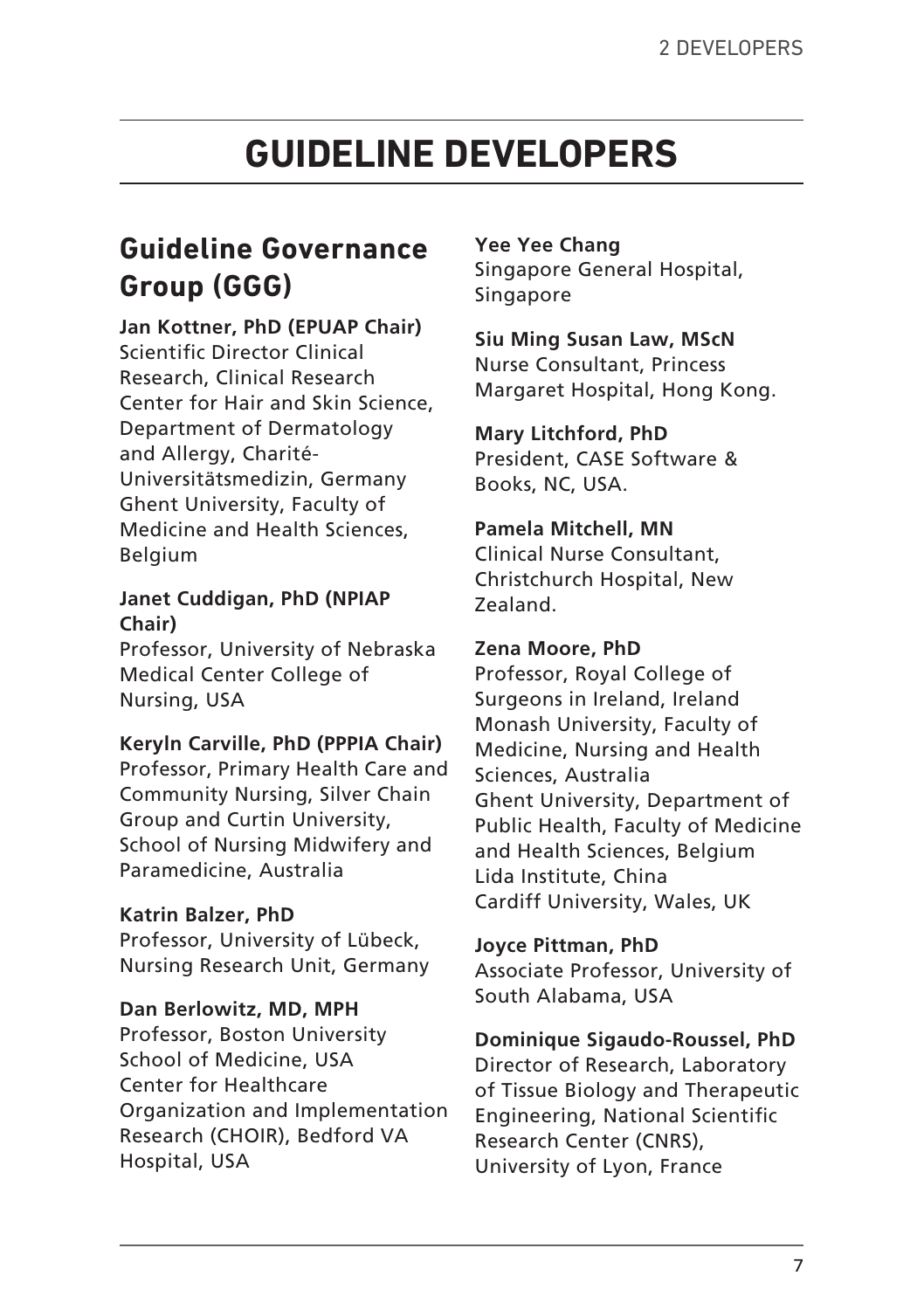### **Methodologist and Editor-in-Chief**

**Emily Haesler, PhD**

Adjunct Associate Professor, Curtin University, School of Nursing, Midwifery and Paramedicine, Australia Australian National University, ANU Medical School, Academic Unit of General Practice, Australia La Trobe University, Australian Centre for Evidence Based Aged Care, School of Nursing and Midwifery, Australia

### **Guideline Organizations**

### **Partner Organizations**

European Pressure Ulcer Advisory Panel National Pressure Injury Advisory Panel Pan Pacific Pressure Injury Alliance

### **Associate Organizations**

Brazilian Association of Enterostomal Therapists: Wound, Ostomy and Continence Care (SOBEST)

Canadian Collaboration of Nurses Specialized In Wound, Ostomy and Continence Canada and Wounds Canada

Chinese Nursing Association

Indonesian Collaboration of Indonesian Wound Care Clinician Association and Indonesian Wound Ostomy and Continence Nursing Association

Japanese Society for Pressure Ulcers

Jiangsu Nursing Association

Korean Association of Wound Ostomy Continence Nurses

Malaysian Society of Wound Care Professionals

Philippine Wound Care Society

Saudi Chapter of Enterostomal Therapy

Taiwan Wound Ostomy and Continence Nurse Association

Thai Enterostomal Therapy Society

World Council of Enterostomal **Therapists** 

### **Small Working Group (SWG) Members**

**Etiology:** Amit Gefen (leader), David Brienza, Laura Edsberg, Wendy Milton, Christine Murphy, Cees W. J. Oomens, Lin Perry, Yunita Sari • **Populations with Specific Pressure Injury Related Needs (chapter and recommendations throughout the guideline):** Jill Cox (leader), Ann Marie Nie(leader), Tracy Nowicki (leader), Mary Ellen Posthauer (leader), Maarit Ahtiala, Boonchuen Aimmak, Rehab Al-Dossari, Paulo Alves, Yufitriana Amir, Carina Bååth, Katrin Balzer, Terrie Beeson, Margaret Birdsong,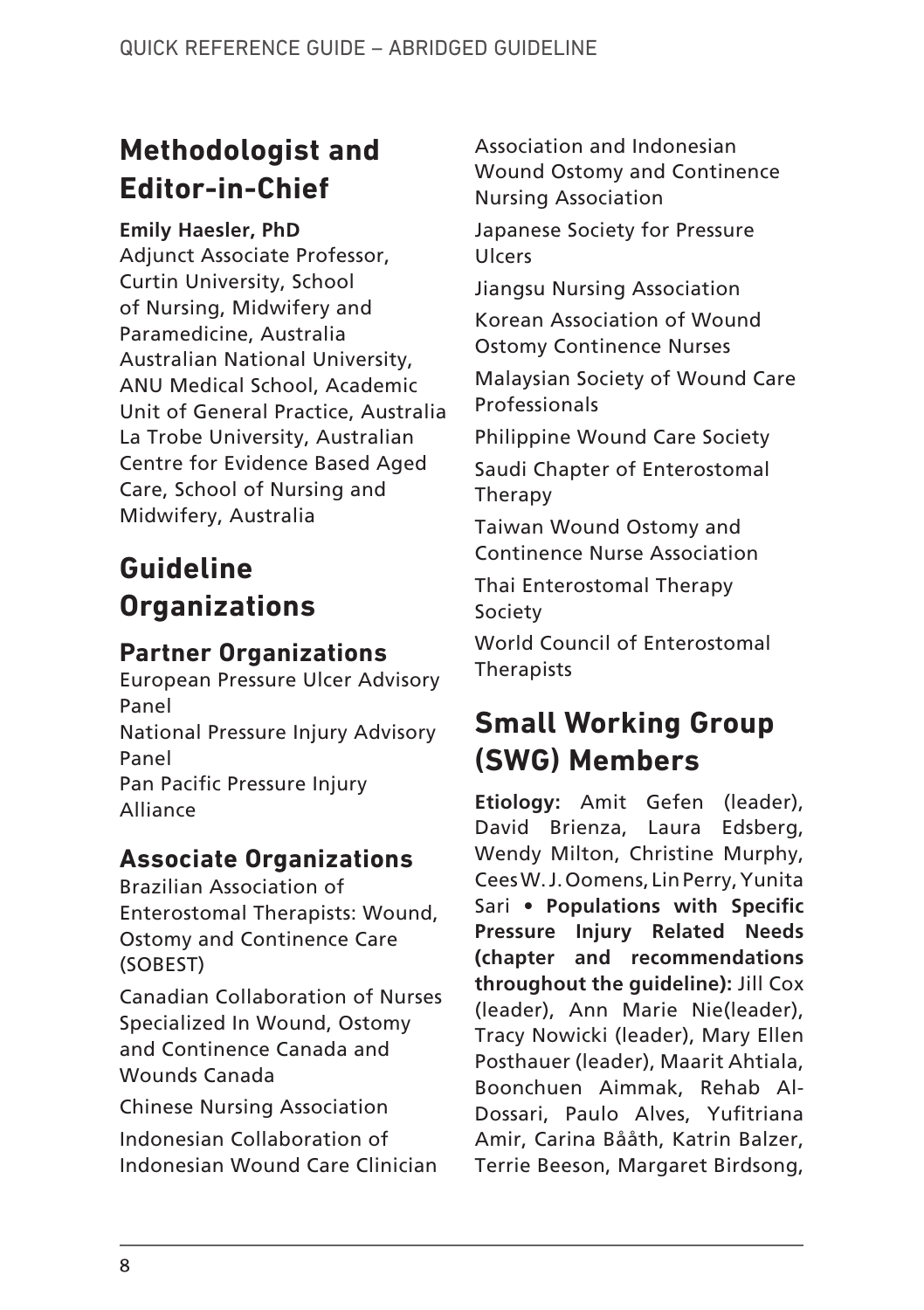Carmel Boylan, Jill Campbell, Fiona Coyer, Amy Darvall, Erik De Laat, Christantie Effendy, Aimee Garcia, Ailing Hu, Budi Anna Keliat, Sandra Korge, Janet Kuhnke, Siew Ling Lim, Mary Litchford, Sheau Lan Loh, Jeanine Maguire, Ambili Nair, Sun Young Nam, Paula Cristina Nogueira, Gordana Petkovska, Rina Pijpker, Wendy Sansom, Emil Schmidt, Emer Shanley, Aamir Siddiqui, Mary Sieggreen, Khristina Simon, Sue Templeton, Ann Tescher, Valentina Vanzi, Jaraspas Wongviseskarn • **Risk Factors and Risk Assessment:** Jane Nixon (leader), Susanne Coleman, Emily Haesler, Katrin Balzer, Virginia Capasso, Janet Cuddigan, Claudia Rutherford, Lisette Schoonhoven, Nancy Stotts • **Skin and Tissue Assessment:** Mary Jo Conley (leader), Ida Marie Bredesen, Reba J. Giles, Nanthakumahrie D/O Gunasegaran, Ulrika Källman, Eleanor Letran, Kathren Puyk, Yajuan Weng, Huo Xiaorong • **Preventive Skin Care:** Mary Jo Conley (leader), Ida Marie Bredesen, Reba J. Giles, Nanthakumahrie D/O Gunasegaran, Ulrika Källman, Eleanor Letran, Kathren Puyk, Yajuan Weng, Huo Xiaorong • **Nutrition in Pressure Injury Prevention and Treatment:** Emanuele Cereda (co-leader), Nancy Munoz (co-leader), Merrilyn Banks, Angela Liew, Mary Ellen Posthauer Siriluck Siripanyawat,

Jos Schols • **Repositioning and Early Mobilization:** Tracey Yap (leader), Liesbet Demarré, Lena Gunningberg, Susan Kennerly, Linda Norton, Sofia Macedo, Shuk Yi Pang, Johanna Van Rooyen • **Heel Pressure Injuries:** Jill Cox (leader), Sarah Dallimore, Barbara Delmore, Marie-Line Gaubert-Dahan, Manfred Mak, Tina Meyers, Reynaldo Rey-Matias • **Support Surfaces:** David Brienza (leader), Virginia Capasso, Misako Dai, Qixia Jiang, Sue Monaro, Katherine Rae, Steven Smet, Peter R. Worsley • **Device Related Pressure Injuries:** Rachel M. Walker (leader), Elizabeth A. Ayello, Suk Chu Chan, Aihua Chen, Ann Marie Nie, Valentina Vanzi, Peter R. Worsley • **Classifying Pressure Injuries:** Hin Moon Chong, Idramsyah, Yun Jin Lee, Andrea Pokorná, Catherine Ratliff, Mary Sieggreen, Nicole Walsh• **Assessment of Pressure Injuries and Monitoring of Healing:** Kerrie Coleman, Patricia Davies, Suhaida Binte Ramli, Ann Marie Nie, Catherine Ratliff • **Pain Assessment and Treatment:** Clarissa Young (leader), Widasari Sri Gitarja, Chak Hau Pang, Barbara Pieper, Tina Meyers, Andrea Pokorná, Valentina Vanzi • **Cleansing and Debridement** Shan Bergin, Patricia Davies, Rosemary Hill, Harikrishna Nair, Wan Yin Ping, Pamela Scarborough, David Voegeli • **Infection and Biofilms:** Robyn Rayner (leader), Evan Call, Emma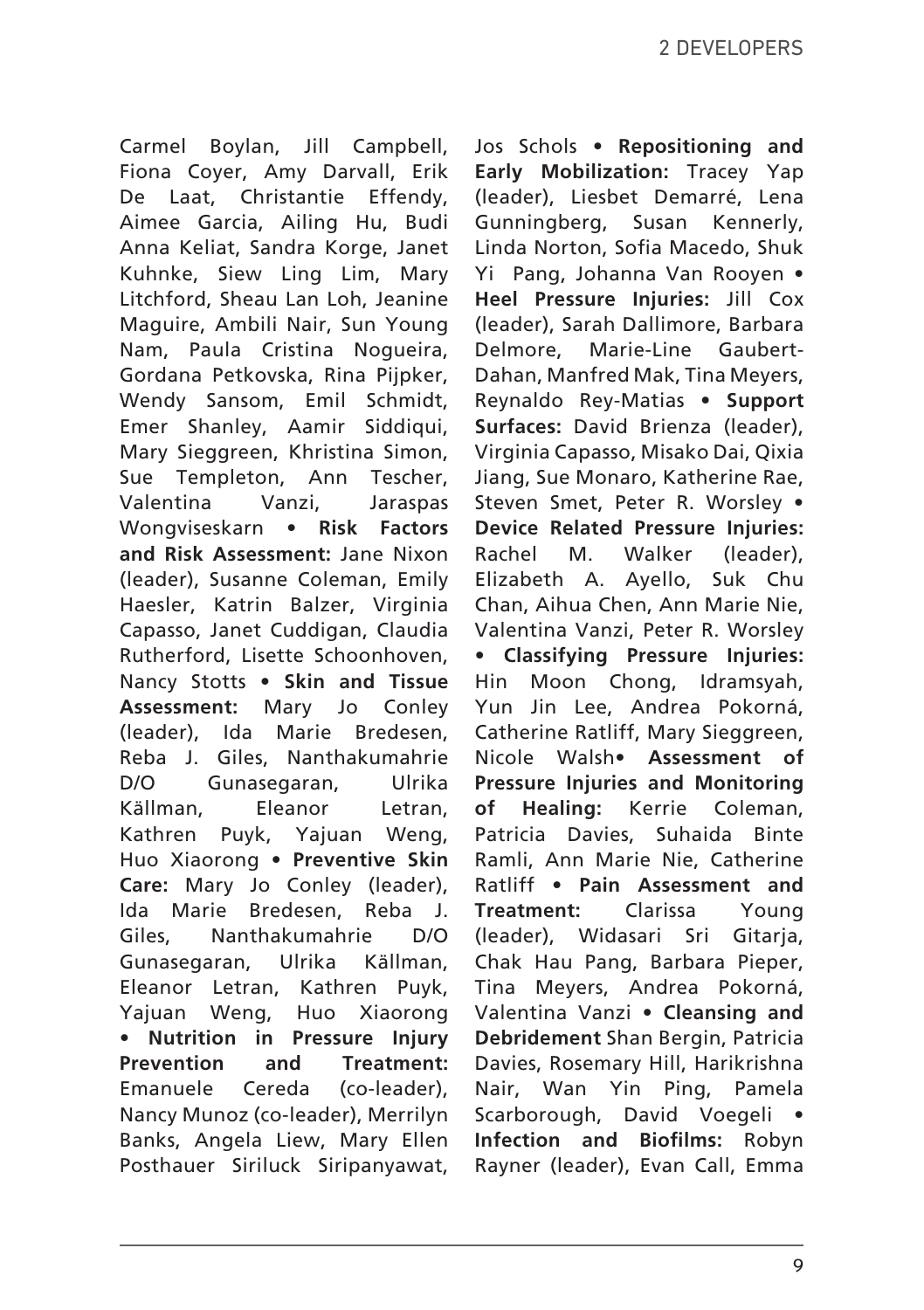Daza, Jeannie Donnelly, Dea Kent, Gojiro Nakagami, Lea Whittington • **Wound Dressings:** Maria Ten Hove (leader), Mikyung Cho, Reba J. Giles, David Voegeli, Tan Wei Xian, Saldy Yusuf • **Biological Dressings:** Laura Edsberg (leader), Michelle Carr, Elizabeth Faust, Eun Jin Han, Takafumi Kadono, Anna Polak, Jakub Taradaj, Quek Yanting • **Growth Factors:** Laura Edsberg (leader), Michelle Carr, Elizabeth Faust, Eun Jin Han, Takafumi Kadono, Anna Polak, Jakub Taradaj, Quek Yanting • **Biophysical Agents:** Sharon Boxall, Anna Polak, Hiske Smart, Gregory M. Toy • **Pressure Injury Surgery:** Emily Haesler (leader), Aamir Siddiqui, Rebecca Iseli, Julie Jordan-O'brien • **Measuring Pressure Injury Prevalence and Incidence:** Dan Berlowitz, Janet Cuddigan, Emily Haesler • **Implementing Best Practice in Clinical Settings**: Kimberly Le Blanc (leader), Dimitri Beeckman, Maria Helena Larcher Caliri, Kathleen Finlayson, Bonnie Fraser, Patrícia Homem-Silva, Hongyang Hu, Mei-Yu Hsu, Wen-Pei Huang, Crystal McCallum, Jill Trelease, Louise Webber, Tracey Yap • **Heath Professional Education:**  Emily Haesler (leader), Katie Capitulo, Margaret Edmondson, Ednalda Maria Franck, Aimee Garcia, Patrícia Homem-Silva, Jung Yoon Kim, Tamara Page, Diane

Maydick Youngberg • **Quality of Life, Self-care and Education:** Emily Haesler (leader), Bernadette McNally, Sivagame Maniya, Lena Gunningberg, Denise Hibbert, Ann Marie Kassab, Yuwadee Kestsumpun, Lynn Tabor • **Quality Indicators**: Joyce Pittman, Emily Haesler, Ruud Halfens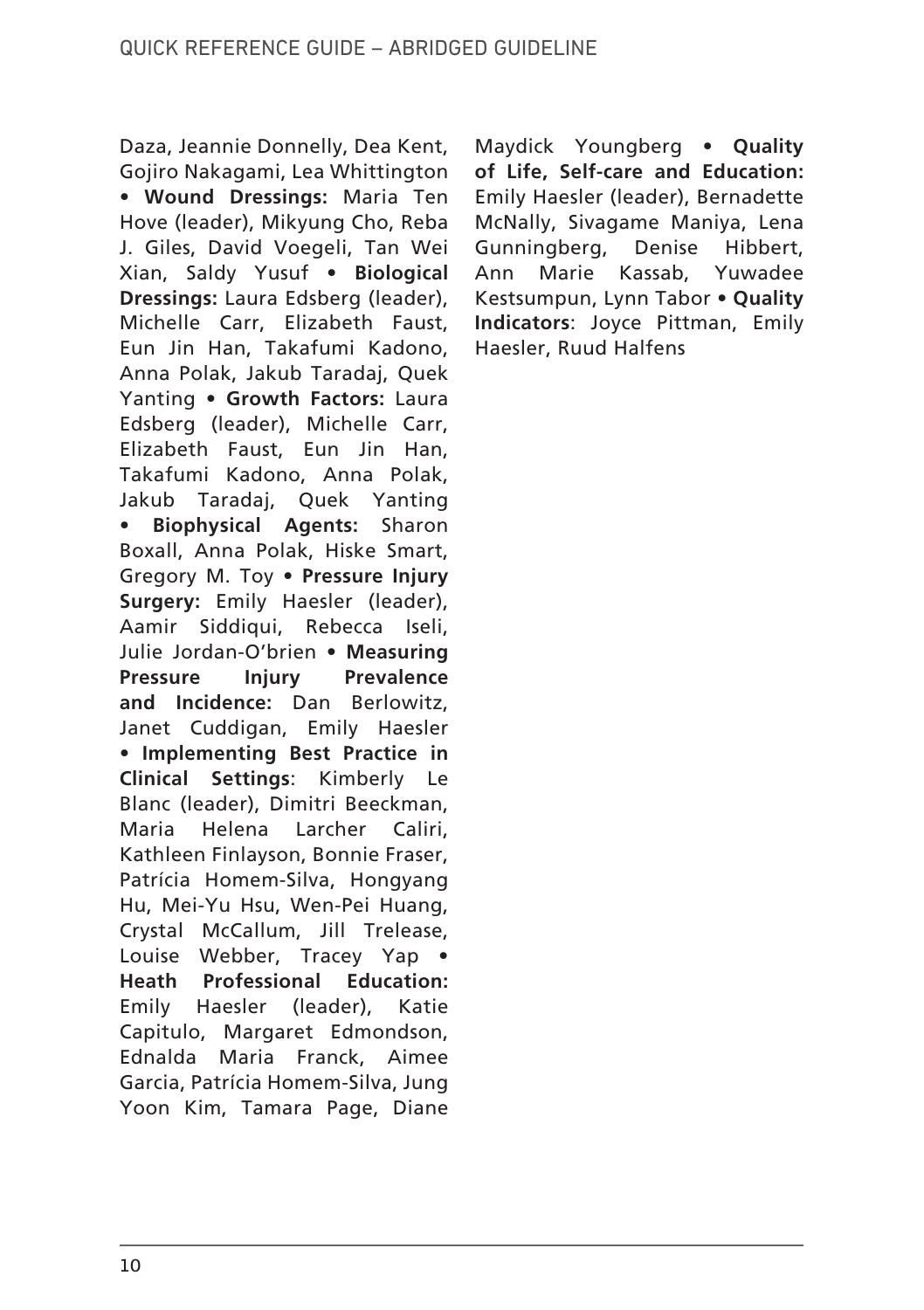## **ACKNOWLEDGEMENTS**

### **Acknowledgements and In-Kind Support**

Special acknowledgement and thanks to the 2009 and 2014 Guideline Development Groups and Small Working Group members from EPUAP, NPIAP and PPPIA who developed the first two editions of this guideline. The work in this *International Guideline* edition builds on research that was appraised and summarized by earlier guideline development teams.

Emily Haesler, PhD Interim Methodologist (literature update, review and analysis during the interim between formal guideline development activities [2013 to 2017])

Jan Kottner, PhD Lead organizer and convener of the Guideline Governance Group

Paul Haesler, BSc (Hons) Web development and IT support for guideline management and evidence appraisal online platform, patient consumer survey, stakeholder review process and strength of recommendation online platform

McKenna Management Management of guideline administration and marketing

La Trobe University, Australia Electronic database, journal access and interlibrary loan services

Australian National University, Australia Ethics approval for patient consumer survey

Special thanks go to Emily Haesler who did an extraordinary job in managing the complexities of an international, comprehensive, systematic review of the research literature and development of this revised and expanded guideline on pressure injury prevention and treatment.

### **Translation**

The following experts completed data extraction for papers in languages other than English: Jan Kottner Takafumi Kadono Maria Helena Larcher Caliri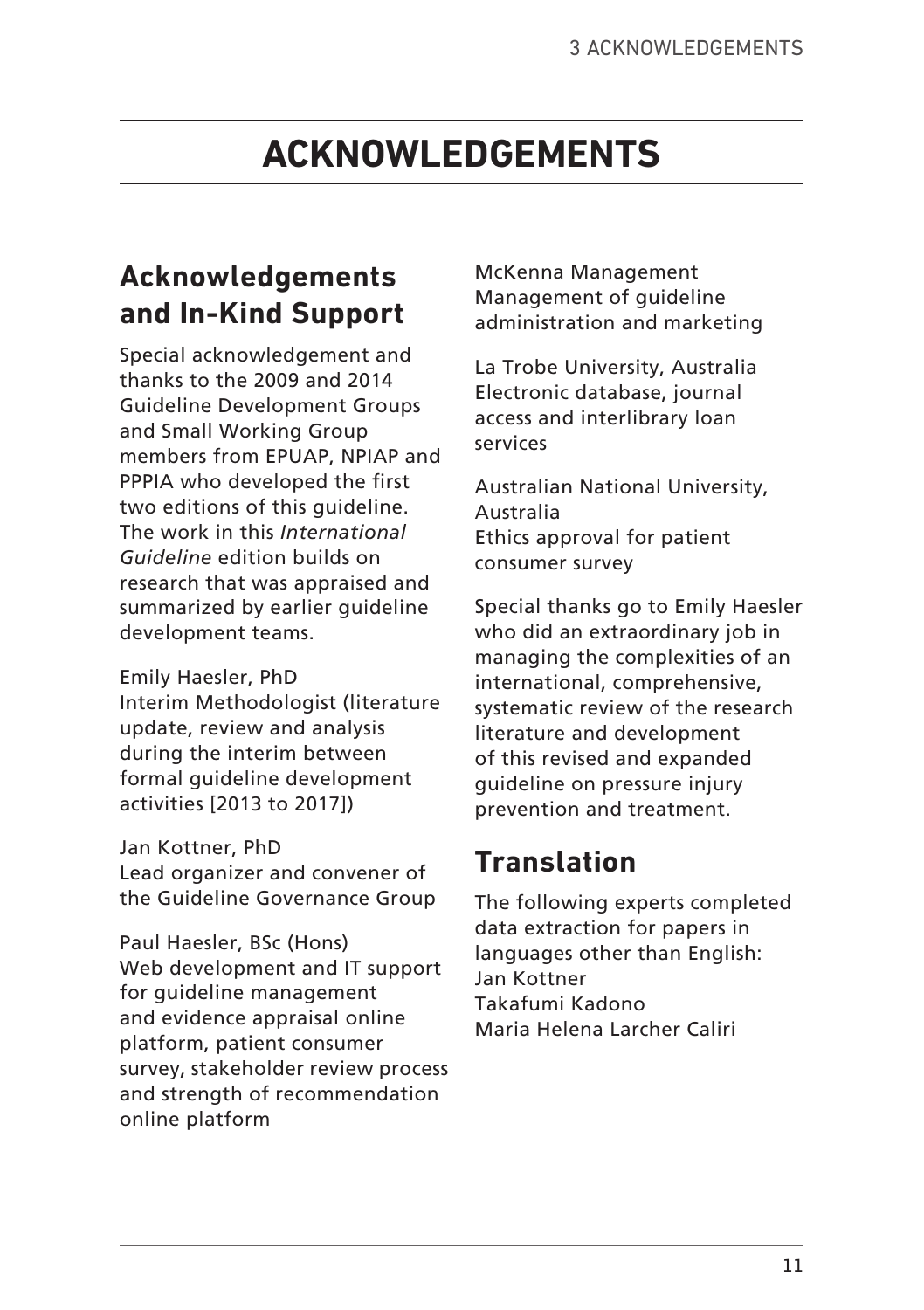### **Patient Consumers and Stakeholders**

Special thanks to over 1,200 patient consumers and their informal/family caregivers who contributed to the guideline development through participation in the international patient consumer survey.

Special thanks to the many stakeholders who reviewed the guideline processes and drafts. All stakeholder comments were reviewed by the GGG and revisions were made based on the comments received. We appreciate the investment of health professionals, researchers, educators and industry from all over the world who took time to share their expertise and thoughtful critique.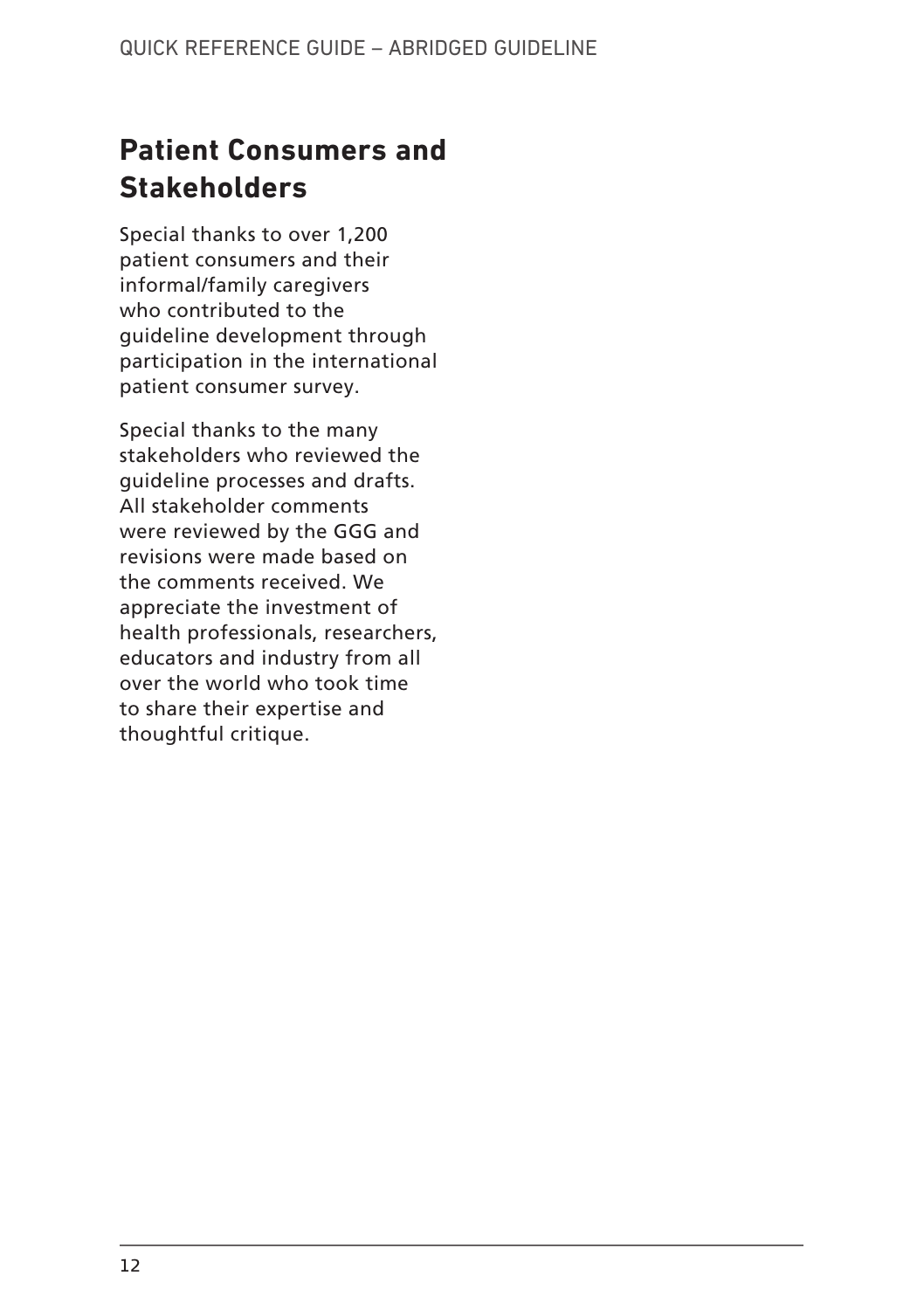## **SPONSOR ACKNOWLEDGEMENTS**

The European Pressure Ulcer Advisory Panel (EPUAP), National Pressure Injury Advisory Panel (NPIAP) and the Pan Pacific Pressure Injury Alliance (PPPIA) gratefully acknowledge the contributions of the following individuals and groups for financially supporting the presentation and dissemination of the guideline. All financial contributions were made after the guideline development phase and in *no way influenced* the development of the guideline or its final content. Financial contributions are being used for the printing and dissemination of the guideline and associated educational products. The following companies provided unrestricted education grants:

# **Gold Level Sponsors** Mölnlycke® Hillrom

### **Silver Level Sponsors**

**ARIO** Medela, LLC Smith + Nephew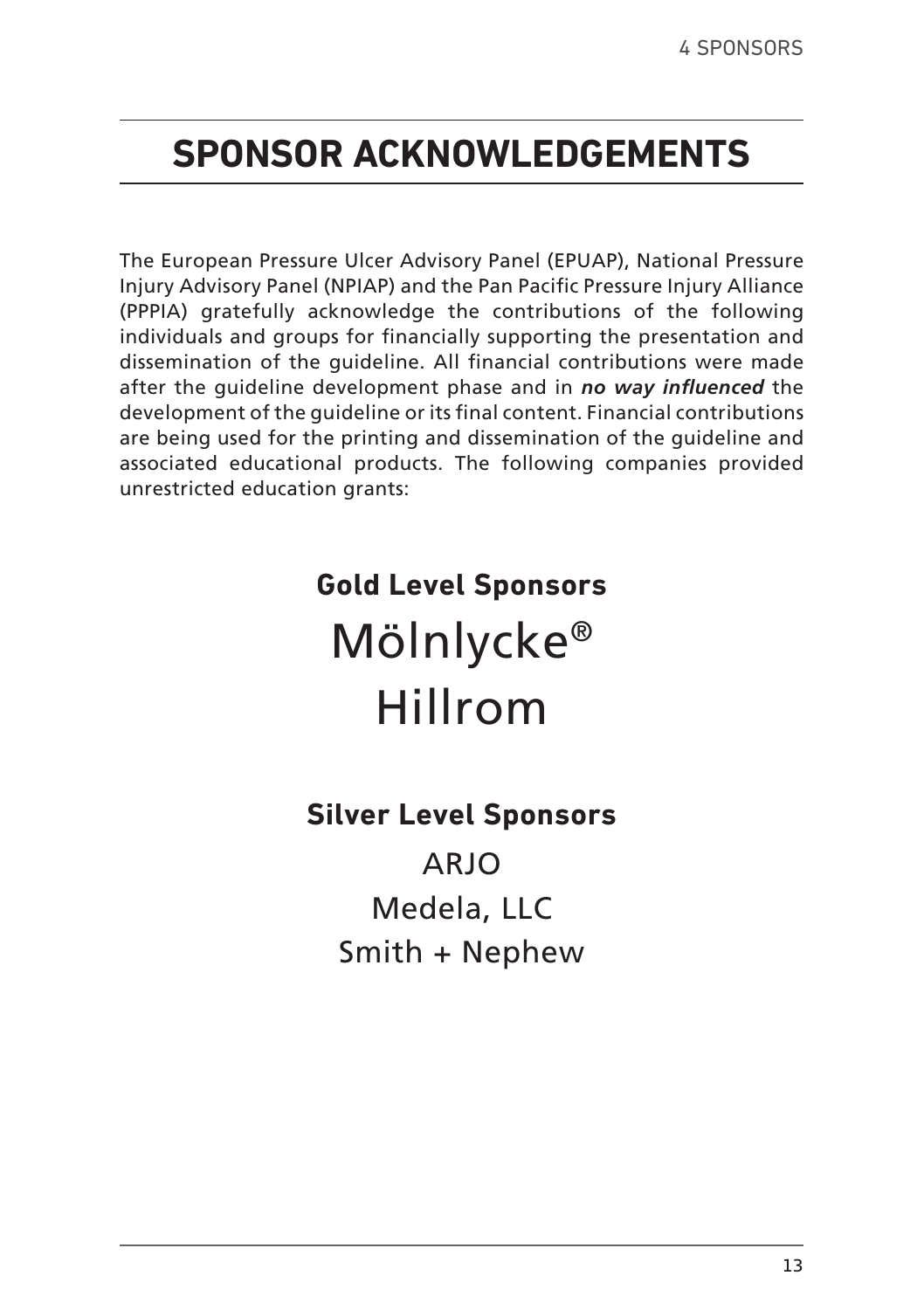# **RECOMMENDATIONS AND GOOD PRACTICE STATEMENTS**

The following recommendations and good practice statements are extracted from the full clinical practice guideline for the convenience of use in clinical practice. The recommendations and good practice statements are not intended for use without reviewing and considering the evidence summaries, implementation considerations and evidence discussion that are included in the full guideline.

|     |                                                                                                                                                    | Strength<br>of<br>Evidence | Strength<br>οf<br>Rec |
|-----|----------------------------------------------------------------------------------------------------------------------------------------------------|----------------------------|-----------------------|
|     | <b>Risk Factors and Risk Assessment</b>                                                                                                            |                            |                       |
| 1.1 | Consider individuals with limited mobility,<br>limited activity and a high potential for friction<br>and shear to be at risk of pressure injuries. | А                          |                       |
| 1.2 | Consider individuals with a Category/Stage I<br>pressure injury to be at risk of developing a<br>Category/Stage II or greater pressure injury.     | А                          |                       |
| 1.3 | Consider the potential impact of an existing<br>pressure injury of any Category/Stage on<br>development of additional pressure injuries.           | $\mathsf{C}$               |                       |
| 1.4 | Consider the potential impact of a previous<br>pressure injury on additional pressure injury<br>development.                                       | <b>GPS</b>                 |                       |
| 1.5 | Consider the potential impact of alterations<br>to skin status over pressure points on pressure<br>injury risk.                                    | GPS                        |                       |
| 1.6 | Consider the potential impact of pain at<br>pressure points on pressure injury risk.                                                               | <b>GPS</b>                 |                       |
| 1.7 | Consider the impact of diabetes mellitus on the<br>risk of pressure injuries.                                                                      | A                          |                       |
| 1.8 | Consider the impact of perfusion and<br>circulation deficits on the risk of pressure<br>injuries.                                                  | <b>B1</b>                  |                       |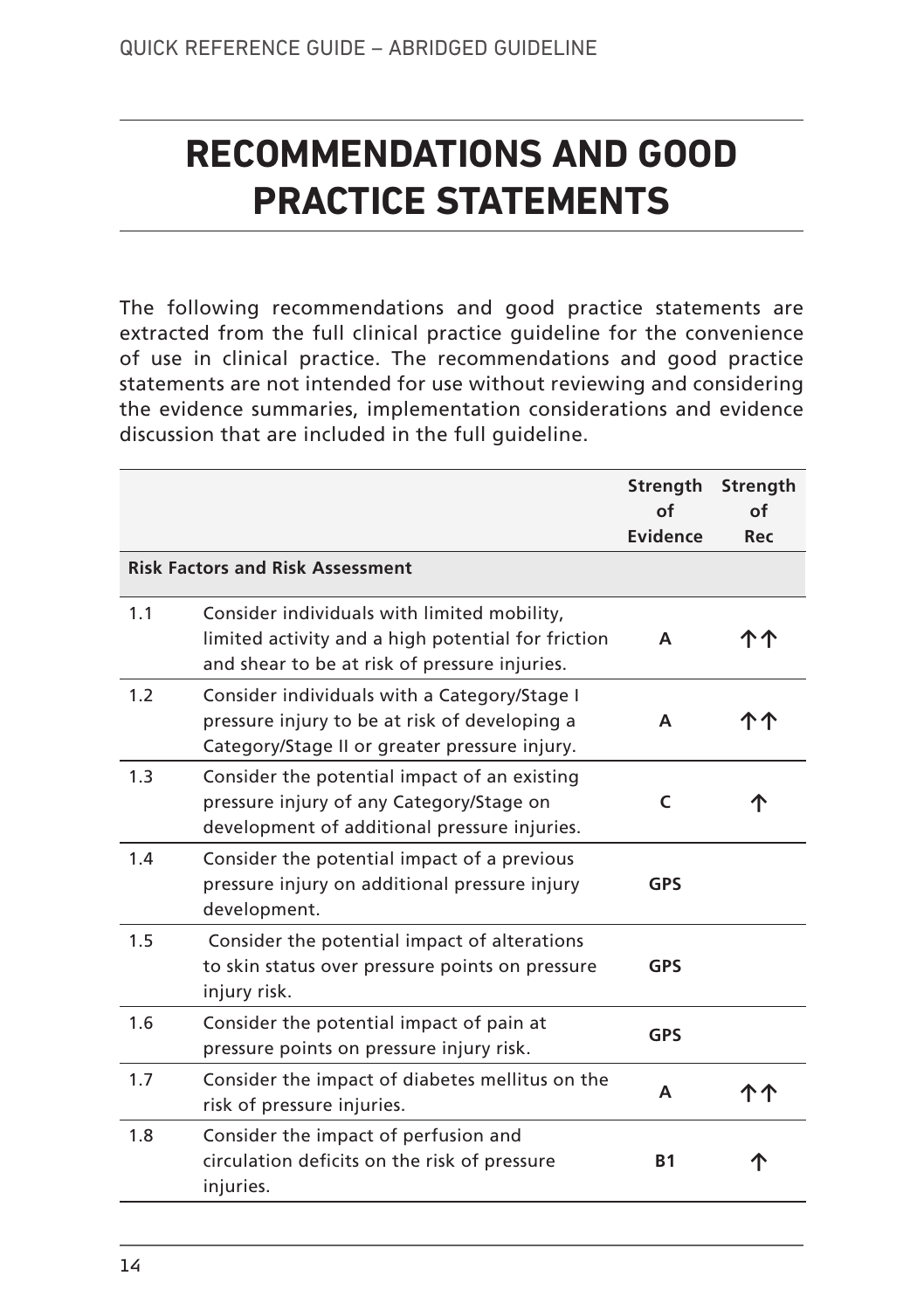|      |                                                                                                                                                                                                                                                                                                | Strength       | Strength          |
|------|------------------------------------------------------------------------------------------------------------------------------------------------------------------------------------------------------------------------------------------------------------------------------------------------|----------------|-------------------|
|      |                                                                                                                                                                                                                                                                                                | of<br>Evidence | of<br>Rec         |
| 1.9  | Consider the impact of oxygenation deficits on<br>the risk of pressure injuries.                                                                                                                                                                                                               | C              | 个                 |
| 1.10 | Consider at the impact of impaired nutritional<br>status on the risk of pressure injuries.                                                                                                                                                                                                     | C              | 个                 |
| 1.11 | Consider the potential impact of moist skin on<br>the risk of pressure injuries.                                                                                                                                                                                                               | C              | 个                 |
| 1.12 | Consider the impact of increased body<br>temperature on the risk of pressure injuries.                                                                                                                                                                                                         | <b>B1</b>      | 个                 |
| 1.13 | Consider the potential impact of older age on<br>the risk of pressure injuries.                                                                                                                                                                                                                | C              | 个                 |
| 1.14 | Consider the potential impact of impaired<br>sensory perception on the risk of pressure<br>injuries.                                                                                                                                                                                           | C              | ↑                 |
| 1.15 | Consider the potential impact of laboratory<br>blood test results on the risk of pressure<br>injuries.                                                                                                                                                                                         | C              | $\leftrightarrow$ |
| 1.16 | Consider the potential impact of general and<br>mental health status on pressure injury risk.                                                                                                                                                                                                  | <b>GPS</b>     |                   |
| 1.17 | Consider the impact of time spent immobilized<br>before surgery, the duration of surgery and the<br>American Society of Anesthesiologists (ASA)<br>Physical Status Classification on surgery-related<br>pressure injury risk.                                                                  | <b>B2</b>      |                   |
| 1.18 | Consider the following as additional risk<br>factors for the development pressure injuries in<br>critically ill individuals:<br>* Duration of critical care stay<br>* Mechanical ventilation<br>* Use of vasopressors<br>* Acute Physiology and Chronic Health<br>Evaluation (APACHE II) score | <b>GPS</b>     |                   |
| 1.19 | Consider the impact of skin maturity, perfusion<br>and oxygenation, and presence of a medical<br>device on pressure injury risk in neonates and<br>children.                                                                                                                                   | <b>B1</b>      |                   |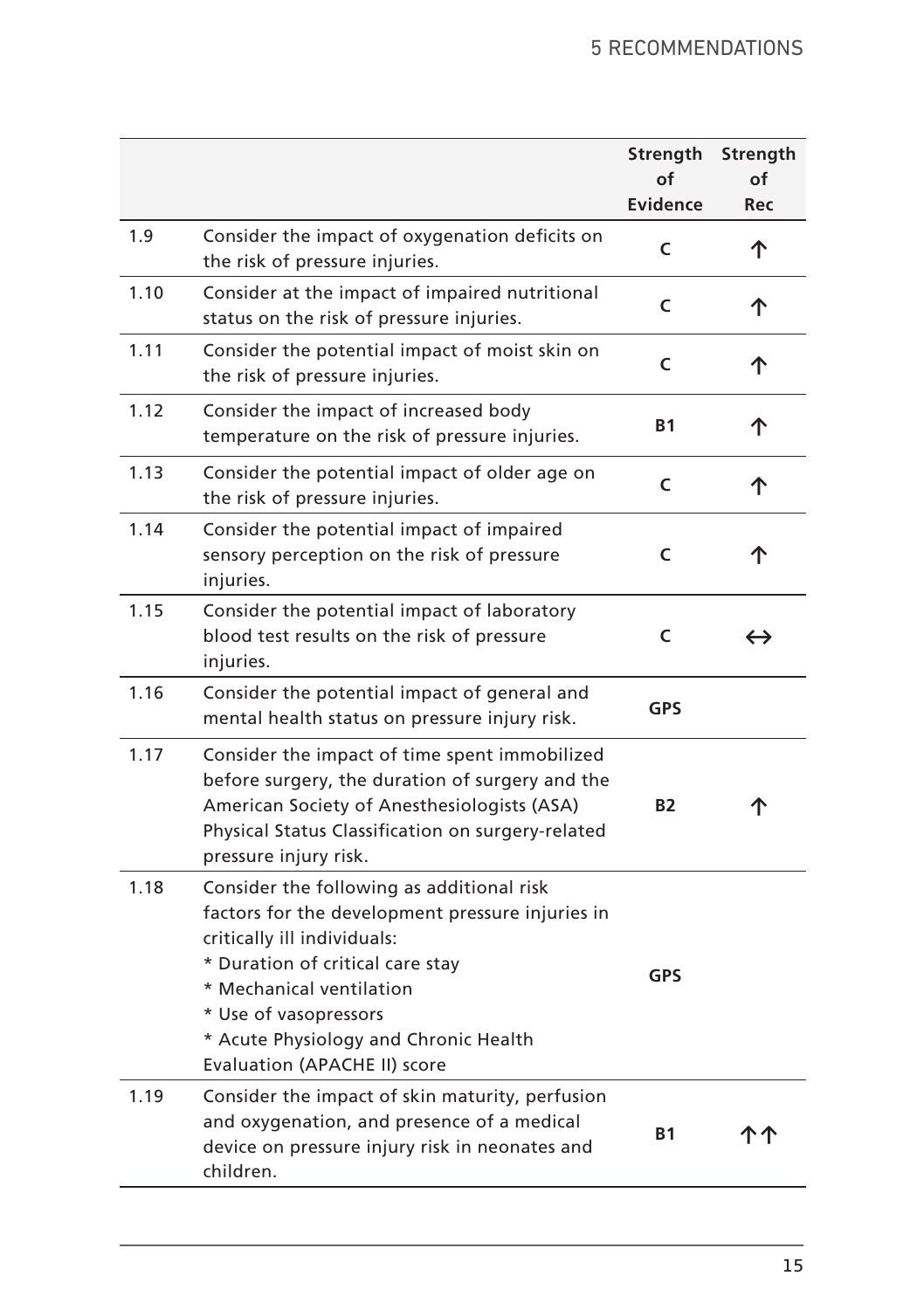|      |                                                                                                                                                                                                                                                                                                                                                                | Strength<br>of<br>Evidence | Strength<br>οf<br>Rec |
|------|----------------------------------------------------------------------------------------------------------------------------------------------------------------------------------------------------------------------------------------------------------------------------------------------------------------------------------------------------------------|----------------------------|-----------------------|
| 1.20 | Consider the impact of illness severity and the<br>duration of critical care unit stay on pressure<br>injury risk in neonates and children                                                                                                                                                                                                                     | <b>B2</b>                  | 个                     |
| 1.21 | Conduct a pressure injury risk screening as<br>soon as possible after admission to the care<br>service and periodically thereafter to identify<br>individuals at risk of developing pressure<br>injuries.                                                                                                                                                      | <b>GPS</b>                 |                       |
| 1.22 | Conduct a full pressure injury risk assessment<br>as guided by the screening outcome after<br>admission and after any change in status.                                                                                                                                                                                                                        | <b>GPS</b>                 |                       |
| 1.23 | Develop and implement a risk-based<br>prevention plan for individuals identified as<br>being at risk of developing pressure injuries.                                                                                                                                                                                                                          | <b>GPS</b>                 |                       |
| 1.24 | When conducting a pressure injury risk<br>assessment:<br>Use a structured approach<br>Include a comprehensive skin assessment<br>$\bullet$<br>Supplement use of a risk assessment tool<br>$\bullet$<br>with assessment of additional risk factors<br>Interpret the assessment outcomes using<br>clinical judgment.                                             | <b>GPS</b>                 |                       |
|      | <b>Skin and Tissue Assessment</b>                                                                                                                                                                                                                                                                                                                              |                            |                       |
| 2.1  | Conduct a comprehensive skin and tissue<br>assessment for all individuals at risk of pressure<br>injuries:<br>• As soon as possible after admission/transfer<br>to the healthcare service<br>As a part of every risk assessment<br>Periodically as indicated by the individual's<br>degree of pressure injury risk<br>Prior to discharge from the care service | <b>GPS</b>                 |                       |
| 2.2  | Inspect the skin of individuals at risk of<br>pressure injuries to identify presence of<br>erythema.                                                                                                                                                                                                                                                           | А                          |                       |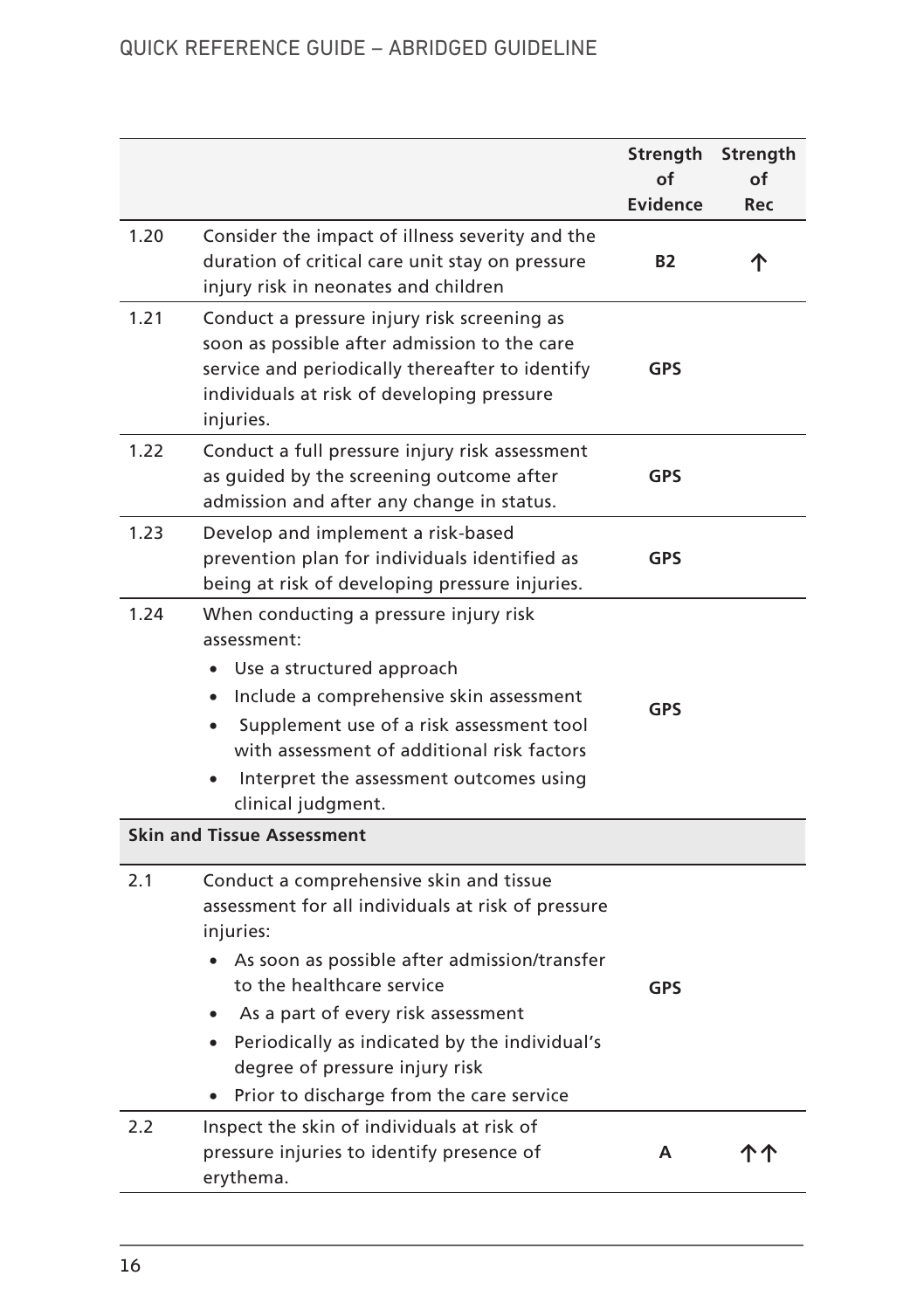|     |                                                                                                                                                                                                                                                                                            | Strength<br>оf | Strength<br>οf    |
|-----|--------------------------------------------------------------------------------------------------------------------------------------------------------------------------------------------------------------------------------------------------------------------------------------------|----------------|-------------------|
|     |                                                                                                                                                                                                                                                                                            | Evidence       | Rec               |
| 2.3 | Differentiate blanchable from non-blanchable<br>erythema using either finger pressure or the<br>transparent disk method and evaluate the<br>extent of erythema.                                                                                                                            | <b>B1</b>      |                   |
| 2.4 | Assess the temperature of skin and soft tissue                                                                                                                                                                                                                                             | <b>B1</b>      | ጥ                 |
| 2.5 | Assess edema and assess for change in tissue<br>consistency in relation to surrounding tissues                                                                                                                                                                                             | GPS            |                   |
| 2.6 | Consider using a sub-epidermal moisture/<br>edema measurement device as an adjunct to<br>routine clinical skin assessment                                                                                                                                                                  | <b>B2</b>      | $\leftrightarrow$ |
| 2.7 | When assessing darkly pigmented skin,<br>consider assessment of skin temperature and<br>sub-epidermal moisture as important adjunct<br>assessment strategies.                                                                                                                              | <b>B2</b>      | ጥ                 |
| 2.8 | Evaluate the relevance of performing an<br>objective assessment of skin tone using a color<br>chart when conducting a skin assessment.                                                                                                                                                     | <b>B2</b>      | $\leftrightarrow$ |
|     | <b>Preventive Skin Care</b>                                                                                                                                                                                                                                                                |                |                   |
| 3.1 | Implement a skin care regimen that includes:<br>Keeping the skin clean and appropriately<br>hydrated<br>Cleansing the skin promptly after episodes<br>of incontinence<br>• Avoiding use of alkaline soaps and<br>cleansers<br>Protecting the skin from moisture with a<br>barrier product. | <b>B2</b>      |                   |
| 3.2 | Avoid vigorously rubbing skin that is at risk of<br>pressure injuries.                                                                                                                                                                                                                     | <b>GPS</b>     |                   |
| 3.3 | Use high absorbency incontinence products<br>to protect the skin in individuals with or at<br>risk of pressure injuries who have urinary<br>incontinence.                                                                                                                                  | <b>B1</b>      |                   |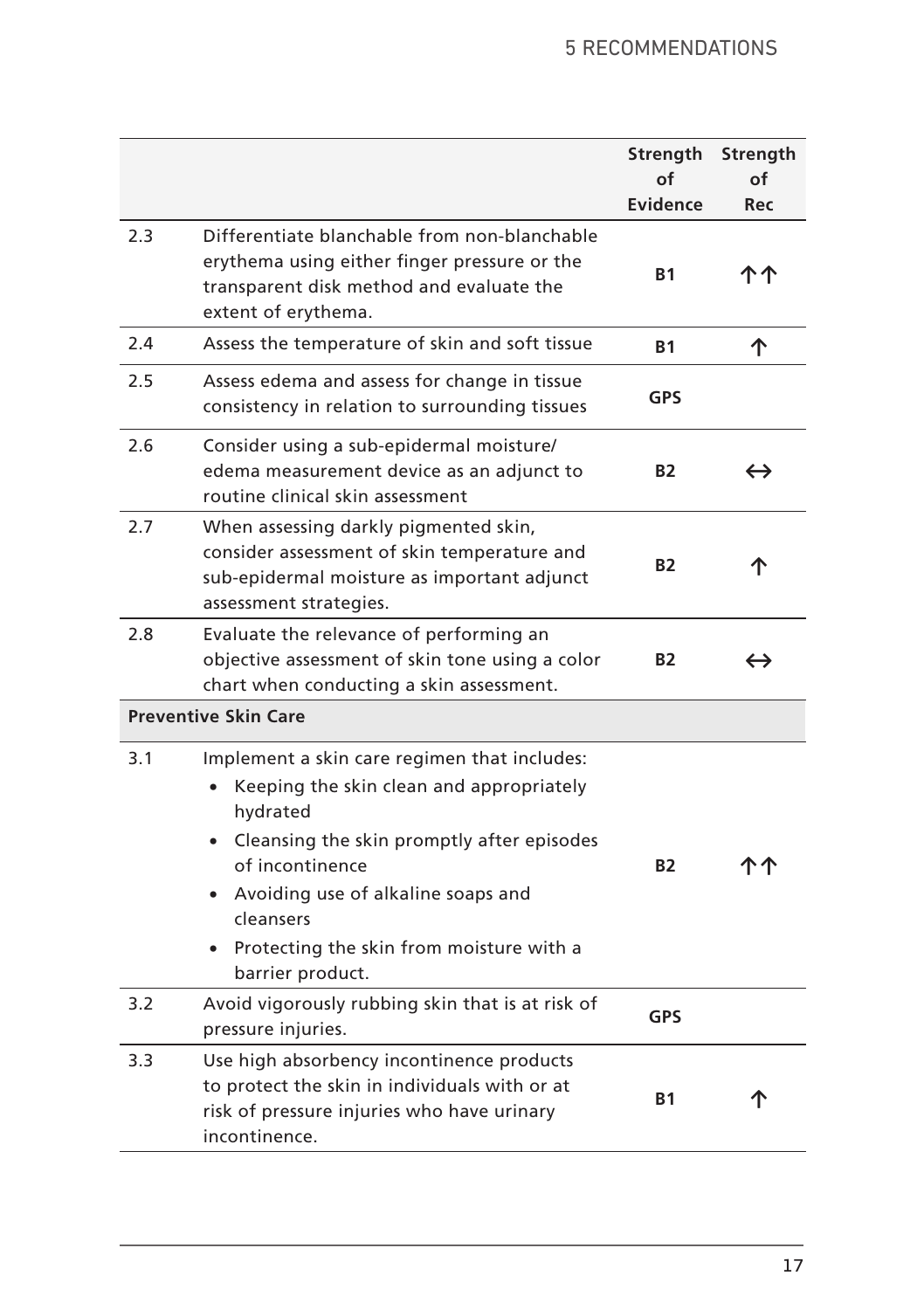|     |                                                                                                                                                                                                                                                                                                                               | Strength<br>of<br><b>Evidence</b> | Strength<br>of<br>Rec |
|-----|-------------------------------------------------------------------------------------------------------------------------------------------------------------------------------------------------------------------------------------------------------------------------------------------------------------------------------|-----------------------------------|-----------------------|
| 3.4 | Consider using textiles with low friction<br>coefficients for individuals with or at risk of<br>pressure injuries.                                                                                                                                                                                                            | <b>B1</b>                         | ጥ                     |
| 3.5 | Use a soft silicone multi-layered foam dressing<br>to protect the skin for individuals at risk of<br>pressure injuries.                                                                                                                                                                                                       | <b>B1</b>                         | 个                     |
|     | <b>Nutrition Assessment and Treatment</b>                                                                                                                                                                                                                                                                                     |                                   |                       |
| 4.1 | Conduct nutritional screening for individuals at<br>risk of a pressure injury.                                                                                                                                                                                                                                                | <b>B1</b>                         | ተ ተ                   |
| 4.2 | Conduct a comprehensive nutrition assessment<br>for adults at risk of a pressure injury who are<br>screened to be at risk of malnutrition and for<br>all adults with a pressure injury.                                                                                                                                       | <b>B2</b>                         | ተ ተ                   |
| 4.3 | Develop and implement an individualized<br>nutrition care plan for individuals with, or at<br>risk of, a pressure injury who are malnourished<br>or who are at risk of malnutrition.                                                                                                                                          | B2                                | ጥ ጥ                   |
| 4.4 | Optimize energy intake for individuals at risk<br>of pressure injuries who are malnourished or at<br>risk of malnutrition.                                                                                                                                                                                                    | B2                                | 个                     |
| 4.5 | Adjust protein intake for individuals at risk of<br>pressure injuries who are malnourished or at<br>risk of malnutrition.                                                                                                                                                                                                     | <b>GPS</b>                        |                       |
| 4.6 | Provide 30 to 35 kcalories/kg body weight/<br>day for adults with a pressure injury who are<br>malnourished or at risk of malnutrition.                                                                                                                                                                                       | <b>B1</b>                         | 个                     |
| 4.7 | Provide 1.2 to 1.5 g protein/kg body weight/<br>day for adults with a pressure injury who are<br>malnourished or at risk of malnutrition.                                                                                                                                                                                     | Β1                                | ተ ተ                   |
| 4.8 | Offer high-calorie, high-protein fortified foods<br>and/or nutritional supplements in addition<br>to the usual diet for adults who are at risk<br>of developing a pressure injury and who are<br>also malnourished or at risk of malnutrition, if<br>nutritional requirements cannot be achieved<br>by normal dietary intake. | c                                 | ጥ                     |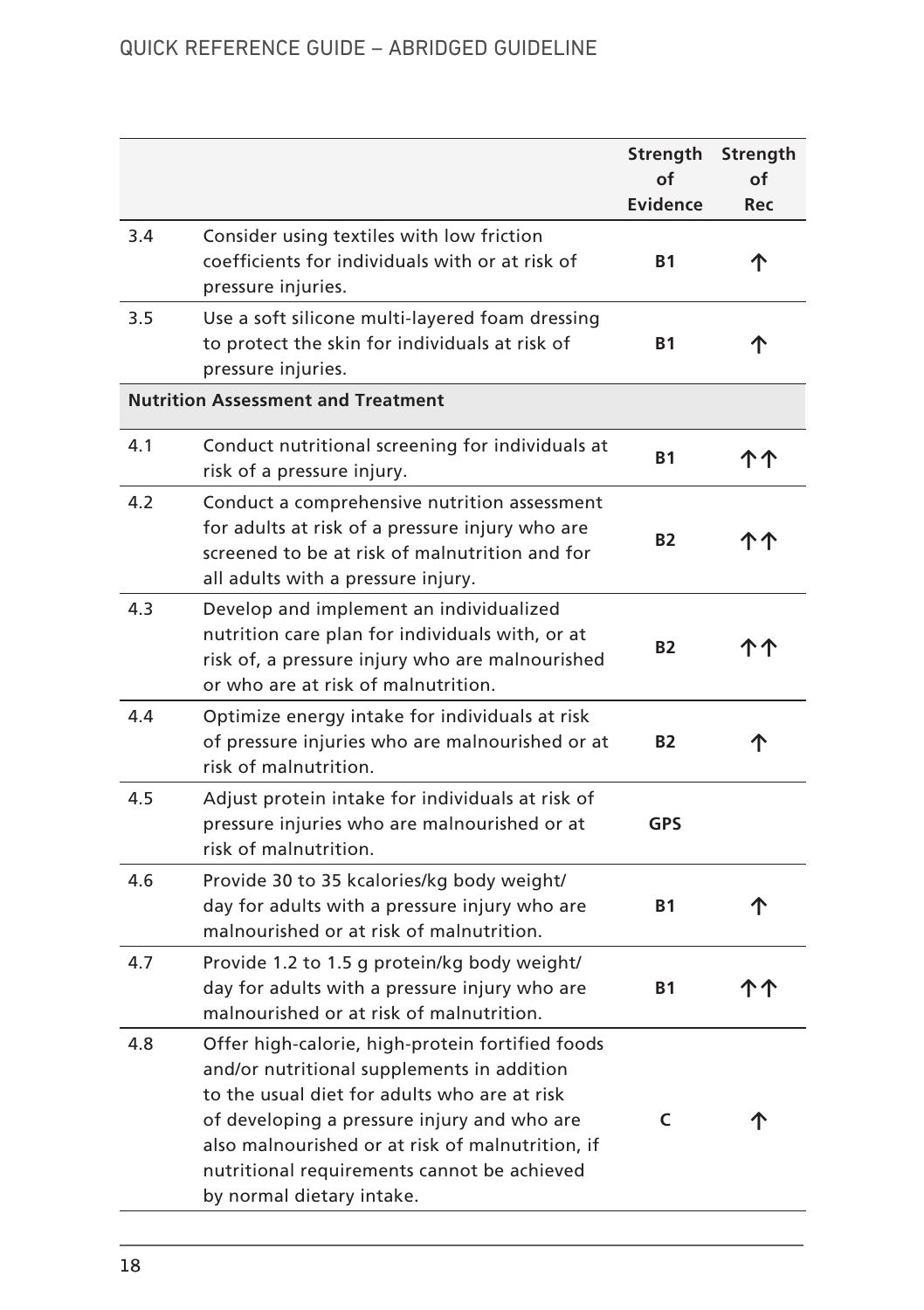|      |                                                                                                                                                                                                                                                                                                               | Strength<br>of        | Strength<br>of |
|------|---------------------------------------------------------------------------------------------------------------------------------------------------------------------------------------------------------------------------------------------------------------------------------------------------------------|-----------------------|----------------|
| 4.9  | Offer high calorie, high protein nutritional<br>supplements in addition to the usual diet<br>for adults with a pressure injury who are<br>malnourished or at risk of malnutrition, if<br>nutritional requirements cannot be achieved<br>by normal dietary intake.                                             | Evidence<br><b>B1</b> | Rec            |
| 4.10 | Provide high-calorie, high-protein, arginine,<br>zinc and antioxidant oral nutritional<br>supplements or enteral formula for adults<br>with a Category/Stage II or greater pressure<br>injury who are malnourished or at risk of<br>malnutrition.                                                             | <b>B1</b>             |                |
| 4.11 | Discuss the benefits and harms of enteral or<br>parenteral feeding to support overall health<br>in light of preferences and goals of care with<br>individuals at risk of pressure injuries who<br>cannot meet their nutritional requirements<br>through oral intake despite nutritional<br>interventions.     | <b>GPS</b>            |                |
| 4.12 | Discuss the benefits and harms of enteral or<br>parenteral feeding to support pressure injury<br>treatment in light of preferences and goals of<br>care for individuals with pressure injuries who<br>cannot meet their nutritional requirements<br>through oral intake despite nutritional<br>interventions. | <b>B1</b>             |                |
| 4.13 | Provide and encourage adequate water/fluid<br>intake for hydration for an individual with or<br>at risk of a pressure injury, when compatible<br>with goals of care and clinical conditions.                                                                                                                  | <b>GPS</b>            |                |
| 4.14 | Conduct age appropriate nutritional screening<br>and assessment for neonates and children at<br>risk of pressure injuries.                                                                                                                                                                                    | <b>GPS</b>            |                |
| 4.15 | For neonates and children with or at risk<br>of pressure injuries who have inadequate<br>oral intake, consider fortified foods, age<br>appropriate nutritional supplements, or enteral<br>or parenteral nutritional support.                                                                                  | <b>GPS</b>            |                |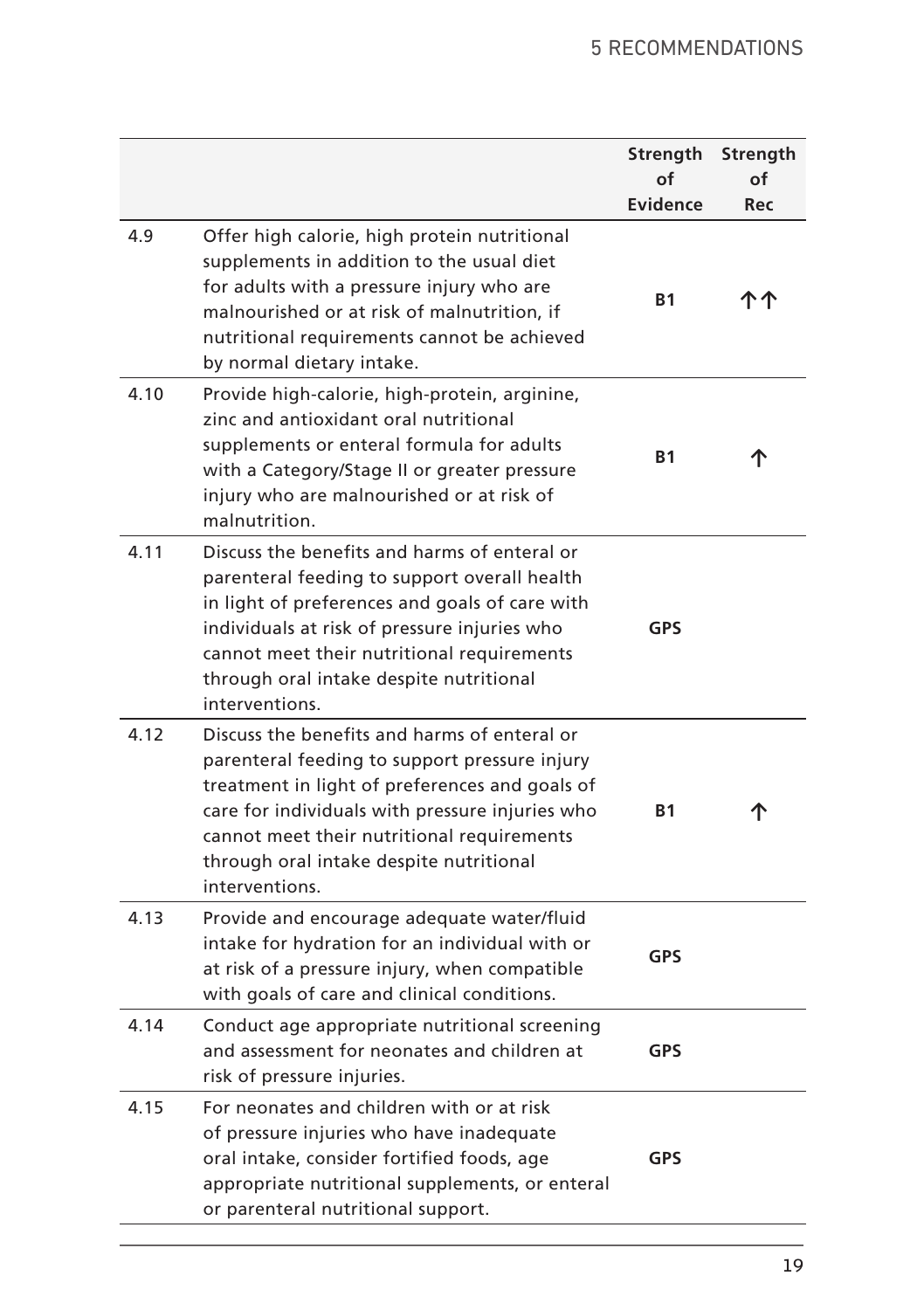#### QUICK REFERENCE GUIDE – ABRIDGED GUIDELINE

|      |                                                                                                                                                                                                | Strength<br>of<br><b>Evidence</b> | Strength<br>οf<br>Rec |
|------|------------------------------------------------------------------------------------------------------------------------------------------------------------------------------------------------|-----------------------------------|-----------------------|
|      | <b>Repositioning and Early Mobilization</b>                                                                                                                                                    |                                   |                       |
| 5.1  | Reposition all individuals with or at risk of<br>pressure injuries on an individualized schedule,<br>unless contraindicated.                                                                   | <b>B1</b>                         | ተ ተ                   |
| 5.2  | Determine repositioning frequency with<br>consideration to the individual's level of<br>activity, mobility and ability to independently<br>reposition.                                         | B <sub>2</sub>                    |                       |
| 5.3  | Determine repositioning frequency with<br>consideration to the individual's:<br>Skin and tissue tolerance<br>• General medical condition<br>• Overall treatment objectives<br>Comfort and pain | <b>GPS</b>                        |                       |
| 5.4  | Implement repositioning reminder strategies to<br>promote adherence to repositioning regimens.                                                                                                 | Β1                                | 个                     |
| 5.5  | Reposition the individual in such a way that<br>optimal offloading of all bony prominences<br>and maximum redistribution of pressure is<br>achieved.                                           | <b>GPS</b>                        |                       |
| 5.6  | Reposition the individual to relieve or<br>redistribute pressure using manual handling<br>techniques and equipment that reduce friction<br>and shear.                                          | <b>B2</b>                         | ጉ                     |
| 5.7  | Consider using continuous bedside pressure<br>mapping as a visual cue to guide repositioning.                                                                                                  | c                                 | $\leftrightarrow$     |
| 5.8  | Use the 30° lateral side lying position in<br>preference to the 90° side lying position when<br>positioning.                                                                                   | C                                 | ጉ                     |
| 5.9  | Keep the head of bed as flat as possible.                                                                                                                                                      | <b>B1</b>                         | $\leftrightarrow$     |
| 5.10 | Avoid extended use of prone positioning unless<br>required for management of the individual's<br>medical condition.                                                                            | <b>B1</b>                         | $\leftrightarrow$     |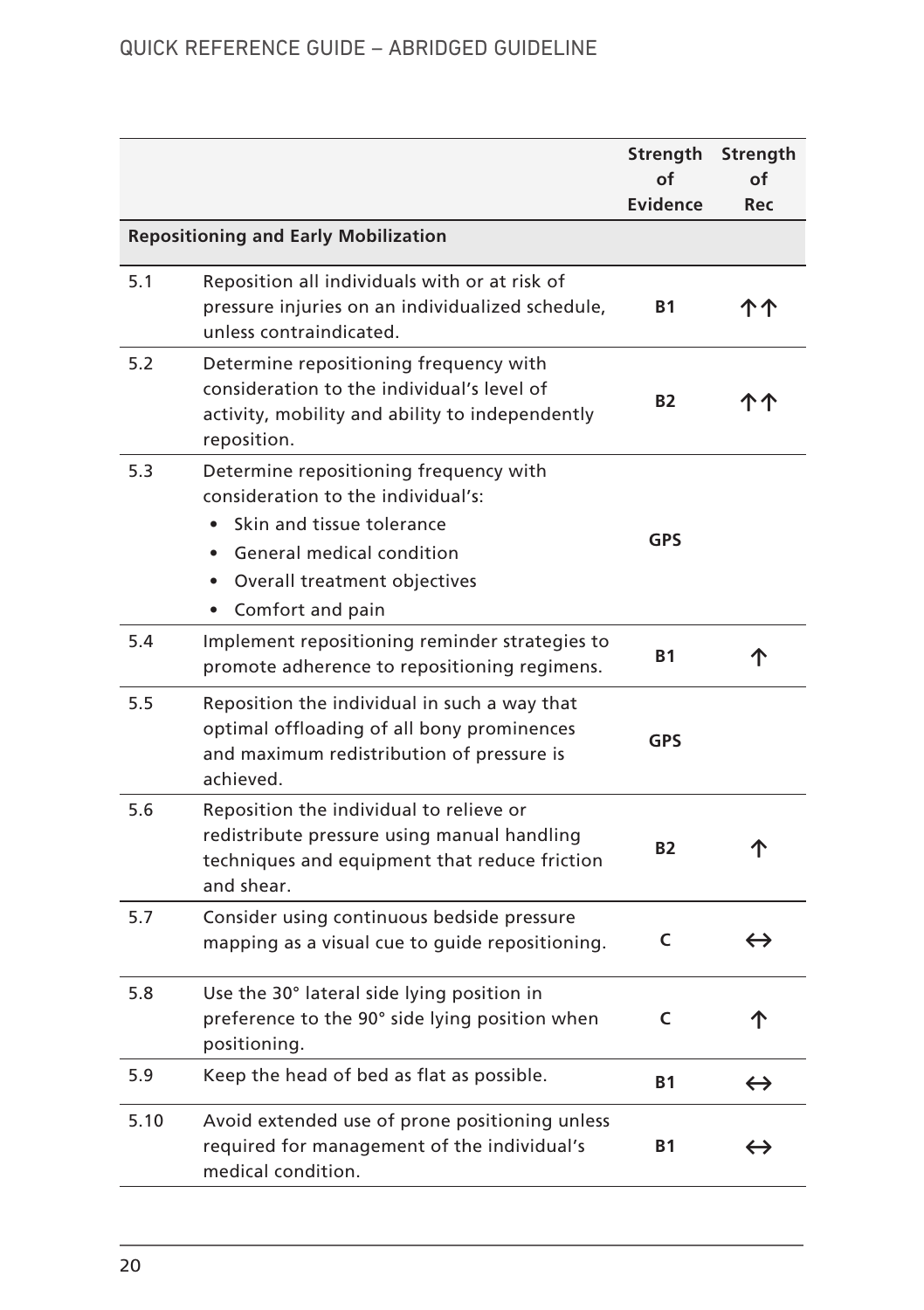|      |                                                                                                                                                                                                                                                                    | Strength<br>of<br>Evidence | Strength<br>of<br>Rec |
|------|--------------------------------------------------------------------------------------------------------------------------------------------------------------------------------------------------------------------------------------------------------------------|----------------------------|-----------------------|
| 5.11 | Promote seating out of bed in an appropriate<br>chair or wheelchair for limited periods of time.                                                                                                                                                                   | <b>B1</b>                  | 个                     |
| 5.12 | Select a reclined seated position with the<br>individual's legs elevated. If reclining is not<br>appropriate or possible, ensure that the<br>individual's feet are well-supported on the<br>floor or on footrests when sitting upright in a<br>chair or wheelchair | <b>B2</b>                  |                       |
| 5.13 | Tilt the seat to prevent the individual sliding<br>forward in the chair or wheelchair.                                                                                                                                                                             | <b>B2</b>                  | 个                     |
| 5.14 | Teach and encourage individuals who spend<br>prolonged durations in a seated position to<br>perform pressure relieving maneuvers.                                                                                                                                  | C                          | ጥ                     |
| 5.15 | Implement an early mobilization program that<br>increases activity and mobility as rapidly as<br>tolerated.                                                                                                                                                        | C                          |                       |
| 5.16 | For individuals with an ischial or sacral pressure<br>injury, evaluate the benefit of periods of bed<br>rest in promoting healing versus the risk of<br>new or worsening pressure injuries and the<br>impact on lifestyle, physical and emotional<br>health.       | <b>GPS</b>                 |                       |
| 5.17 | Reposition unstable critically ill individuals who<br>can be repositioned using slow, gradual turns<br>to allow time for stabilization of hemodynamic<br>and oxygenation status.                                                                                   | <b>GPS</b>                 |                       |
| 5.18 | Initiate frequent small shifts in body position<br>for critically ill individuals who are too<br>unstable to maintain a regular repositioning<br>schedule, and to supplement regular<br>repositioning.                                                             | C                          |                       |
| 5.19 | Position the individual in such a way as to<br>reduce the risk of pressure injury development<br>during surgery by distributing pressure over a<br>larger body surface area and offloading bony<br>prominences.                                                    | <b>GPS</b>                 |                       |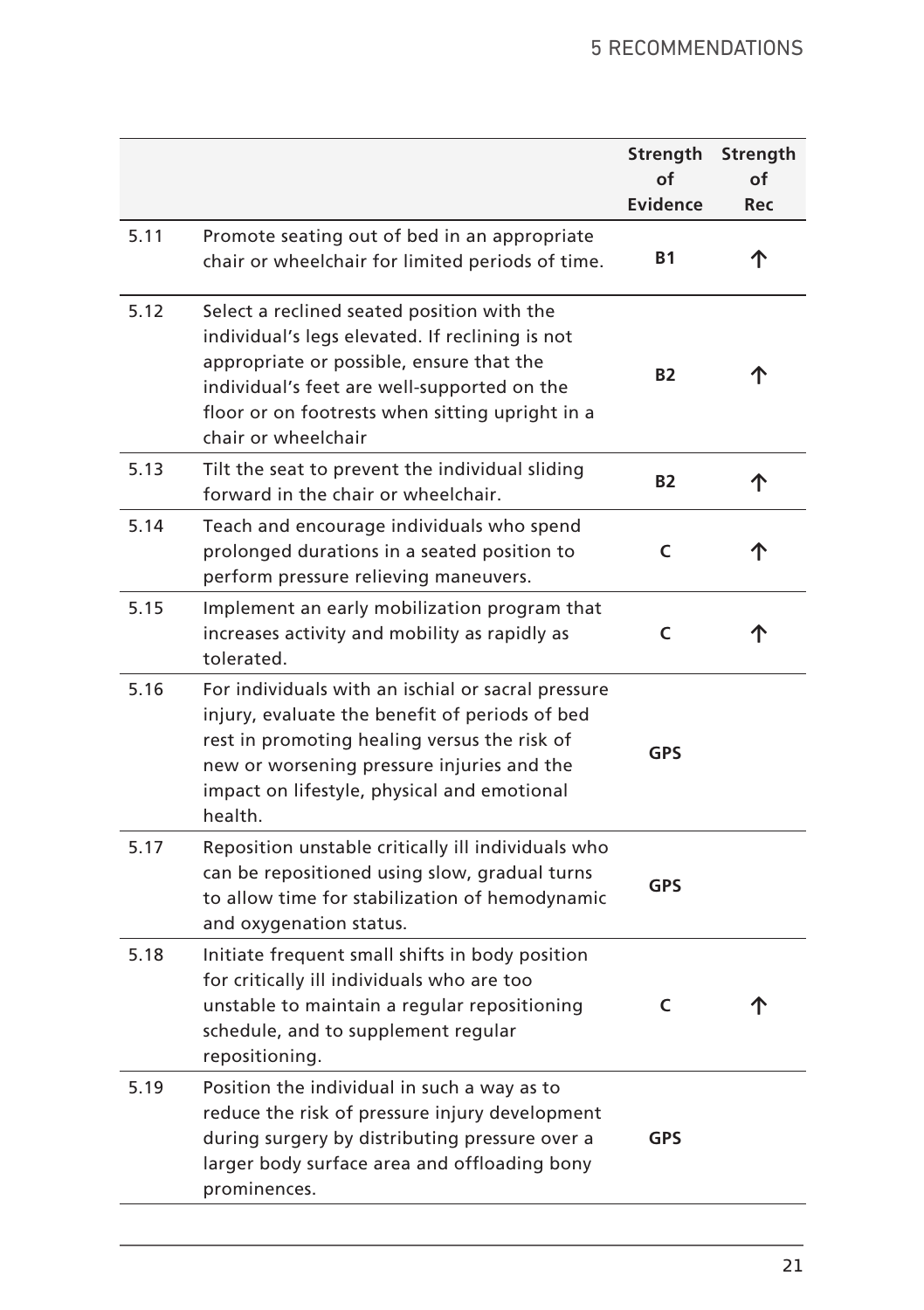#### QUICK REFERENCE GUIDE – ABRIDGED GUIDELINE

|     |                                                                                                                                                                                                                                                                                                                                                                                                                                | Strength<br>of<br><b>Evidence</b> | Strength<br>οf<br>Rec |
|-----|--------------------------------------------------------------------------------------------------------------------------------------------------------------------------------------------------------------------------------------------------------------------------------------------------------------------------------------------------------------------------------------------------------------------------------|-----------------------------------|-----------------------|
|     | <b>Heel Pressure Injuries</b>                                                                                                                                                                                                                                                                                                                                                                                                  |                                   |                       |
| 6.1 | Assess the vascular/perfusion status of the<br>lower limbs, heels and feet when performing a<br>skin and tissue assessment, and as part of a risk<br>assessment.                                                                                                                                                                                                                                                               | <b>B2</b>                         |                       |
| 6.2 | For individuals at risk of heel pressure injuries<br>and/or with Category/Stage I or II pressure<br>injuries, elevate the heels using a specifically<br>designed heel suspension device or a pillow/<br>foam cushion. Offload the heel completely in<br>such a way as to distribute the weight of the<br>leg along the calf without placing pressure on<br>the Achilles tendon and the popliteal vein.                         | <b>B1</b>                         |                       |
| 6.3 | For individuals with a Category/Stage III or<br>greater heel pressure injury, elevate the heels<br>using a specifically designed heel suspension<br>device offloading the heel completely in such<br>a way as to distribute the weight of the leg<br>along the calf without placing pressure on the<br>Achilles tendon and the popliteal vein.                                                                                 | <b>GPS</b>                        |                       |
| 6.4 | Use a prophylactic dressing as an adjunct to<br>heel offloading and other strategies to prevent<br>heel pressure injuries.                                                                                                                                                                                                                                                                                                     | <b>B1</b>                         | 个                     |
|     | <b>Support Surfaces</b>                                                                                                                                                                                                                                                                                                                                                                                                        |                                   |                       |
| 7.1 | Select a support surface that meets the<br>individual's need for pressure redistribution<br>based on the following factors:<br>Level of immobility and inactivity<br>$\bullet$<br>Need to influence microclimate control and<br>$\bullet$<br>shear reduction<br>Size and weight of the individual<br>Number, severity and location of existing<br>$\bullet$<br>pressure injuries<br>Risk for developing new pressure injuries. | GPS                               |                       |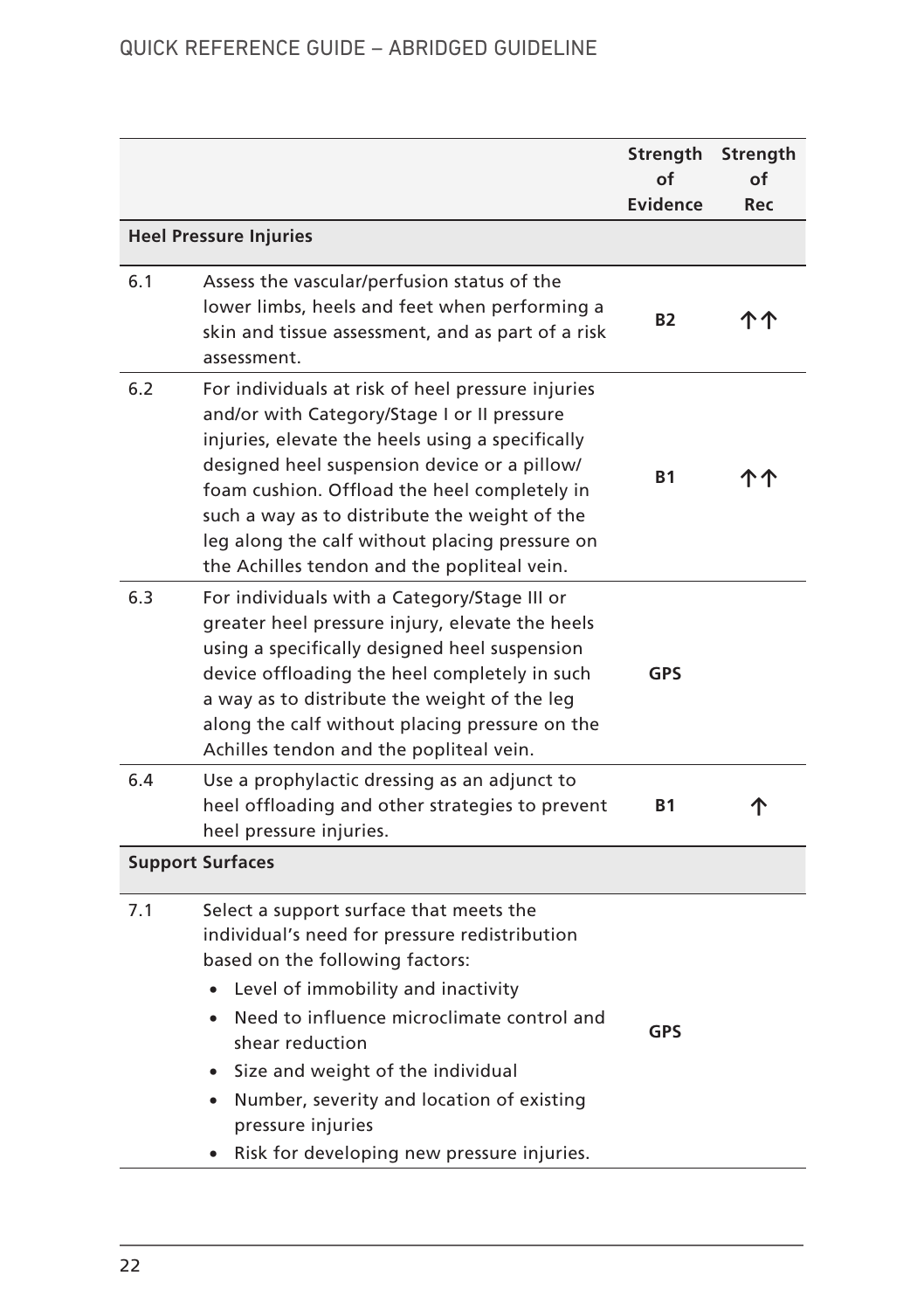|     |                                                                                                                                                                                                                    | Strength<br>of<br><b>Evidence</b> | Strength<br>of<br>Rec |
|-----|--------------------------------------------------------------------------------------------------------------------------------------------------------------------------------------------------------------------|-----------------------------------|-----------------------|
| 7.2 | Ensure that the bed surface area is sufficiently<br>wide to allow turning of the individual without<br>contact with the bed rails.                                                                                 | C                                 |                       |
| 7.3 | For individuals with obesity, select a support<br>surface with enhanced pressure redistribution,<br>shear reduction and microclimate features.                                                                     | <b>GPS</b>                        |                       |
| 7.4 | Use a high specification reactive single layer<br>foam mattress or overlay in preference to<br>a foam mattress without high specification<br>qualities for individuals at risk of developing<br>pressure injuries. | <b>B1</b>                         |                       |
| 7.5 | Consider using a reactive air mattress or<br>overlay for individuals at risk for developing<br>pressure injuries.                                                                                                  | C                                 |                       |
| 7.6 | Assess the relative benefits of using a medical<br>grade sheepskin for individuals at risk of<br>developing pressure injuries.                                                                                     | <b>B1</b>                         | $\leftrightarrow$     |
| 7.7 | Assess the relative benefits of using an<br>alternating pressure air mattress or overlay for<br>individuals at risk of pressure injuries.                                                                          | <b>B1</b>                         | ጉ                     |
| 7.8 | Use a pressure redistribution support surface<br>on the operating table for all individuals<br>with or at risk of pressure injuries who are<br>undergoing surgery.                                                 | <b>B1</b>                         |                       |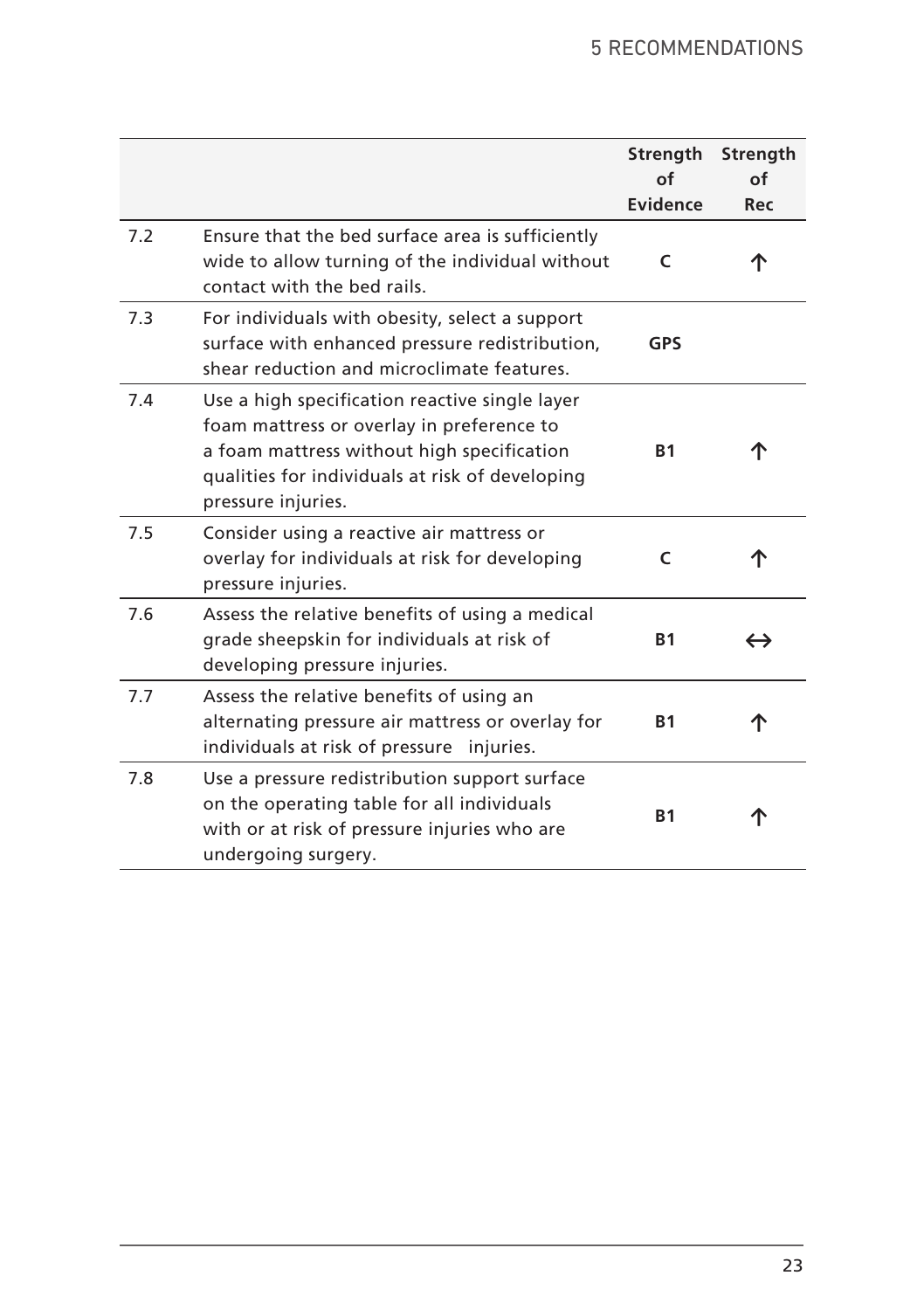|              |                                                                                                                                                                                                                                                                                                                                                                                                                                                                                                                                                                                                                                                             | Strength<br>of<br>Evidence | Strength<br>of<br>Rec |
|--------------|-------------------------------------------------------------------------------------------------------------------------------------------------------------------------------------------------------------------------------------------------------------------------------------------------------------------------------------------------------------------------------------------------------------------------------------------------------------------------------------------------------------------------------------------------------------------------------------------------------------------------------------------------------------|----------------------------|-----------------------|
| 7.9          | For individuals with a pressure injury, consider<br>changing to a specialty support surface when<br>the individual:<br>Cannot be positioned off the existing<br>pressure injury<br>Has pressure injuries on two or more<br>turning surfaces (e.g., the sacrum and<br>trochanter) that limit repositioning options<br>Has a pressure injury that fails to heal or<br>the pressure injury deteriorates despite<br>appropriate comprehensive care<br>Is at high risk for additional pressure<br>$\bullet$<br>injuries<br>Has undergone flap or graft surgery<br>$\bullet$<br>Is uncomfortable<br>$\bullet$<br>'Bottoms out' on the current support<br>surface. | <b>GPS</b>                 |                       |
| 7.10         | Assess the relative benefits of using an air<br>fluidized bed to facilitate healing while<br>reducing skin temperature and excess<br>hydration for individuals with Category/Stage<br>III or IV pressure injuries.                                                                                                                                                                                                                                                                                                                                                                                                                                          | <b>B1</b>                  |                       |
| 7.11<br>7.12 | Select a seat and seating support surface<br>that meets the individual's need for pressure<br>redistribution with consideration to:<br>Body size and configuration<br>Effects of posture and deformity on<br>$\bullet$<br>pressure distribution<br>Mobility and lifestyle needs.                                                                                                                                                                                                                                                                                                                                                                            | <b>GPS</b>                 |                       |
|              | Use a pressure redistribution cushion for<br>preventing pressure injuries in people at high<br>risk who are seated in a chair/wheelchair for<br>prolonged periods, particularly if the individual<br>is unable to perform pressure relieving<br>maneuvers.                                                                                                                                                                                                                                                                                                                                                                                                  | <b>B1</b>                  |                       |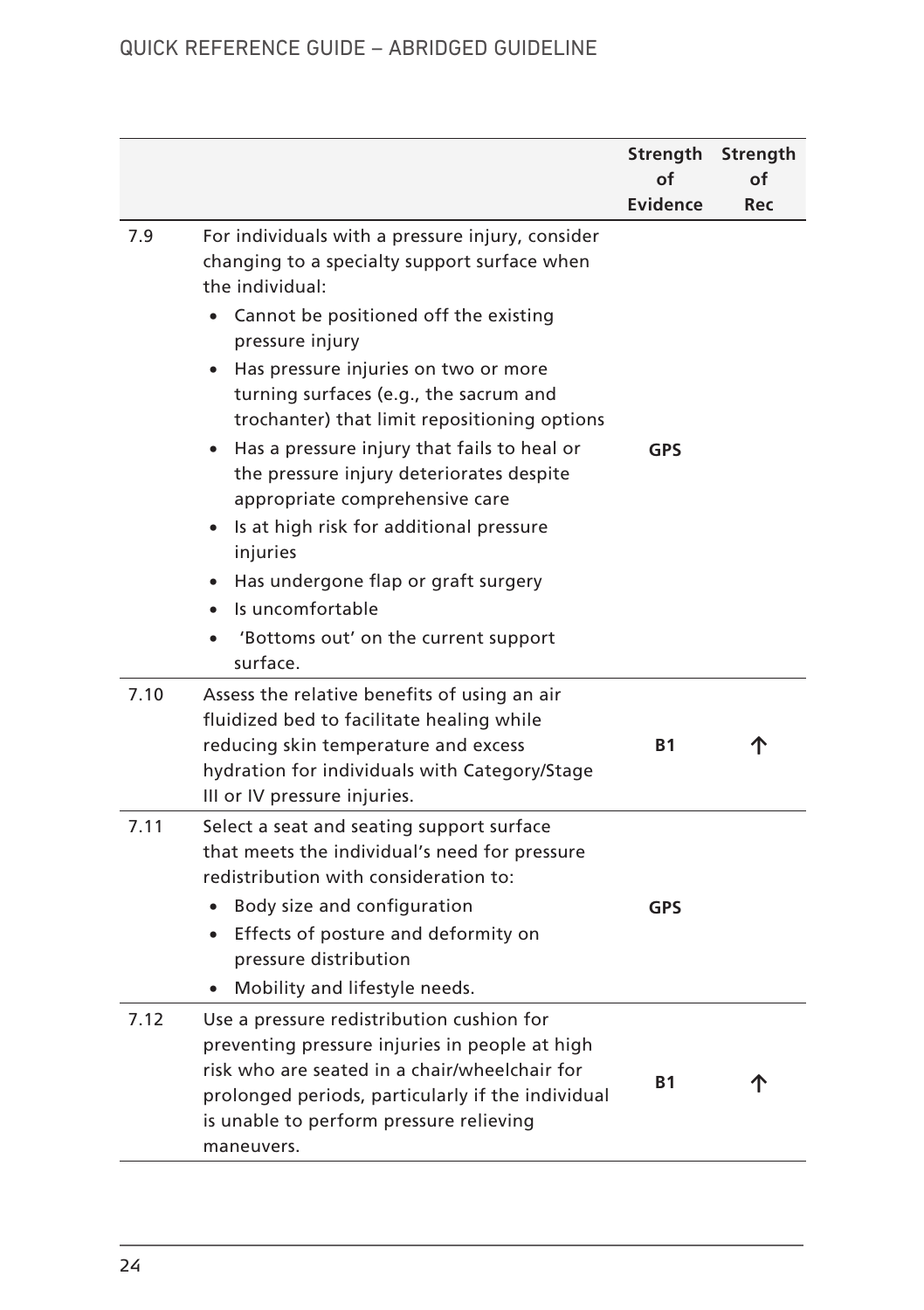|      |                                                                                                                                                                                                                                                                                                                                                                                                | Strength<br>of<br>Evidence | <b>Strength</b><br>οf<br>Rec |
|------|------------------------------------------------------------------------------------------------------------------------------------------------------------------------------------------------------------------------------------------------------------------------------------------------------------------------------------------------------------------------------------------------|----------------------------|------------------------------|
| 7.13 | Assess the relative benefits of using an<br>alternating pressure air cushion for supporting<br>pressure injury healing in individuals who are<br>seated in a chair/wheelchair for prolonged<br>periods, particularly if the individual is unable<br>to perform pressure relieving maneuvers.                                                                                                   | <b>B1</b>                  |                              |
| 7.14 | Use a bariatric pressure redistribution cushion<br>designed for individuals with obesity on seated<br>surfaces.                                                                                                                                                                                                                                                                                | c                          | Т                            |
| 7.15 | For individuals with or at risk for a pressure<br>injury, consider using a pressure redistributing<br>support surface during transit.                                                                                                                                                                                                                                                          | <b>GPS</b>                 |                              |
| 7.16 | Transfer the individual off a spinal hardboard/<br>backboard as soon as feasible after admission<br>to an acute care facility in consultation with a<br>qualified health professional.                                                                                                                                                                                                         | C                          |                              |
|      | <b>Device Related Pressure Injuries</b>                                                                                                                                                                                                                                                                                                                                                        |                            |                              |
| 8.1  | To reduce the risk of medical device related<br>pressure injuries, review and select medical<br>devices with consideration to:<br>The device's ability to minimize tissue<br>damage<br>• Correct sizing/shape of the device for the<br>individual<br>Ability to correctly apply the device<br>$\bullet$<br>according to manufacturer's instructions<br>Ability to correctly secure the device. | <b>B2</b>                  |                              |
| 8.2  | Regularly monitor the tension of medical<br>device securements and where possible seek<br>the individual's self-assessment of comfort.                                                                                                                                                                                                                                                         | C                          | ጉ                            |
| 8.3  | Assess the skin under and around medical<br>devices for signs of pressure related injury as<br>part of routine skin assessment.                                                                                                                                                                                                                                                                | <b>GPS</b>                 |                              |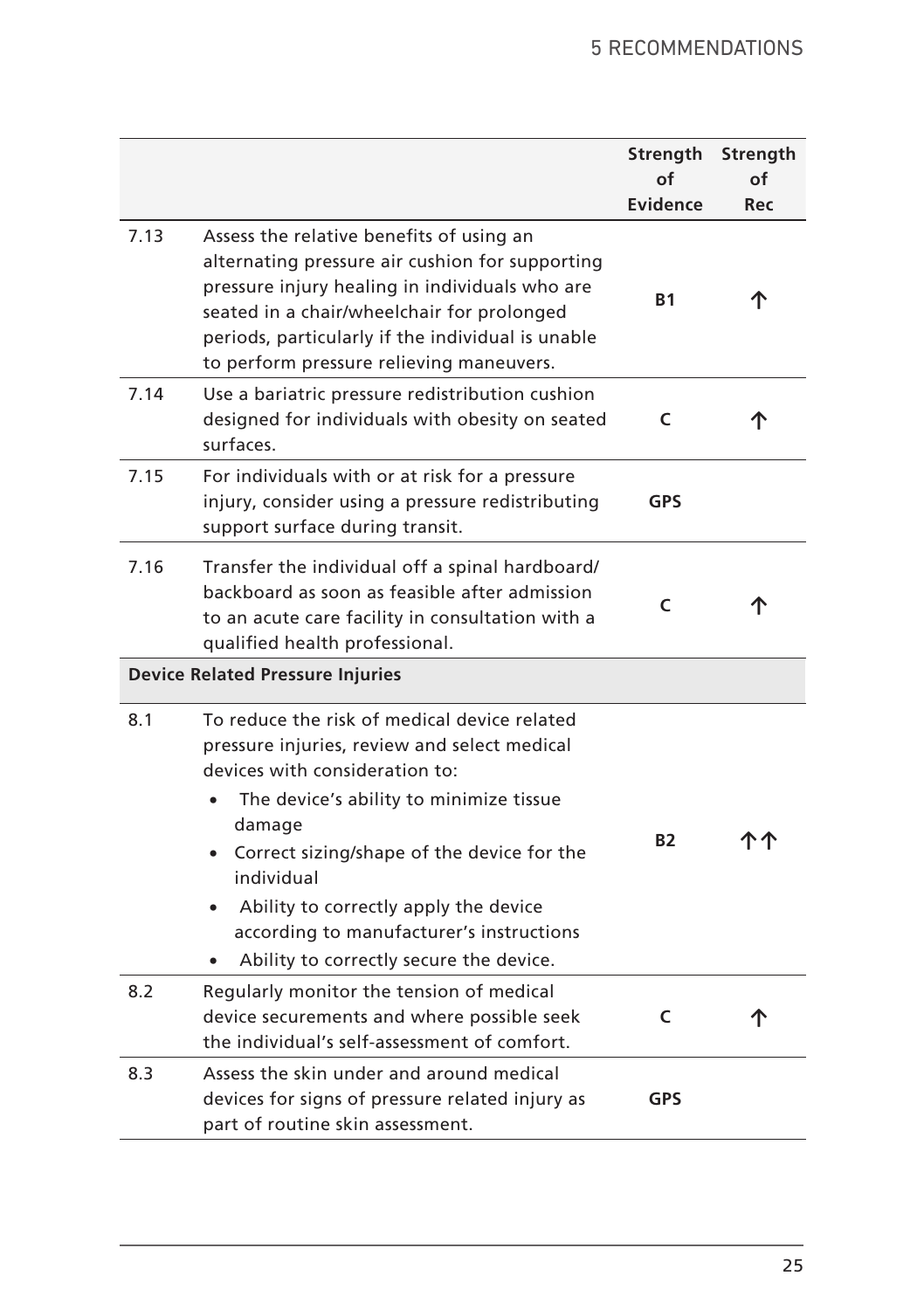| 8.4 | Reduce and/or redistribute pressure at the skin-<br>device interface by:<br>Regularly rotating or repositioning the<br>medical device and/or the individual<br>Providing physical support for medical<br>$\bullet$<br>devices in order to minimize pressure and<br>shear | GPS        |   |
|-----|--------------------------------------------------------------------------------------------------------------------------------------------------------------------------------------------------------------------------------------------------------------------------|------------|---|
|     | Removing medical devices as soon as<br>medically feasible.                                                                                                                                                                                                               |            |   |
| 8.5 | Use a prophylactic dressing beneath a medical<br>device to reduce the risk of medical device<br>related pressure injuries                                                                                                                                                | <b>B1</b>  | ጥ |
| 8.6 | If appropriate and safe, alternate the oxygen<br>delivery device between correctly fitting mask<br>and nasal prongs to reduce the severity of<br>nasal and facial pressure injuries for neonates<br>receiving oxygen therapy.                                            | <b>B1</b>  |   |
| 8.7 | If appropriate and safe, alternate the oxygen<br>delivery between correctly-fitting mask(s) and<br>nasal prongs to reduce the severity of nasal<br>and facial pressure injuries for older children<br>and adults receiving oxygen therapy                                | <b>GPS</b> |   |
| 8.8 | In consultation with a qualified health<br>professional, replace an extrication cervical<br>collar with an acute care rigid collar as soon as<br>feasible and remove cervical collars as soon as<br>possible as indicate by clinical condition.                          | C          |   |
|     | <b>Classification of Pressure Injuries</b>                                                                                                                                                                                                                               |            |   |
| 9.1 | Differentiate pressure injuries from other types<br>of wounds.                                                                                                                                                                                                           | <b>GPS</b> |   |
| 9.2 | Use a pressure injury classification system to<br>classify and document the level of tissue loss.                                                                                                                                                                        | <b>GPS</b> |   |
| 9.3 | Verify that there is clinical agreement in<br>pressure injury classification amongst the<br>health professionals responsible for classifying<br>pressure injuries.                                                                                                       | <b>GPS</b> |   |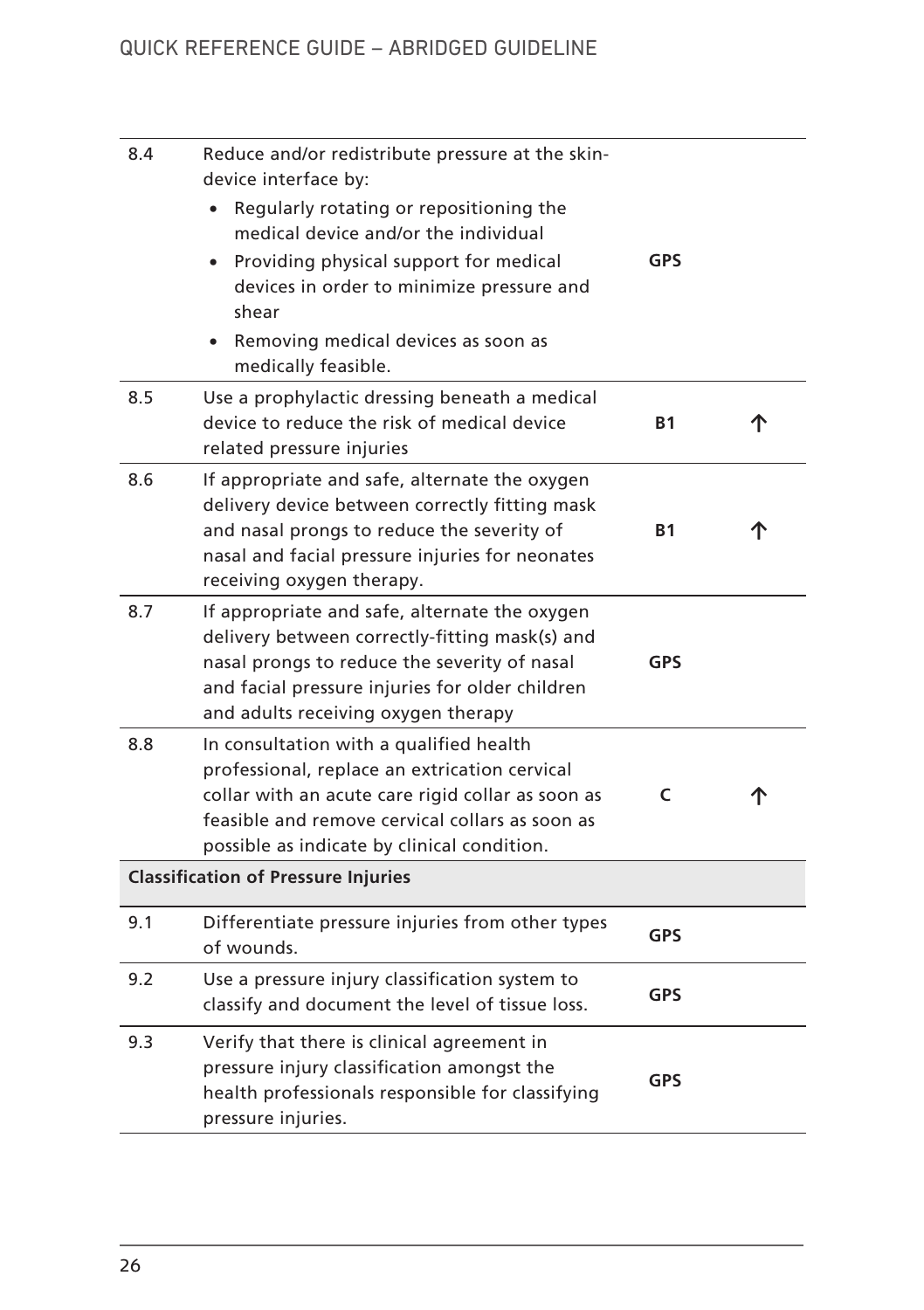|      | Assessment of Pressure Injuries and Monitoring of Healing                                                                                                                                                                    |            |     |
|------|------------------------------------------------------------------------------------------------------------------------------------------------------------------------------------------------------------------------------|------------|-----|
| 10.1 | Conduct a comprehensive initial assessment of<br>the individual with a pressure injury.                                                                                                                                      | <b>GPS</b> |     |
| 10.2 | Set treatment goals consistent with the value<br>and goals of the individual, with input from<br>the individual's informal caregivers, and<br>develop a treatment plan that supports these<br>values and goals.              | <b>GPS</b> |     |
| 10.3 | Conduct a comprehensive reassessment of<br>the individual if the pressure injury does not<br>show some signs of healing within two weeks<br>despite appropriate local wound care, pressure<br>redistribution, and nutrition. | B2         |     |
| 10.4 | Assess the pressure injury initially and re-assess<br>at least weekly to monitor progress toward<br>healing.                                                                                                                 | <b>GPS</b> |     |
| 10.5 | Select a uniform, consistent method for<br>measuring pressure injury size and surface area<br>to facilitate meaningful comparisons of wound<br>measurements across time.                                                     | B2         |     |
| 10.6 | Assess the physical characteristics of the wound<br>bed and the surrounding skin and soft tissue at<br>each pressure injury assessment.                                                                                      | <b>GPS</b> |     |
| 10.7 | Monitor the pressure injury healing progress.                                                                                                                                                                                | <b>GPS</b> |     |
| 10.8 | Consider using a validated tool to monitor<br>pressure injury healing.                                                                                                                                                       | B2         | 个   |
|      | <b>Pain Assessment and Treatment</b>                                                                                                                                                                                         |            |     |
| 11.1 | Conduct a comprehensive pain assessment for<br>individuals with a pressure injury.                                                                                                                                           | <b>B1</b>  | ጥ ጥ |
| 11.2 | Use non-pharmacological pain management<br>strategies as a first line strategy and adjuvant<br>therapy to reduce pain associated with<br>pressure injuries.                                                                  | <b>GPS</b> |     |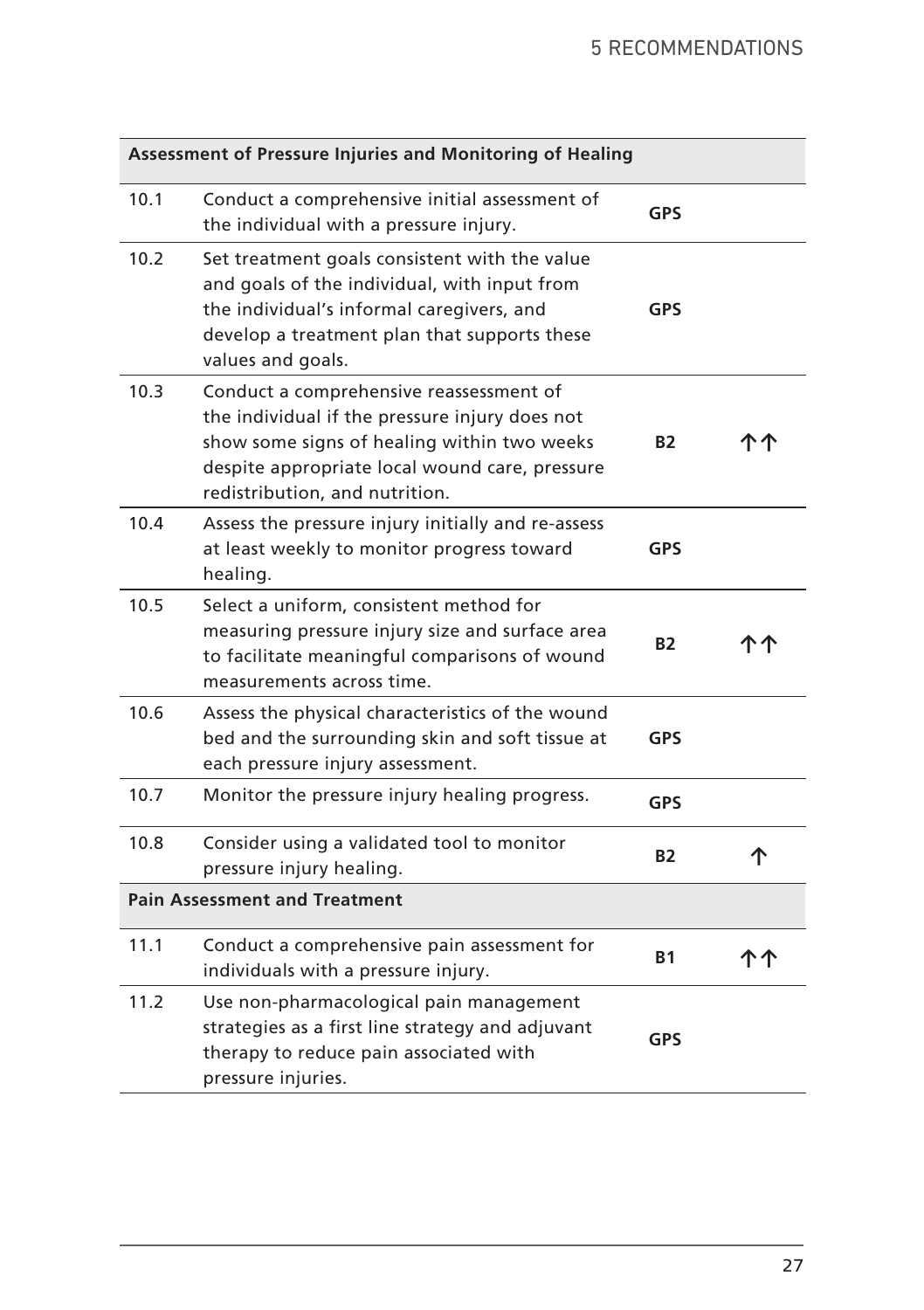| 11.3 | Use repositioning techniques and equipment<br>with consideration to preventing and<br>managing pressure injury pain.                                                                                                        | <b>GPS</b> |                   |
|------|-----------------------------------------------------------------------------------------------------------------------------------------------------------------------------------------------------------------------------|------------|-------------------|
| 11.4 | Use the principles of moist wound healing to<br>reduce pressure injury pain.                                                                                                                                                | <b>GPS</b> |                   |
| 11.5 | Consider applying a topical opioid to manage<br>acute pressure injury pain, if required and<br>when there are no contraindications.                                                                                         | <b>B1</b>  | $\leftrightarrow$ |
| 11.6 | Administer analgesia regularly to control<br>pressure injury pain.                                                                                                                                                          | <b>GPS</b> |                   |
|      | <b>Cleansing and Debridement</b>                                                                                                                                                                                            |            |                   |
| 12.1 | Cleanse the pressure injury.                                                                                                                                                                                                | <b>B1</b>  | 个                 |
| 12.2 | Use cleansing solutions with antimicrobials<br>to clean pressure injuries with suspected or<br>confirmed infection.                                                                                                         | <b>GPS</b> |                   |
| 12.3 | Cleanse the skin surrounding the pressure<br>injury.                                                                                                                                                                        | <b>B2</b>  | 个                 |
| 12.4 | Avoid disturbing stable, hard, dry eschar in<br>ischemic limbs and heels, unless infection is<br>suspected.                                                                                                                 | <b>B2</b>  |                   |
| 12.5 | Debride the pressure injury of devitalized<br>tissue and suspected or confirmed biofilm and<br>perform maintenance debridement until the<br>wound bed is free of devitalized tissue and<br>covered with granulation tissue. | <b>B2</b>  |                   |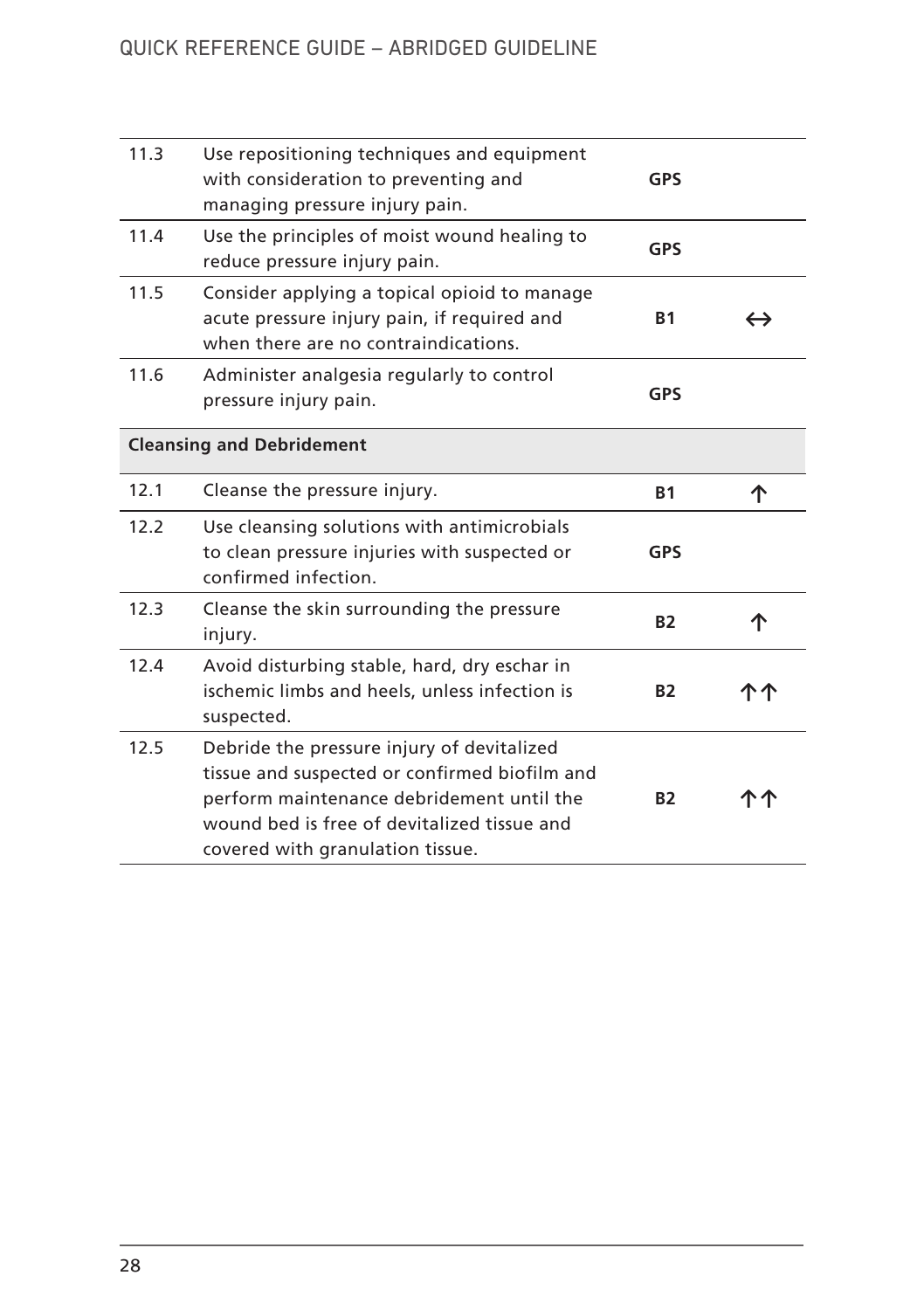| 13.1 | Have a high index of suspicion of local<br>infection in a pressure injury in the presence<br>of: |           |                   |
|------|--------------------------------------------------------------------------------------------------|-----------|-------------------|
|      | Delayed healing<br>$\bullet$                                                                     |           |                   |
|      | Lack of signs of healing in the preceding<br>$\bullet$                                           |           |                   |
|      | two weeks despite appropriate treatment                                                          |           |                   |
|      | Larger size and/or depth<br>٠                                                                    |           |                   |
|      | Wound breakdown/dehiscence                                                                       |           |                   |
|      | • Necrotic tissue                                                                                | <b>B1</b> | $\leftrightarrow$ |
|      | Friable granulation tissue<br>$\bullet$                                                          |           |                   |
|      | Pocketing or bridging in the wound bed<br>٠                                                      |           |                   |
|      | Increased exudate, or change in the nature<br>$\bullet$                                          |           |                   |
|      | of the exudate                                                                                   |           |                   |
|      | Increased warmth in the surrounding tissue<br>$\bullet$                                          |           |                   |
|      | Increased pain<br>٠                                                                              |           |                   |
|      | Malodor.                                                                                         |           |                   |
| 13.2 | Have a high index of suspicion of biofilm in a<br>pressure injury in the presence of:            |           |                   |
|      | Failure to heal despite appropriate<br>$\bullet$<br>antibiotic therapy                           |           |                   |
|      | • Recalcitrance to appropriate antimicrobial<br>therapy                                          |           |                   |
|      | Delayed healing despite optimal treatment<br>٠                                                   | GPS       |                   |
|      | Increased exudate                                                                                |           |                   |
|      | • Increased poor granulation or friable<br>hypergranulation                                      |           |                   |
|      | Low level erythema and/or low level<br>٠<br>chronic inflammation                                 |           |                   |
|      | Secondary signs of infection.<br>٠                                                               |           |                   |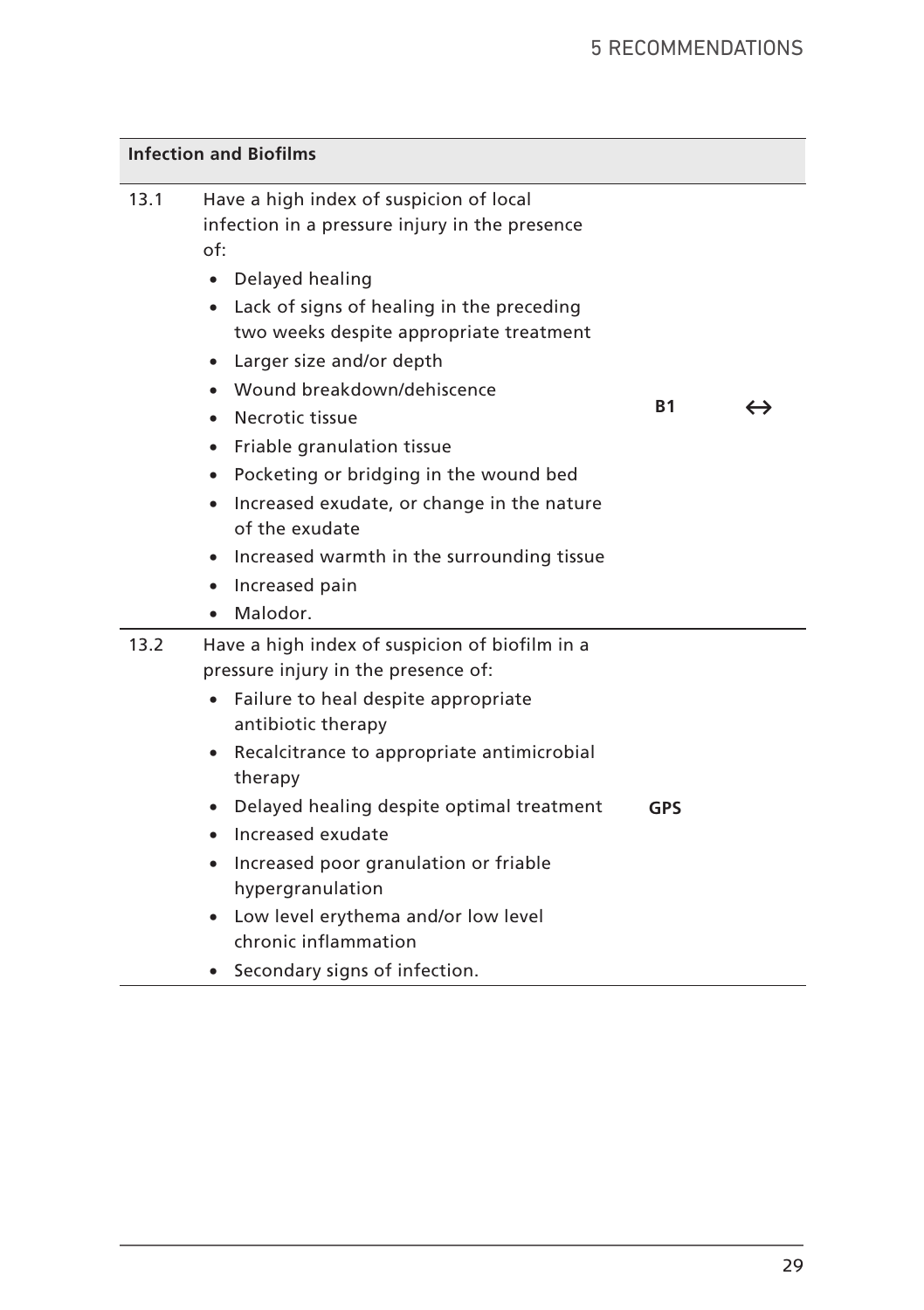| 13.3<br>13.4 | Consider a diagnosis of spreading infection<br>if the individual with a pressure injury has<br>local and/or systemic signs of acute infection<br>including but not limited to:<br>Delay in healing<br>$\bullet$<br>Erythema extending from the ulcer edge<br>Wound breakdown/dehiscence<br>Induration<br>Crepitus, fluctuance or discoloration of the<br>surrounding skin<br>Lymphangitis<br>Malaise/lethargy<br>Confusion/delirium and anorexia<br>(particularly in older adults).<br>Determine presence of microbial bioburden in | <b>GPS</b> |  |
|--------------|-------------------------------------------------------------------------------------------------------------------------------------------------------------------------------------------------------------------------------------------------------------------------------------------------------------------------------------------------------------------------------------------------------------------------------------------------------------------------------------------------------------------------------------|------------|--|
|              | the pressure injury by tissue biopsy or semi-<br>quantitative swab technique and microscopy.                                                                                                                                                                                                                                                                                                                                                                                                                                        | <b>GPS</b> |  |
| 13.5         | Determine presence of biofilm in the pressure<br>injury by tissue biopsy and high resolution<br>microscopy.                                                                                                                                                                                                                                                                                                                                                                                                                         | <b>GPS</b> |  |
| 13.6         | Evaluate the pressure injury for presence of<br>osteomyelitis in the presence of exposed bone<br>and/or if the bone feels rough or soft, or if<br>the pressure injury has failed to heal with<br>appropriate treatment.                                                                                                                                                                                                                                                                                                             | <b>B2</b>  |  |
| 13.7         | Optimize potential for healing by:<br>Evaluating the individual's nutritional<br>status and addressing deficits<br>• Evaluating the individual's comorbidities<br>and promoting disease control<br>• Reducing the individual's<br>immunosuppressant therapy if possible<br>• Preventing contamination of the pressure<br>injury<br>Preparing the wound bed through<br>cleansing and debridement.                                                                                                                                    | <b>GPS</b> |  |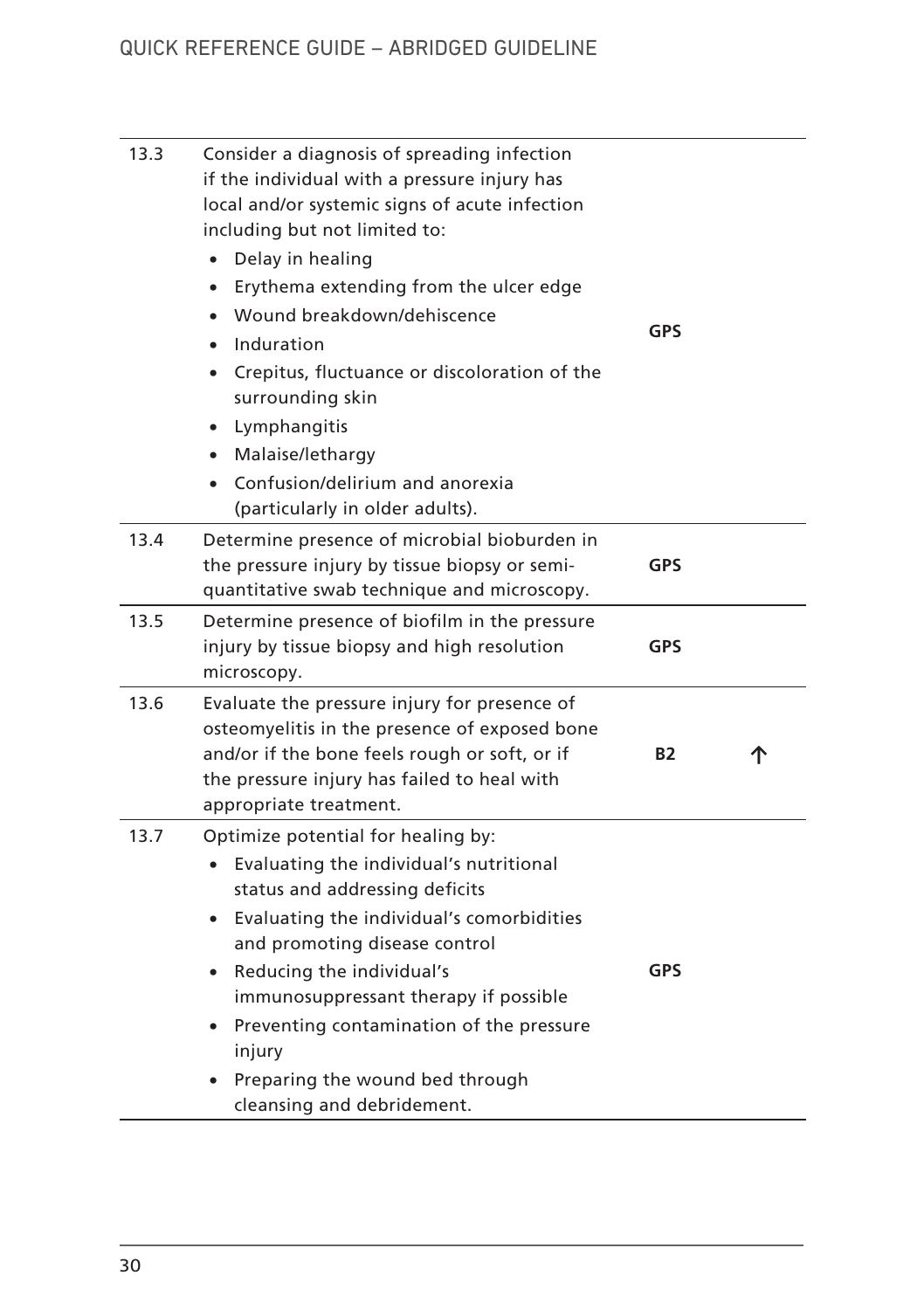| 13.8  | Use topical antiseptics in tissue-appropriate<br>strengths to control microbial burden and to<br>promote healing in pressure injuries that have<br>delayed healing.                                                                                                                                                                                                                                                                                                                                                                                                                                                  | <b>B1</b>  |  |
|-------|----------------------------------------------------------------------------------------------------------------------------------------------------------------------------------------------------------------------------------------------------------------------------------------------------------------------------------------------------------------------------------------------------------------------------------------------------------------------------------------------------------------------------------------------------------------------------------------------------------------------|------------|--|
| 13.9  | Use topical antiseptics that are active against<br>biofilm in tissue-appropriate strengths in<br>conjunction with regular debridement to<br>control and eradicate suspected (or confirmed)<br>biofilm in pressure injuries with delayed<br>healing.                                                                                                                                                                                                                                                                                                                                                                  | C          |  |
| 13.10 | Use systemic antibiotics to control and<br>eradicate infection in individuals with pressure<br>injuries and clinical evidence of systemic<br>infection.                                                                                                                                                                                                                                                                                                                                                                                                                                                              | <b>GPS</b> |  |
|       | <b>Wound Dressings</b>                                                                                                                                                                                                                                                                                                                                                                                                                                                                                                                                                                                               |            |  |
| 14.1  | For all pressure injuries, select the most<br>appropriate wound dressing based on goals<br>and self-care abilities of the individual and/or<br>their informal caregiver and based on clinical<br>assessment, including:<br>Diameter, shape and depth of the pressure<br>injury<br>Need to address bacterial bioburden<br>Ability to keep the wound bed moist<br>$\bullet$<br>Nature and volume of wound exudate<br>$\bullet$<br>Condition of the tissue in the wound bed<br>$\bullet$<br>Condition of the peri-wound skin<br>$\bullet$<br>Presence of tunneling and/or undermining<br>$\bullet$<br>Pain<br>$\bullet$ | <b>GPS</b> |  |
| 14.2  | Evaluate the cost effectiveness of wound<br>dressings at a local level, with consideration<br>to direct and indirect costs to the health care<br>system and to the individual with a pressure<br>injury. Advanced wound dressings that<br>promote moist wound healing are more likely<br>to be cost-effective due to faster healing times<br>and less frequent dressing changes.                                                                                                                                                                                                                                     | <b>GPS</b> |  |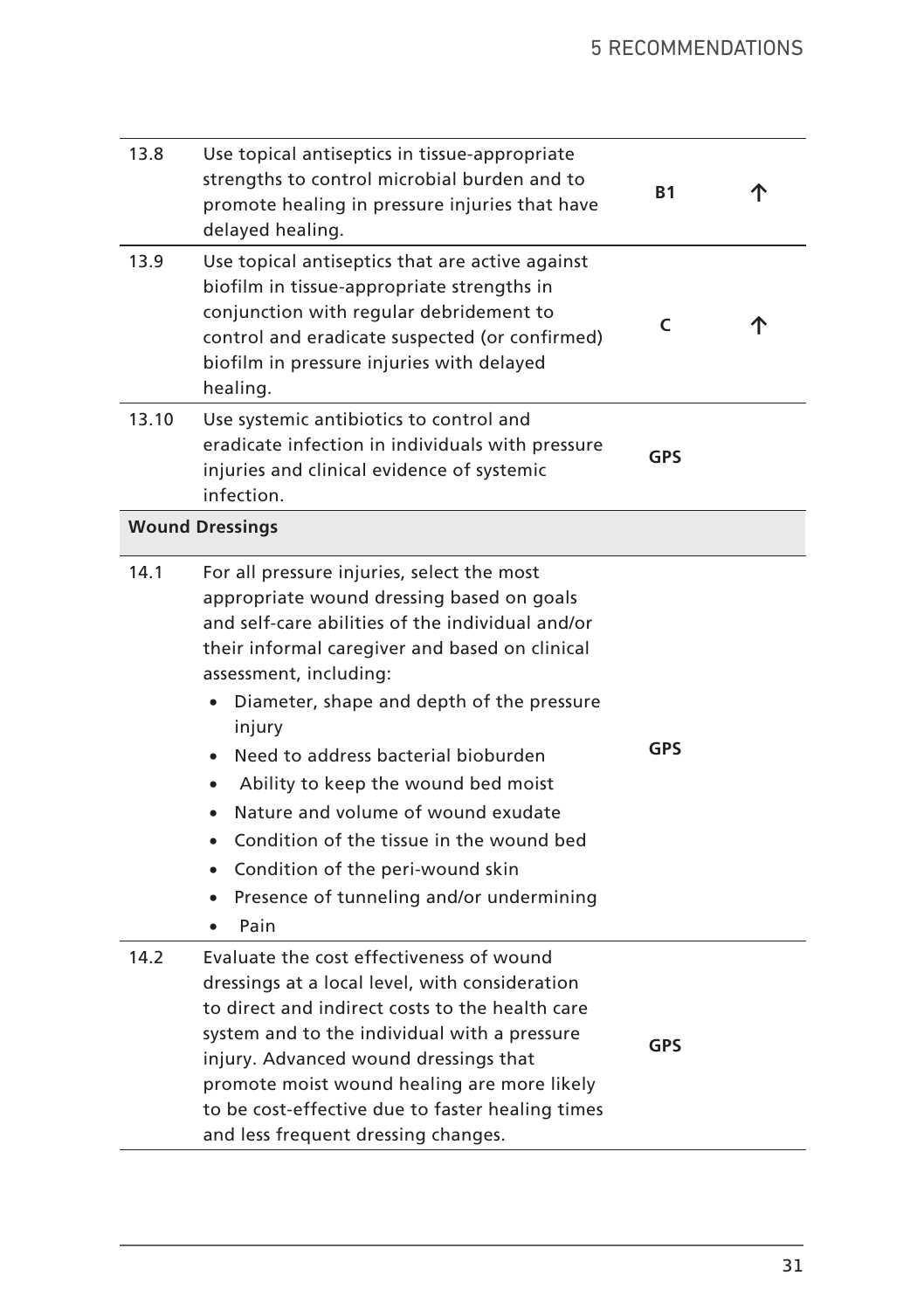| 14.3  | Use hydrocolloid dressings for non-infected<br>Category/Stage II pressure injuries as indicated<br>by the clinical condition of the pressure injury.                           | <b>B1</b>  | ጉ                 |
|-------|--------------------------------------------------------------------------------------------------------------------------------------------------------------------------------|------------|-------------------|
| 14.4  | Use hydrogel dressings for non-infected<br>Category/Stage II pressure injuries as indicated<br>by the clinical condition of the pressure injury.                               | <b>B1</b>  | 个                 |
| 14.5  | Use polymeric dressings for non-infected<br>Category/Stage II pressure injuries as indicated<br>by the clinical condition of the pressure injury.                              | Β1         | 个                 |
| 14.6  | Use a hydrogel dressing for non-infected<br>Category/Stage III and IV pressure injuries with<br>minimal exudate.                                                               | Β1         | 个                 |
| 14.7  | Use calcium alginate dressings for Category/<br>Stage III and IV pressure injuries with moderate<br>exudate.                                                                   | Β1         | 个                 |
| 14.8  | Use foam dressings (including hydropolymers)<br>for Category/Stage II and greater pressure<br>injuries with moderate/heavy exudate.                                            | В1         | 个                 |
| 14.9  | Use super-absorbent wound dressings with a<br>high capacity for absorption to manage heavily<br>exuding pressure injuries.                                                     | <b>B2</b>  | ጥ                 |
| 14.10 | Use moist gauze dressings to maintain an<br>appropriately moist wound environment when<br>advanced wound dressings are not an option.                                          | Β1         | $\leftrightarrow$ |
| 14.11 | Use a transparent film dressing as a secondary<br>dressing when advanced wound dressings are<br>not an option.                                                                 | <b>B1</b>  | $\leftrightarrow$ |
| 14.12 | Consider the available evidence and guidance<br>on using local resource wound dressings when<br>selecting dressings in geographic regions with<br>limited access to resources. | <b>GPS</b> |                   |
|       | <b>Biological Dressings</b>                                                                                                                                                    |            |                   |
| 15.1  | Consider applying collagen dressings to<br>nonhealing pressure injuries to improve rate<br>of healing and decrease signs and symptoms of<br>wound inflammation.                | <b>B1</b>  | ጥ                 |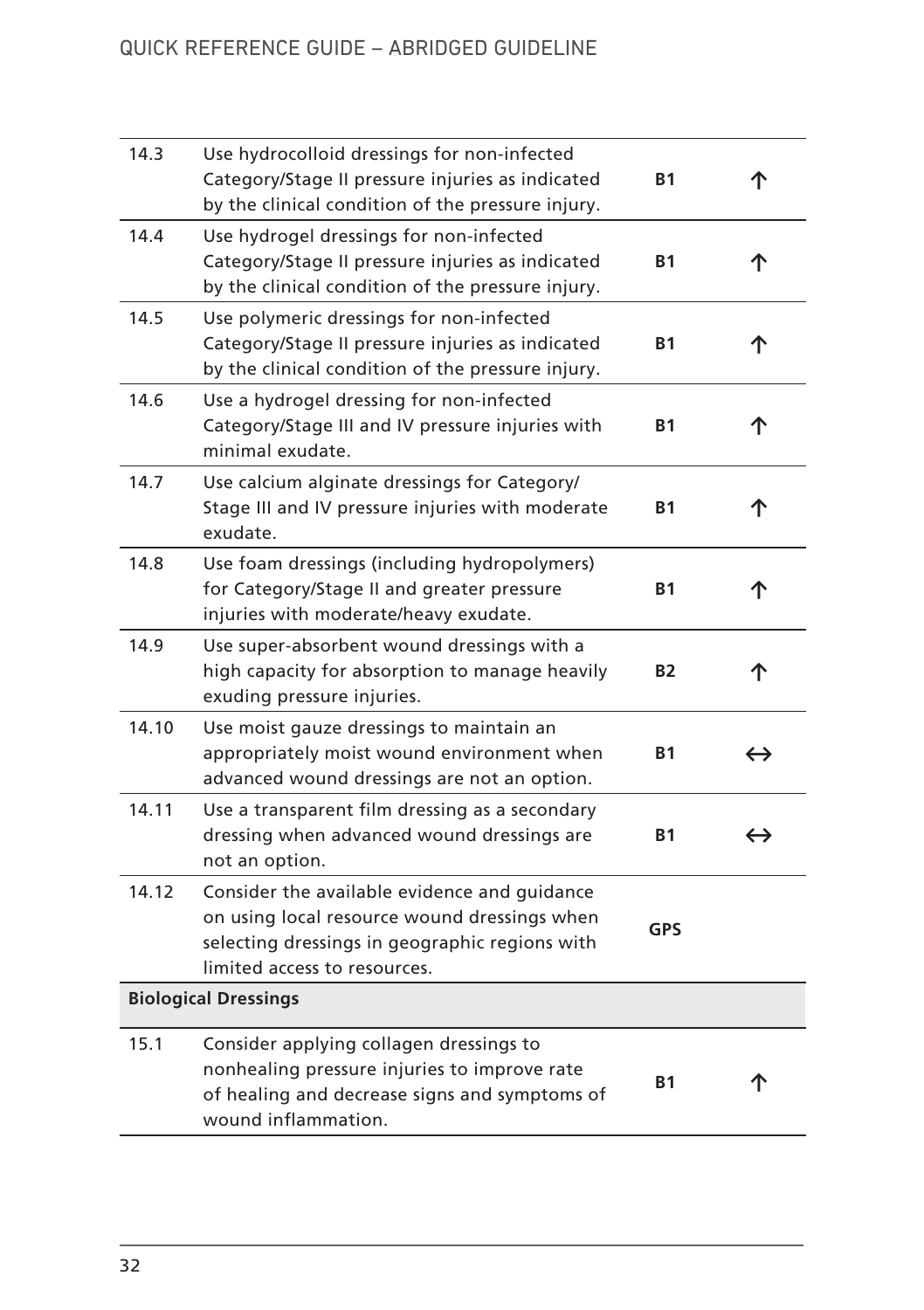| <b>Growth Factors</b> |                                                                                                                                                                                                                                                                                                                                                                                  |            |                   |
|-----------------------|----------------------------------------------------------------------------------------------------------------------------------------------------------------------------------------------------------------------------------------------------------------------------------------------------------------------------------------------------------------------------------|------------|-------------------|
| 16.1                  | Consider applying platelet-rich plasma for<br>promoting healing in pressure injuries.                                                                                                                                                                                                                                                                                            | <b>B1</b>  | $\leftrightarrow$ |
| 16.2                  | Consider applying platelet-derived growth<br>factor for promoting healing in Category/Stage<br>III and IV pressure injuries.                                                                                                                                                                                                                                                     | <b>B1</b>  | $\leftrightarrow$ |
|                       | <b>Biophysical Agents</b>                                                                                                                                                                                                                                                                                                                                                        |            |                   |
| 17.1                  | Administer pulsed current electrical stimulation<br>to facilitate wound healing in recalcitrant<br>Category/Stage II pressure injuries and<br>Category/Stage III or IV pressure injuries.                                                                                                                                                                                        | A          |                   |
| 17.2                  | Consider using non-contact low frequency<br>ultrasound therapy as an adjunct therapy to<br>facilitate healing in Category/Stage III and IV<br>pressure injuries and suspected deep tissue<br>injuries.                                                                                                                                                                           | <b>B2</b>  | ↔                 |
| 17.3                  | Consider using high frequency ultrasound<br>therapy at 1MHz as an adjunct therapy to<br>facilitate healing in Category/Stage III and IV<br>pressure injuries.                                                                                                                                                                                                                    | <b>B1</b>  | $\leftrightarrow$ |
| 17.4                  | Consider negative pressure wound therapy as<br>an early adjunct therapy for reducing the size<br>and depth of Category/Stage III and IV pressure<br>injuries.                                                                                                                                                                                                                    | <b>B1</b>  |                   |
|                       | <b>Pressure Injury Surgery</b>                                                                                                                                                                                                                                                                                                                                                   |            |                   |
| 18.1                  | Obtain a surgical consultation for an individual<br>with a pressure injury that:<br>Has advancing cellulitis or is a suspected<br>source of sepsis<br>Has undermining, tunneling, sinus tracts<br>$\bullet$<br>and/or extensive necrotic tissue not easily<br>removed by conservative debridement<br>Is Category/Stage III or IV and not closing<br>with conservative treatment. | <b>GPS</b> |                   |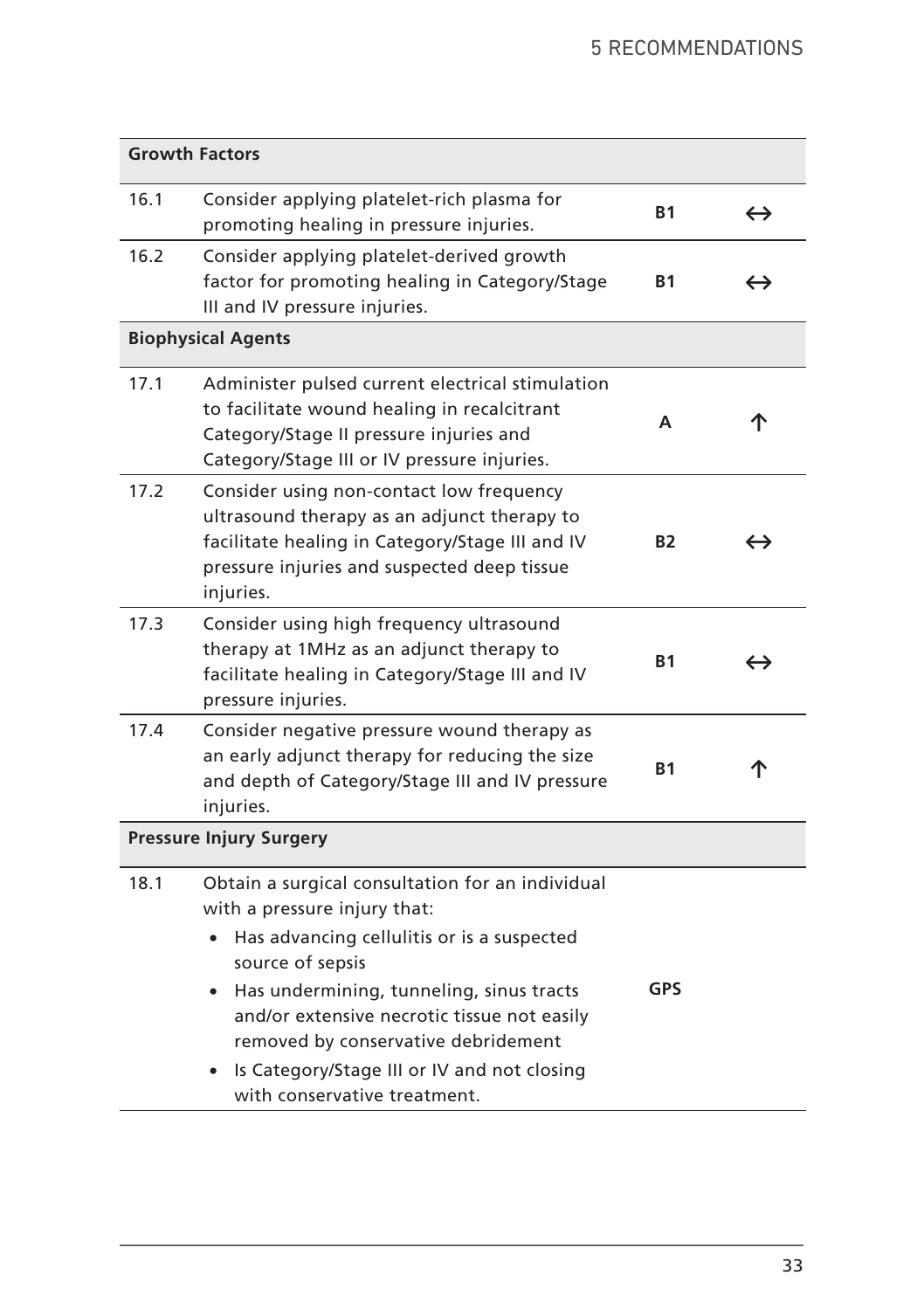| 18.2 | Consider the following factors when assessing<br>eligibility for pressure injury surgery:<br>Likelihood of healing with non-surgical<br>treatment versus surgical intervention<br>The individual's goals of care<br>The individual's clinical condition<br>Motivation and ability of the individual to<br>$\bullet$<br>comply with the treatment regimen<br>Risk of surgery for the individual. | <b>GPS</b> |   |
|------|-------------------------------------------------------------------------------------------------------------------------------------------------------------------------------------------------------------------------------------------------------------------------------------------------------------------------------------------------------------------------------------------------|------------|---|
| 18.3 | Evaluate and mitigate physical and<br>psychosocial factors that may impair surgical<br>wound healing or influence recurrence of a<br>pressure injury.                                                                                                                                                                                                                                           | <b>B2</b>  |   |
| 18.4 | Fully excise the pressure injury, including<br>abnormal skin, granulation and necrotic tissue,<br>sinus tracts, bursa and involved bone to the<br>extent possible.                                                                                                                                                                                                                              | <b>B2</b>  |   |
| 18.5 | When designing a flap:<br>Select tissue with a good quality blood<br>supply<br>Use composite tissues to increase durability<br>Use a flap as large as possible<br>Minimize violation of adjacent skin and<br>tissue<br>Locate the suture line away from areas of<br>direct pressure<br>Minimize tension on the incision at closure.                                                             | <b>GPS</b> |   |
| 18.6 | Regularly monitor the wound and immediately<br>report signs of flap failure.                                                                                                                                                                                                                                                                                                                    | <b>GPS</b> |   |
| 18.7 | Use a speciality support surface in the<br>immediate post-operative period.                                                                                                                                                                                                                                                                                                                     | <b>B2</b>  | 个 |
| 18.8 | Position and transfer the individual in such a<br>way as to avoid pressure on, and disruption to,<br>the surgical site.                                                                                                                                                                                                                                                                         | <b>GPS</b> |   |
| 18.9 | When the surgical site is sufficiently healed                                                                                                                                                                                                                                                                                                                                                   | B2         | ጥ |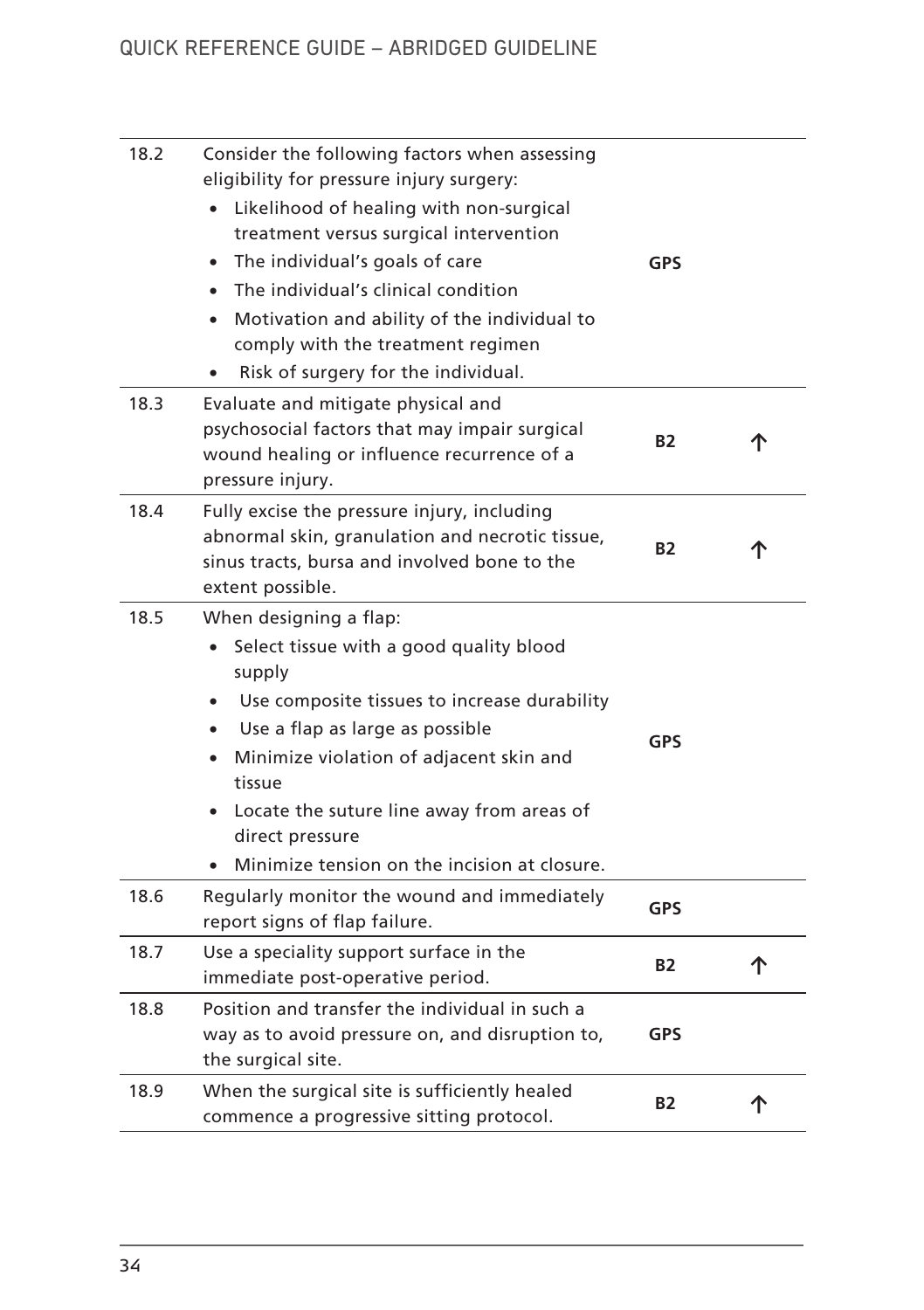| Measuring Pressure Injury Prevalence and Incidence |                                                                                                                                                                                                                               |            |  |
|----------------------------------------------------|-------------------------------------------------------------------------------------------------------------------------------------------------------------------------------------------------------------------------------|------------|--|
| 19.1                                               | Use a rigorous methodological design and<br>consistent measurement variables when<br>conducting and reporting pressure injury<br>prevalence and incidence studies.                                                            | <b>GPS</b> |  |
|                                                    | <b>Implementing Best Practice in Clinical Settings</b>                                                                                                                                                                        |            |  |
| 20.1                                               | At an organizational level, assess and maximize<br>workforce characteristics as part of a quality<br>improvement plan to reduce pressure injury<br>incidence.                                                                 | C          |  |
| 20.2                                               | At the organizational level, assess the<br>knowledge health professionals have about<br>pressure injuries to facilitate implementation<br>of education and quality improvement<br>programs.                                   | <b>B1</b>  |  |
| 20.3                                               | At an organizational level, assess and maximize<br>workforce attitudes and cohesion to facilitate<br>implementation of a quality improvement<br>program.                                                                      | <b>GPS</b> |  |
| 20.4                                               | At an organizational level, assess and maximize<br>the availability and quality of equipment<br>and standards for its use as part of a quality<br>improvement plan to reduce the incidence of<br>pressure injuries.           | <b>B1</b>  |  |
| 20.5                                               | At an organizational level, develop and<br>implement a structured, tailored and multi-<br>faceted quality improvement program to<br>reduce the incidence of pressure injuries.                                                | A          |  |
| 20.6                                               | At an organizational level, engage all key<br>stakeholders in oversight and implementation<br>of the quality improvement program to reduce<br>the incidence of pressure injuries.                                             | <b>B1</b>  |  |
| 20.7                                               | At an organizational level, include evidence-<br>based policies, procedures and protocols and<br>standardized documentation systems as part<br>of a quality improvement plan to reduce the<br>incidence of pressure injuries. | <b>B1</b>  |  |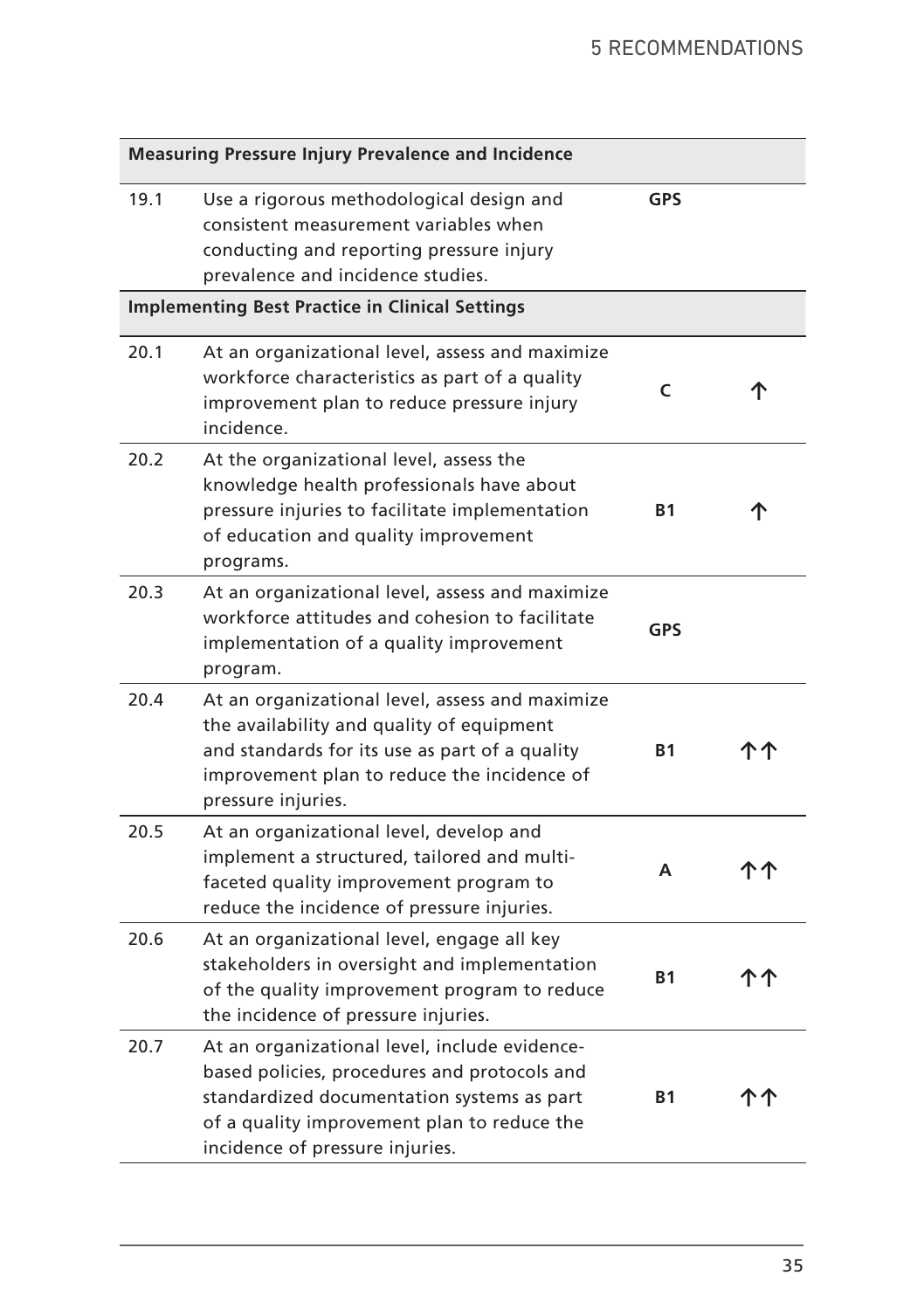| 20.8  | At an organizational level, provide clinical<br>decision support tools as part of a quality<br>improvement plan to reduce the incidence of<br>pressure injuries.                                                              | <b>B1</b>  | ጥ ጥ |
|-------|-------------------------------------------------------------------------------------------------------------------------------------------------------------------------------------------------------------------------------|------------|-----|
| 20.9  | Provide clinical leadership in pressure injury<br>prevention and treatment as part of a quality<br>improvement plan to reduce pressure injuries.                                                                              | <b>B1</b>  | ጉ ጥ |
| 20.10 | At a professional level, provide education in<br>pressure injury prevention and treatment as<br>part of a quality improvement plan to reduce<br>the incidence of pressure injuries.                                           | А          |     |
| 20.11 | At an organizational level, regularly<br>monitor, analyze and evaluate performance<br>against quality indicators for pressure injury<br>prevention and treatment.                                                             | <b>B1</b>  | ቦ ፐ |
| 20.12 | At an organizational level, use feedback and<br>reminder systems to promote the quality<br>improvement program and its outcomes to<br>stakeholders.                                                                           | <b>B2</b>  |     |
|       | <b>Health Professional Education</b>                                                                                                                                                                                          |            |     |
| 21.1  | At the organizational level, assess the<br>knowledge health professionals have about<br>pressure injuries to facilitate implementation<br>of education and quality improvement<br>programs.                                   | <b>B1</b>  | ጥ ጥ |
| 21.2  | At an organizational level, develop and<br>implement a multi-faceted education program<br>for pressure injury prevention and treatment                                                                                        | <b>B2</b>  | ጥ ጥ |
|       | Quality of Life, Self-Care and Education                                                                                                                                                                                      |            |     |
| 22.1  | Assess the health-related quality of life,<br>knowledge and self-care skills of individuals<br>with or at risk of pressure injuries to facilitate<br>the development of a pressure injury care plan<br>and education program. | <b>GPS</b> |     |
| 22.2  | Provide pressure injury education, skills<br>training and psychosocial support to<br>individuals with or at risk of pressure injuries.                                                                                        | C          | ጉ   |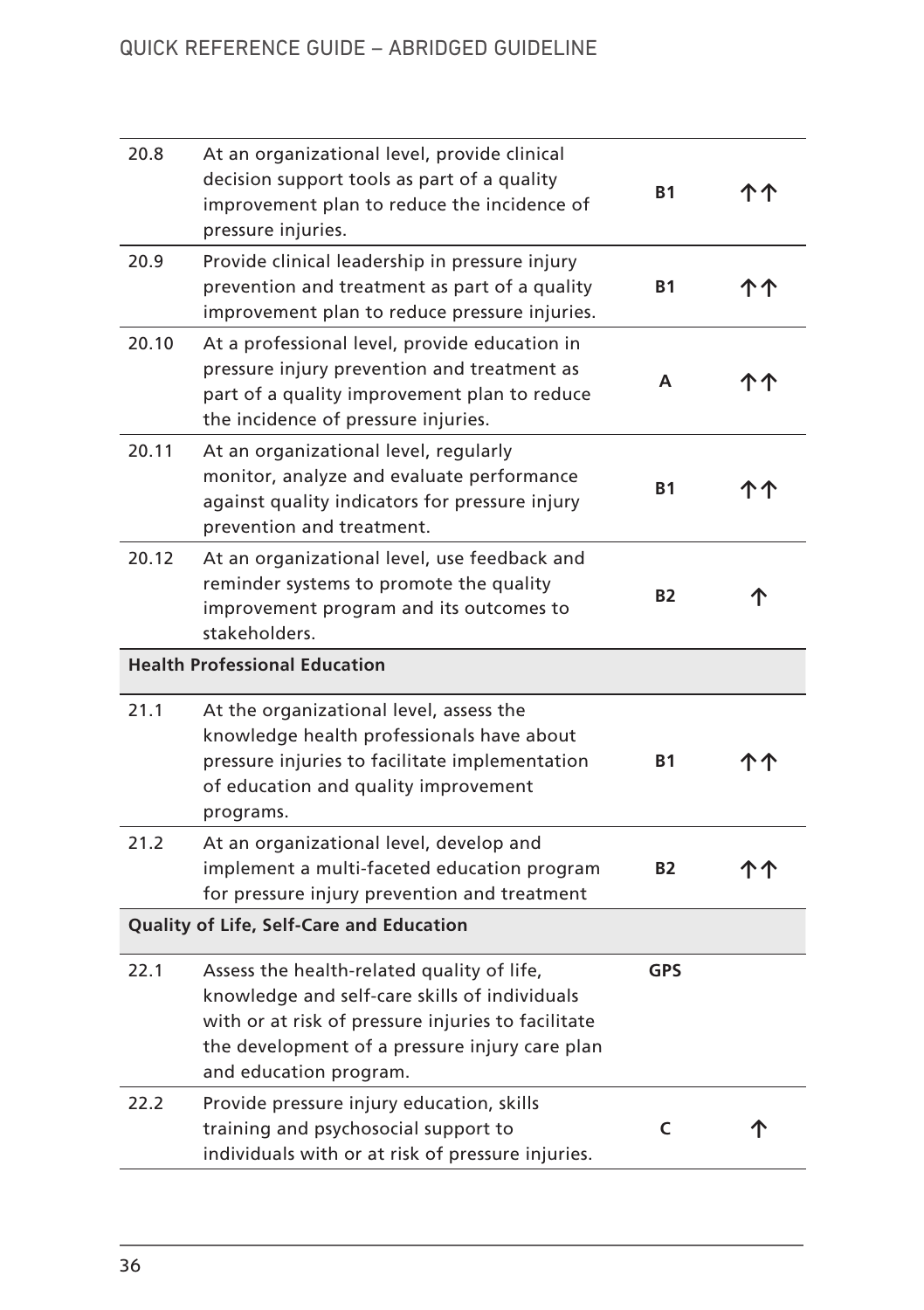#### **Structure quality indicators**

- QI1 A plan for assessing appropriate staff workforce characteristics (e.g., staffing levels and skill mix) to assure quality care is in place.
- QI2 The organization has a structured, tailored multifaceted pressure injury quality improvement program in place.
- QI3 The organization has policies and procedures on pressure injury prevention and treatment that reflect current best practice outlined in this guideline.
- QI4 Health professionals receive regular education in pressure injury prevention and treatment.
- QI5 Organization management, health professionals, patients, and caregivers are involved in the oversight and implementation of the pressure injury prevention program.
- QI6 The quality improvement program addresses the availability and quality of pressure injury related equipment and standards for its use.
- QI7 The organization provides clinical decision support tools to support pressure injury prevention and treatment.
- QI8 A specialized health professional is available to support pressure injury prevention and treatment.

### **Process quality indicators**

- QI9 Every individual is assessed for pressure injury risk as soon as possible after admission/transfer and periodically thereafter and the assessment is documented
- in the medical record. QI10 Every individual has received a comprehensive skin assessment as soon as possible after admission/transfer and periodically thereafter as indicated and the assessment is documented in the medical record.
- QI11 An individualized risk-based pressure injury prevention plan is documented, implemented and modified in response to change in risk status for every individual with, or risk of pressure injuries.
- QI12 An assessment of the individual is documented for individuals with a pressure injury.
- QI13 Pressure injuries are assessed, and the findings are documented at least weekly to monitor progress toward healing.
- QI14 An individualized treatment plan and its goal is available for each individual with a pressure injury.
- QI15 Every individual with a pressure injury has a documented comprehensive pain assessment and where applicable, a pain treatment plan.
- QI16 Every individual at risk of a pressure injury receives a nutritional screening and when applicable, a comprehensive nutritional assessment is conducted, and a nutrition care plan is documented.
- QI17 Every individual with or at risk of pressure injuries (and/ or their informal caregiver) receives information about the prevention and treatment of pressure injuries, self-care skills training and psychosocial support.
- QI18 Measurement of pressure injury rates is regularly conducted and reported to stakeholders.

#### **Outcome quality indicators**

- QI19 Percentage of individuals within the facility at a specific point in time with a pressure injury (point prevalence).
- QI20 Percentage of individuals who did not have a pressure injury on admission who acquire a pressure injury during their stay in the facility (facilityacquired rate).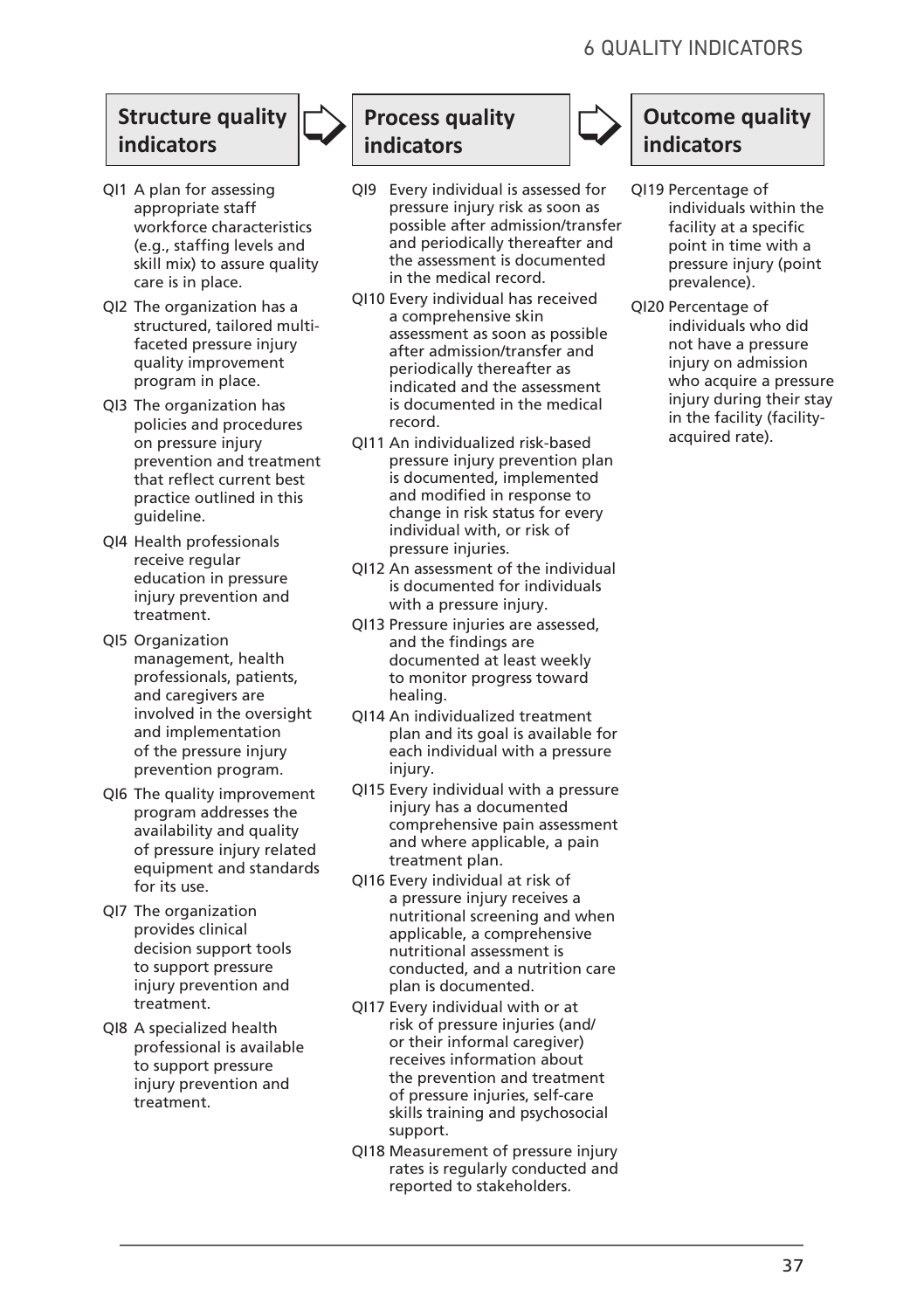# **COMMONLY USED CLASSIFICATION SYSTEMS**

The following pressure injury classification systems are used in different geographic regions. The *Clinical Practice Guideline* includes photographs and illustrations of pressure injury Category/Stages, and a more extensive list of commonly used pressure injury classification systems.

| <b>International NPUAP/</b><br><b>EPUAP Pressure Ulcer</b><br><b>Classification System</b><br>(2009, 2014)                                                                                                                                                                                                                                                                                                                                                                                        | <b>WHO ICD-11 (2018)</b>                                                                                                                                                                                                                                                                                                                                                                                                                                                                                                                                                           | <b>NPUAP Classification</b><br>System (April 2016)                                                                                                                                                                                                                                                                                                                                            |
|---------------------------------------------------------------------------------------------------------------------------------------------------------------------------------------------------------------------------------------------------------------------------------------------------------------------------------------------------------------------------------------------------------------------------------------------------------------------------------------------------|------------------------------------------------------------------------------------------------------------------------------------------------------------------------------------------------------------------------------------------------------------------------------------------------------------------------------------------------------------------------------------------------------------------------------------------------------------------------------------------------------------------------------------------------------------------------------------|-----------------------------------------------------------------------------------------------------------------------------------------------------------------------------------------------------------------------------------------------------------------------------------------------------------------------------------------------------------------------------------------------|
| Category/Stage I                                                                                                                                                                                                                                                                                                                                                                                                                                                                                  | <b>EH90.0 Pressure</b>                                                                                                                                                                                                                                                                                                                                                                                                                                                                                                                                                             | <b>Stage 1 Pressure</b>                                                                                                                                                                                                                                                                                                                                                                       |
| pressure ulcer: Non-<br>blanchable erythema                                                                                                                                                                                                                                                                                                                                                                                                                                                       | ulceration grade 1                                                                                                                                                                                                                                                                                                                                                                                                                                                                                                                                                                 | Injury: Non-blanchable<br>erythema of intact skin                                                                                                                                                                                                                                                                                                                                             |
| Intact skin with non-<br>blanchable redness<br>of a localized area<br>usually over a bony<br>prominence. Darkly<br>pigmented skin may not<br>have visible blanching;<br>its color may differ<br>from the surrounding<br>area. The area may<br>be painful, firm, soft,<br>warmer or cooler as<br>compared to adjacent<br>tissue. Category/Stage<br>I may be difficult to<br>detect in individuals<br>with dark skin tones.<br>May indicate "at risk"<br>individuals (a heralding<br>sign of risk). | Pressure ulceration<br>grade 1 is a precursor<br>to skin ulceration. The<br>skin remains intact but<br>there is non-blanchable<br>redness of a localized<br>area, usually over a<br>bony prominence. The<br>area may be painful,<br>firm, soft, warmer or<br>cooler as compared to<br>adjacent tissue. It can<br>be difficult to detect in<br>individuals with dark<br>skin but affected areas<br>may differ in color<br>from the surrounding<br>skin. The presence of<br>pressure ulceration<br>grade 1 may indicate<br>persons at risk of<br>progressing to frank<br>ulceration. | Intact skin with a<br>localized area of non-<br>blanchable erythema,<br>which may appear<br>differently in darkly<br>pigmented skin.<br>Presence of blanchable<br>erythema or changes in<br>sensation, temperature,<br>or firmness may precede<br>visual changes. Color<br>changes do not include<br>purple or maroon<br>discoloration; these may<br>indicate deep tissue<br>pressure injury. |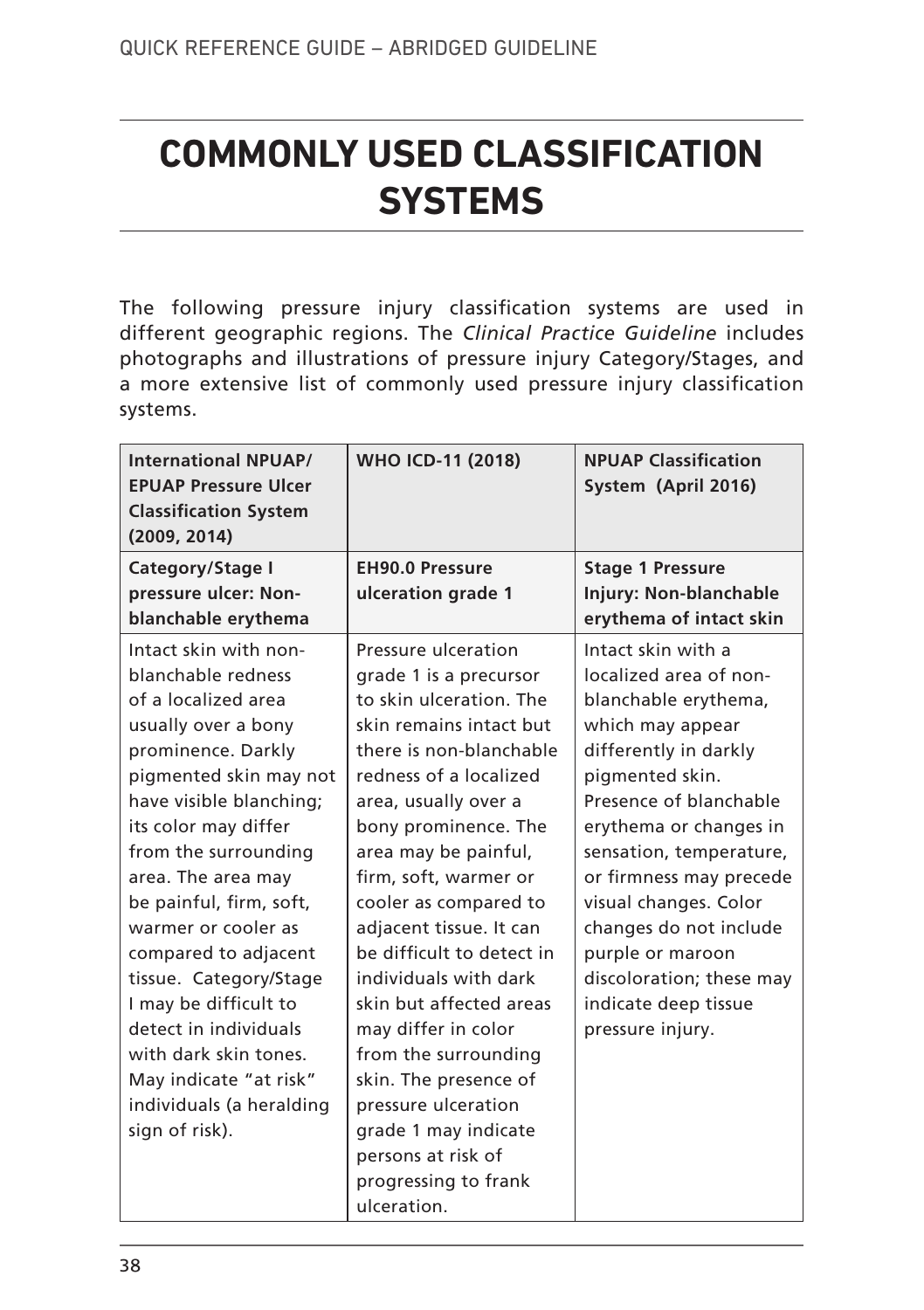| <b>International NPUAP/</b><br><b>EPUAP Pressure Ulcer</b><br><b>Classification System</b><br>(2009, 2014)                                                                                                                                                                                                                                                                                                                                                                                          | <b>WHO ICD-11 (2018)</b>                                                                                                                                                                                                                                                                                                                                                               | <b>NPUAP Classification</b><br>System (April 2016)                                                                                                                                                                                                                                                                                                                                                                                                                                                                                                                                                                                                                                                                                                                                |
|-----------------------------------------------------------------------------------------------------------------------------------------------------------------------------------------------------------------------------------------------------------------------------------------------------------------------------------------------------------------------------------------------------------------------------------------------------------------------------------------------------|----------------------------------------------------------------------------------------------------------------------------------------------------------------------------------------------------------------------------------------------------------------------------------------------------------------------------------------------------------------------------------------|-----------------------------------------------------------------------------------------------------------------------------------------------------------------------------------------------------------------------------------------------------------------------------------------------------------------------------------------------------------------------------------------------------------------------------------------------------------------------------------------------------------------------------------------------------------------------------------------------------------------------------------------------------------------------------------------------------------------------------------------------------------------------------------|
| <b>Category/Stage II</b><br>pressure ulcer: partial<br>thickness skin loss                                                                                                                                                                                                                                                                                                                                                                                                                          | <b>EH90.1 Pressure</b><br>ulceration grade 2                                                                                                                                                                                                                                                                                                                                           | <b>Stage 2 Pressure Injury:</b><br>Partial-thickness skin<br>loss with exposed<br>dermis                                                                                                                                                                                                                                                                                                                                                                                                                                                                                                                                                                                                                                                                                          |
| Partial thickness loss<br>of dermis presenting<br>as a shallow open<br>ulcer with a red pink<br>wound bed, without<br>slough. May also<br>present as an intact or<br>open/ruptured serum-<br>filled blister. Presents<br>as a shiny or dry<br>shallow ulcer without<br>slough or bruising.*<br>This Category/Stage<br>should not be used<br>to describe skin tears.<br>tape burns, perineal<br>dermatitis, maceration<br>or excoriation.<br>*Bruising indicates<br>suspected deep tissue<br>injury. | Pressure injury with<br>partial thickness loss of<br>dermis. It presents as a<br>shallow open ulcer with<br>a red or pink wound<br>bed without slough<br>or as a serum-filled or<br>serosanguinous blister<br>which may rupture.<br>This category should<br>not be used to describe<br>skin tears, tape burns,<br>incontinence associated<br>dermatitis, maceration<br>or excoriation. | Partial-thickness loss<br>of skin with exposed<br>dermis. The wound bed<br>is viable, pink or red,<br>moist, and may also<br>present as an intact or<br>ruptured serum-filled<br>blister. Adipose (fat) is<br>not visible and deeper<br>tissues are not visible.<br>Granulation tissue.<br>slough and eschar are<br>not present. These<br>injuries commonly<br>result from adverse<br>microclimate and shear<br>in the skin over the<br>pelvis and shear in the<br>heel. This stage should<br>not be used to describe<br>moisture associated<br>skin damage (MASD)<br>including incontinence<br>associated dermatitis<br>(IAD), intertriginous<br>dermatitis (ITD), medical<br>adhesive related skin<br>injury (MARSI), or<br>traumatic wounds (skin<br>tears, burns, abrasions). |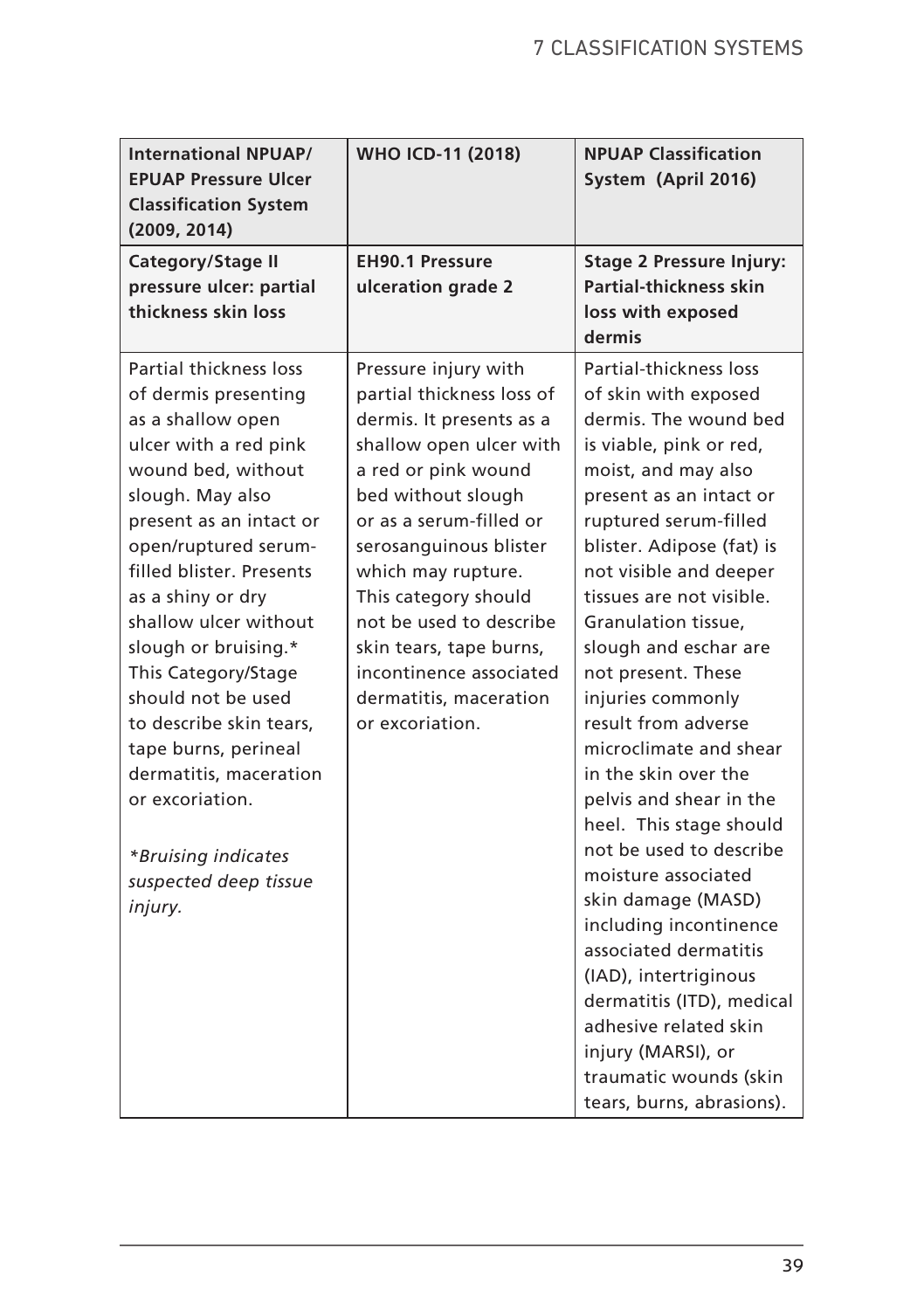| <b>International NPUAP/</b><br><b>EPUAP Pressure Ulcer</b><br><b>Classification System</b><br>(2009, 2014) | <b>WHO ICD-11 (2018)</b>  | <b>NPUAP Classification</b><br>System (April 2016) |
|------------------------------------------------------------------------------------------------------------|---------------------------|----------------------------------------------------|
| Category/Stage III: Full                                                                                   | <b>EH90.2 Pressure</b>    | <b>Stage 3 Pressure Injury:</b>                    |
| thickness skin loss                                                                                        | ulceration grade 3        | <b>Full-thickness skin loss</b>                    |
| Full thickness tissue loss.                                                                                | Pressure ulcer with       | Full-thickness loss of                             |
| Subcutaneous fat may                                                                                       | full thickness skin loss. | skin, in which adipose                             |
| be visible, but bone,                                                                                      | Subcutaneous fat may      | (fat) is visible in the                            |
| tendon or muscle are                                                                                       | be visible but bone,      | ulcer and granulation                              |
| not exposed. Slough                                                                                        | tendon or muscle are      | tissue and epibole                                 |
| may be present but                                                                                         | not exposed. Slough       | (rolled wound edges)                               |
| does not obscure the                                                                                       | may be present but does   | are often present.                                 |
| depth of tissue loss. May                                                                                  | not obscure the depth     | Slough and/or eschar                               |
| include undermining                                                                                        | of tissue loss. There     | may be visible. The                                |
| and tunneling. The                                                                                         | may be undermining        | depth of tissue damage                             |
| depth of a Category/                                                                                       | and tunneling into        | varies by anatomical                               |
| Stage III pressure ulcer                                                                                   | adjacent structures.      | location: areas of                                 |
| varies by anatomical                                                                                       | The depth varies by       | significant adiposity can                          |
| location. The bridge of                                                                                    | anatomical location:      | develop deep wounds.                               |
| the nose, ear, occiput                                                                                     | grade 3 pressure ulcers   | Undermining and                                    |
| and malleolus do not                                                                                       | can be shallow in         | tunneling may occur.                               |
| have subcutaneous                                                                                          | areas with little or no   | Fascia, muscle, tendon,                            |
| tissue and Category/                                                                                       | subcutaneous fat (e.g.    | ligament, cartilage                                |
| Stage III ulcers can be                                                                                    | bridge of the nose, ear,  | and/or bone are not                                |
| shallow. In contrast,                                                                                      | occiput and malleolus).   | exposed. If slough or                              |
| areas of significant                                                                                       | In contrast, grade 3      | eschar obscures the                                |
| adiposity can develop                                                                                      | pressure ulcers can be    | extent of tissue loss                              |
| extremely deep                                                                                             | extremely deep in areas   | this is an Unstageable                             |
| Category/Stage III                                                                                         | of significant adiposity. | Pressure Injury.                                   |
| pressure ulcers. Bone/                                                                                     |                           |                                                    |
| tendon is not visible or                                                                                   |                           |                                                    |
| directly palpable.                                                                                         |                           |                                                    |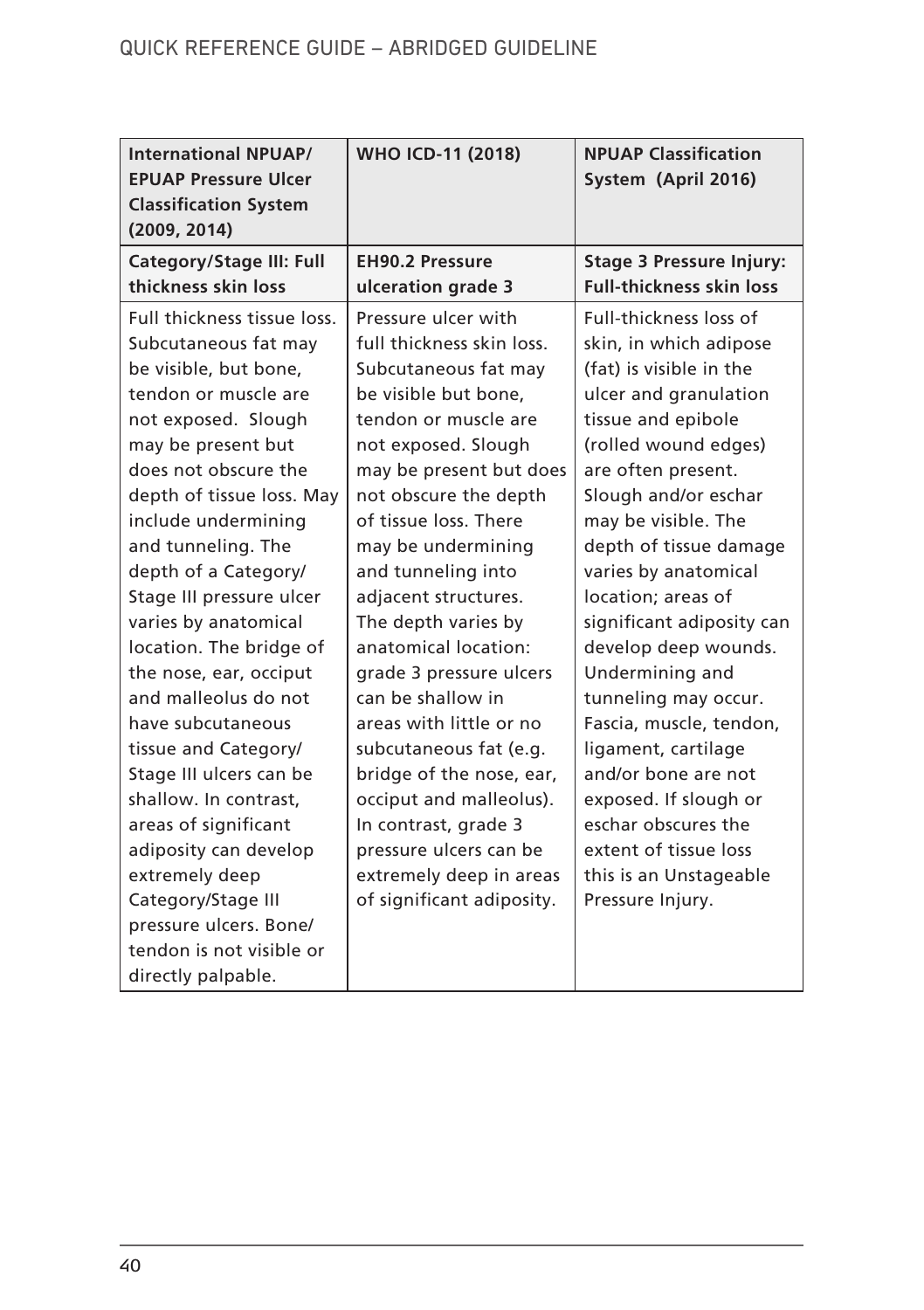| <b>International NPUAP/</b><br><b>EPUAP Pressure Ulcer</b><br><b>Classification System</b><br>(2009, 2014)                                                                                                                                                                                                                                                                                                                                                                                                                                                                                                                                                          | <b>WHO ICD-11 (2018)</b>                                                                                                                                                                                                                                                                                                                                                                                                                                                                                | <b>NPUAP Classification</b><br>System (April 2016)                                                                                                                                                                                                                                                                                                                                                                                            |
|---------------------------------------------------------------------------------------------------------------------------------------------------------------------------------------------------------------------------------------------------------------------------------------------------------------------------------------------------------------------------------------------------------------------------------------------------------------------------------------------------------------------------------------------------------------------------------------------------------------------------------------------------------------------|---------------------------------------------------------------------------------------------------------------------------------------------------------------------------------------------------------------------------------------------------------------------------------------------------------------------------------------------------------------------------------------------------------------------------------------------------------------------------------------------------------|-----------------------------------------------------------------------------------------------------------------------------------------------------------------------------------------------------------------------------------------------------------------------------------------------------------------------------------------------------------------------------------------------------------------------------------------------|
| Category/Stage IV<br>pressure ulcer: Full<br>thickness tissue loss                                                                                                                                                                                                                                                                                                                                                                                                                                                                                                                                                                                                  | <b>EH90.3 Pressure</b><br>ulceration grade 4                                                                                                                                                                                                                                                                                                                                                                                                                                                            | <b>Stage 4 Pressure Injury:</b><br><b>Full-thickness skin and</b><br>tissue loss                                                                                                                                                                                                                                                                                                                                                              |
| Full thickness tissue loss<br>with exposed bone,<br>tendon or muscle.<br>Slough or eschar may<br>be present on some<br>parts of the wound<br>bed. Often include<br>undermining and<br>tunneling. The depth<br>of a Category/Stage IV<br>pressure ulcer varies by<br>anatomical location.<br>The bridge of the<br>nose, ear, occiput and<br>malleolus do not have<br>subcutaneous tissue<br>and these ulcers can<br>be shallow. Category/<br>Stage IV ulcers an<br>extend into muscle and/<br>or supporting structures<br>(e.g., fascia, tendon or<br>joint capsule) making<br>osteomyelitis possible.<br>Exposed bone/tendon<br>is visible or directly<br>palpable. | Pressure ulcer with<br>visible or directly<br>palpable muscle, tendon<br>or bone as a result of<br>full thickness loss of<br>skin and subcutaneous<br>tissue. Slough or<br>eschar may be present.<br>The depth varies by<br>anatomical location:<br>grade IV pressure<br>ulcers can be shallow in<br>areas with little or no<br>subcutaneous fat (e.g.<br>bridge of the nose, ear,<br>occiput and malleolus)<br>but are typically deep<br>and often undermine<br>or tunnel into adjacent<br>structures. | <b>Full-thickness skin</b><br>and tissue loss with<br>exposed or directly<br>palpable fascia, muscle,<br>tendon, ligament,<br>cartilage or bone in<br>the ulcer. Slough and/<br>or eschar may be<br>visible. Epibole (rolled<br>edges), undermining<br>and/or tunneling often<br>occur. Depth varies by<br>anatomical location.<br>If slough or eschar<br>obscures the extent<br>of tissue loss this is an<br>Unstageable Pressure<br>Injury. |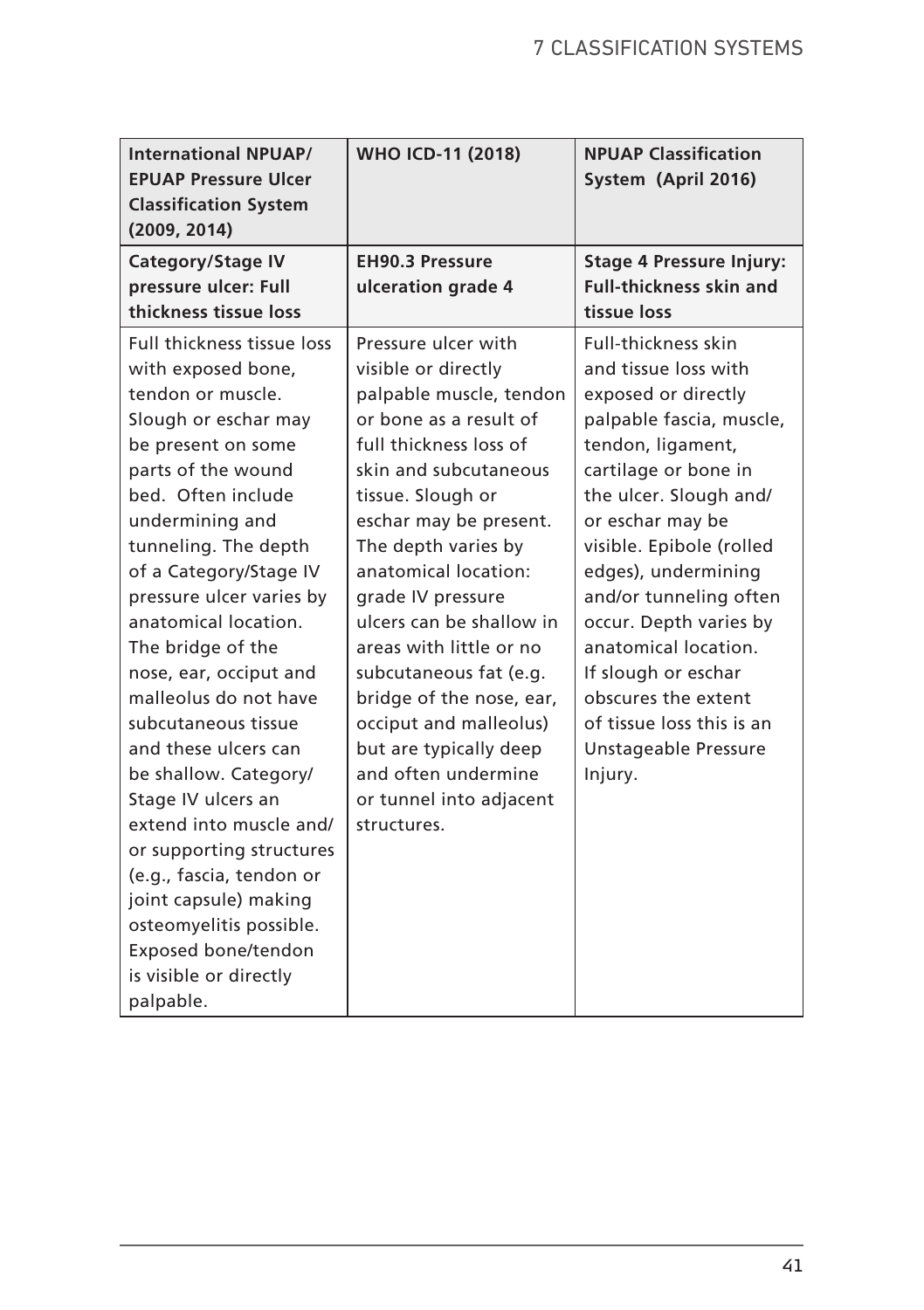| <b>International NPUAP/</b><br><b>EPUAP Pressure Ulcer</b><br><b>Classification System</b><br>(2009, 2014)                                                                                                                                                                                                                                                                                                                                                                                                                                                       | <b>WHO ICD-11 (2018)</b>                                                                                                                                                                                                                                                                                                                                                                                        | <b>NPUAP Classification</b><br>System (April 2016)                                                                                                                                                                                                                                                                                                                                                                                         |
|------------------------------------------------------------------------------------------------------------------------------------------------------------------------------------------------------------------------------------------------------------------------------------------------------------------------------------------------------------------------------------------------------------------------------------------------------------------------------------------------------------------------------------------------------------------|-----------------------------------------------------------------------------------------------------------------------------------------------------------------------------------------------------------------------------------------------------------------------------------------------------------------------------------------------------------------------------------------------------------------|--------------------------------------------------------------------------------------------------------------------------------------------------------------------------------------------------------------------------------------------------------------------------------------------------------------------------------------------------------------------------------------------------------------------------------------------|
| <b>Unstageable: Depth</b><br>unknown                                                                                                                                                                                                                                                                                                                                                                                                                                                                                                                             | <b>EH90.5 Pressure</b><br>ulceration, ungradable                                                                                                                                                                                                                                                                                                                                                                | <b>Unstageable Pressure</b><br>Injury: Obscured full-<br>thickness skin and<br>tissue loss                                                                                                                                                                                                                                                                                                                                                 |
| <b>Full thickness tissue</b><br>loss in which the base<br>of the ulcer is covered<br>by slough (yellow, tan,<br>gray, green or brown)<br>and/or eschar (tan,<br>brown or black) in<br>the wound bed. Until<br>enough slough and/or<br>eschar is removed to<br>expose the base of the<br>wound, the true depth,<br>and therefore Category/<br>Stage, cannot be<br>determined. Stable (dry,<br>adherent, intact without<br>erythema or fluctuance)<br>eschar on the heels<br>serves as 'the body's<br>natural (biological)<br>cover' and should not<br>be removed. | Pressure ulcer with full<br>thickness skin loss in<br>which actual depth of<br>the ulcer is completely<br>obscured by slough<br>(yellow, tan, gray, green<br>or brown) and/or eschar<br>(tan, brown or black) in<br>the wound bed. Until<br>enough slough and/or<br>eschar are removed to<br>expose the base of the<br>wound, it is not possible<br>to determine whether<br>the ulcer is grade 3 or<br>grade 4. | Full-thickness skin and<br>tissue loss in which the<br>extent of tissue damage<br>within the ulcer cannot<br>be confirmed because<br>it is obscured by slough<br>or eschar. If slough<br>or eschar is removed,<br>a Stage 3 or Stage 4<br>pressure injury will be<br>revealed. Stable eschar<br>(i.e. dry, adherent,<br>intact without erythema<br>or fluctuance) on the<br>heel or ischemic limb<br>should not be softened<br>or removed. |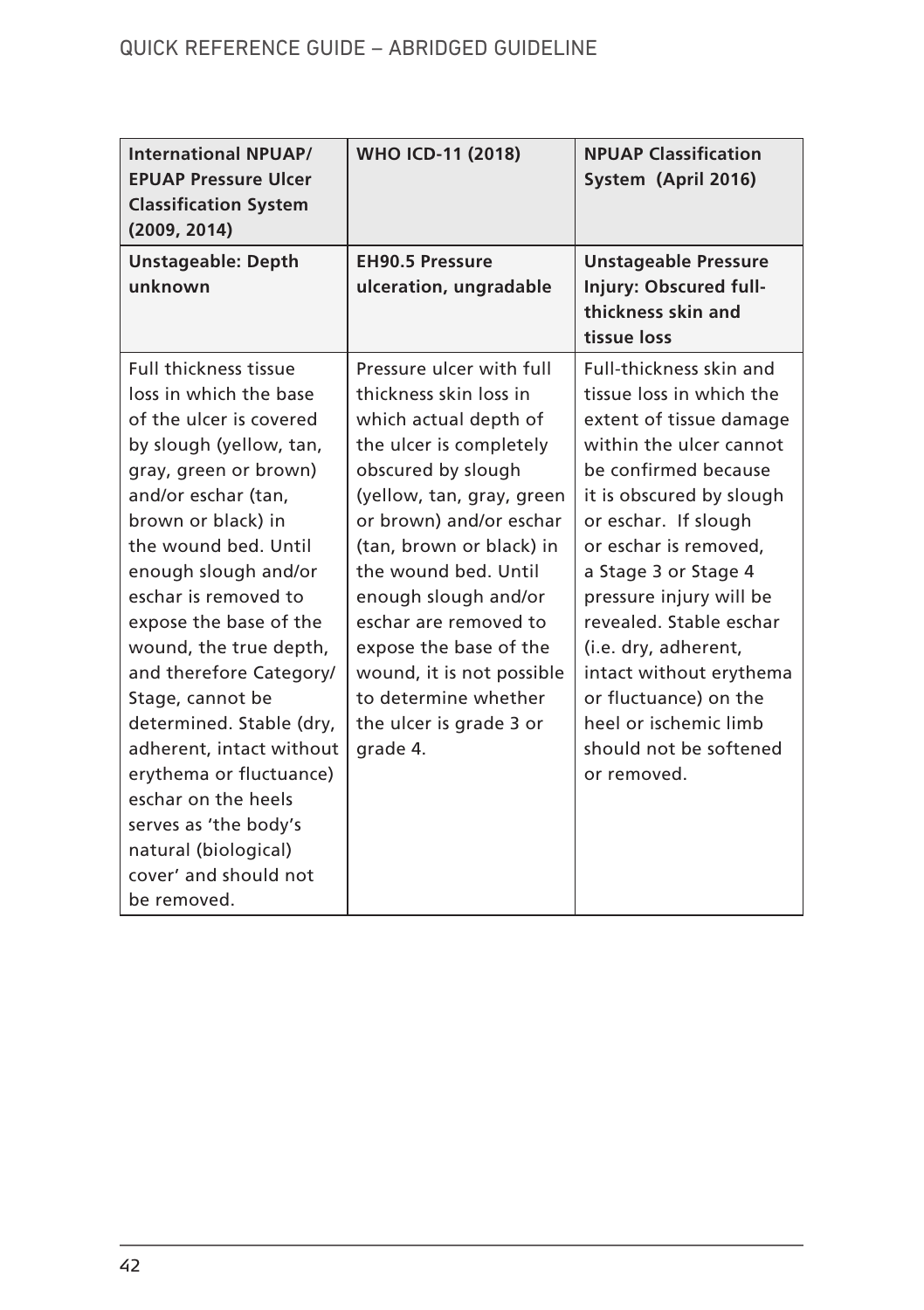| <b>International NPUAP/</b><br><b>EPUAP Pressure Ulcer</b><br><b>Classification System</b><br>(2009, 2014)                                                                                                                                                                                                                                                                                                                                                                                                                                                                                                                                                        | <b>WHO ICD-11 (2018)</b>                                                                                                                                                                                                                                                                                                                                                                                                                                       | <b>NPUAP Classification</b><br>System (April 2016)                                                                                                                                                                                                                                                                                                                                                                                                                                                                                                                                                                                                                                                                                                                                                                                                                                                                                                                       |
|-------------------------------------------------------------------------------------------------------------------------------------------------------------------------------------------------------------------------------------------------------------------------------------------------------------------------------------------------------------------------------------------------------------------------------------------------------------------------------------------------------------------------------------------------------------------------------------------------------------------------------------------------------------------|----------------------------------------------------------------------------------------------------------------------------------------------------------------------------------------------------------------------------------------------------------------------------------------------------------------------------------------------------------------------------------------------------------------------------------------------------------------|--------------------------------------------------------------------------------------------------------------------------------------------------------------------------------------------------------------------------------------------------------------------------------------------------------------------------------------------------------------------------------------------------------------------------------------------------------------------------------------------------------------------------------------------------------------------------------------------------------------------------------------------------------------------------------------------------------------------------------------------------------------------------------------------------------------------------------------------------------------------------------------------------------------------------------------------------------------------------|
| <b>Suspected deep tissue</b><br>injury: Depth unknown                                                                                                                                                                                                                                                                                                                                                                                                                                                                                                                                                                                                             | <b>EH90.4 Suspected</b><br>deep pressure-induced<br>tissue damage, depth<br>unknown                                                                                                                                                                                                                                                                                                                                                                            | <b>Deep Tissue Pressure</b><br><b>Injury: Persistent</b><br>non-blanchable deep<br>red, maroon or purple<br>discoloration                                                                                                                                                                                                                                                                                                                                                                                                                                                                                                                                                                                                                                                                                                                                                                                                                                                |
| Purple or maroon<br>localized area of<br>discolored intact skin<br>or blood-filled blister<br>due to damage of<br>underlying soft tissue<br>from pressure and/or<br>shear. The area may be<br>preceded by tissue that<br>is painful, firm, mushy,<br>boggy, warmer or cooler<br>as compared to adjacent<br>tissue. Deep tissue<br>injury may be difficult<br>to detect in individuals<br>with dark skin tones.<br>Evolution may include a<br>thin blister over a dark<br>wound bed. The wound<br>may further evolve and<br>become covered by<br>thin eschar. Evolution<br>may be rapid exposing<br>additional layers of<br>tissue even with optimal<br>treatment. | An area of soft<br>tissue damage due<br>to pressure or shear<br>which is anticipated<br>to evolve into a deep<br>pressure ulcer but has<br>not yet done so. The<br>affected skin is typically<br>discolored purple or<br>maroon and may display<br>hemorrhagic blistering.<br>It may be painful and<br>edematous. It can be<br>either warmer or cooler<br>than adjacent tissue.<br>Evolution into a deep<br>ulcer may be rapid even<br>with optimal treatment. | Intact or non-intact<br>skin with localized<br>area of persistent<br>non-blanchable deep<br>red, maroon, purple<br>discoloration or<br>epidermal separation<br>revealing a dark<br>wound bed or blood-<br>filled blister. Pain and<br>temperature change<br>often precede skin color<br>changes. Discoloration<br>may appear differently<br>in darkly pigmented<br>skin. This injury results<br>from intense and/or<br>prolonged pressure<br>and shear forces at<br>the bone-muscle<br>interface. The wound<br>may evolve rapidly to<br>reveal the actual extent<br>of tissue injury, or may<br>resolve without tissue<br>loss. If necrotic tissue,<br>subcutaneous tissue,<br>granulation tissue,<br>fascia, muscle or other<br>underlying structures<br>are visible, this indicates<br>a full thickness pressure<br>injury (Unstageable,<br>Stage 3 or Stage 4). Do<br>not use DTPI to describe<br>vascular, traumatic,<br>neuropathic, or<br>dermatologic conditions. |